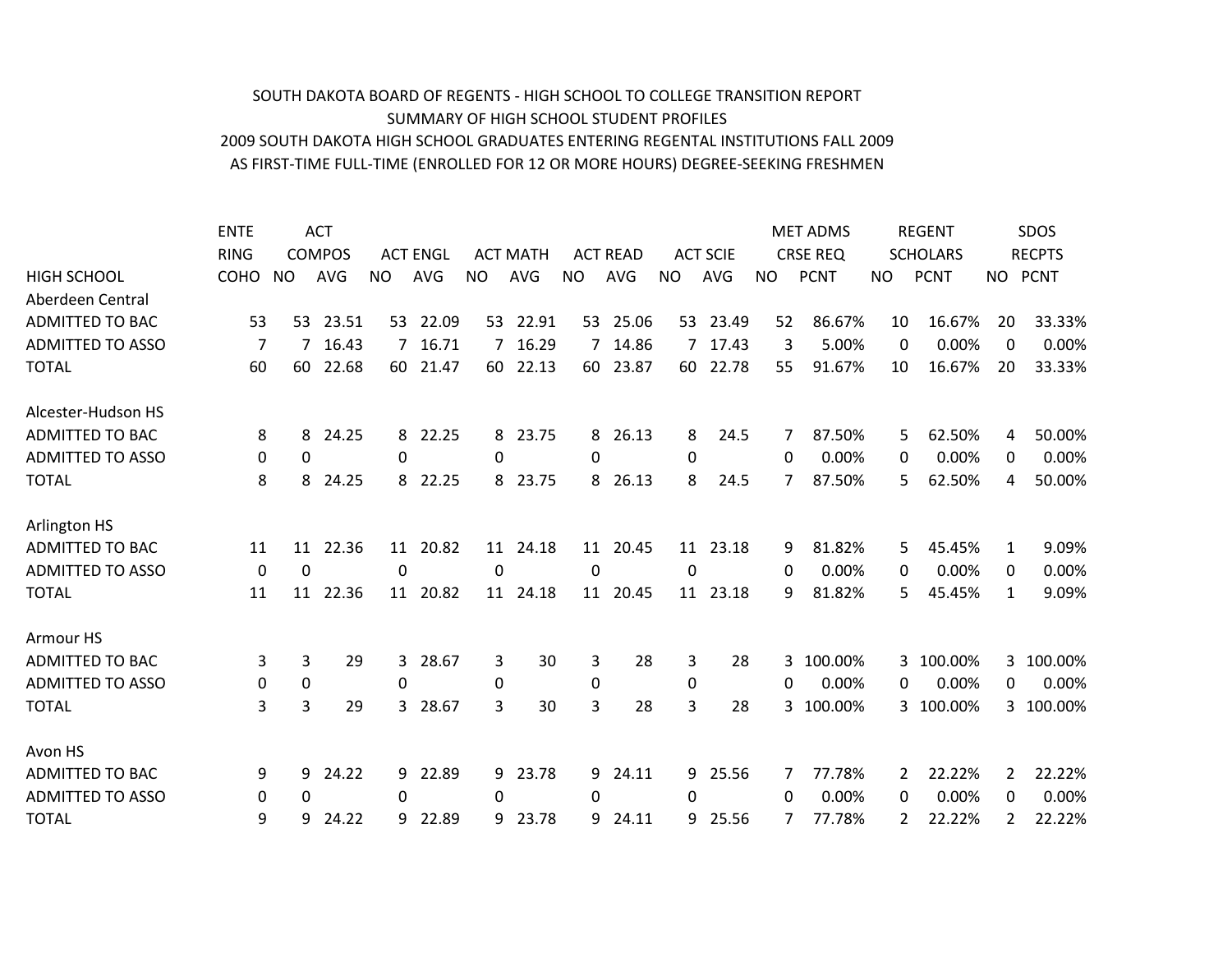| <b>Baltic HS</b>         |             |          |          |                  |          |          |          |           |          |             |          |              |         |    |        |                |        |
|--------------------------|-------------|----------|----------|------------------|----------|----------|----------|-----------|----------|-------------|----------|--------------|---------|----|--------|----------------|--------|
| <b>ADMITTED TO BAC</b>   | 8           | 8        | 22.38    | 8                | 21       | 8        | 20.25    | 8         | 25       | 8           | 22.63    | 8            | 100.00% | 0  | 0.00%  | 2              | 25.00% |
| <b>ADMITTED TO ASSO</b>  | 0           | 0        |          | $\pmb{0}$        |          | 0        |          | $\pmb{0}$ |          | $\Omega$    |          | 0            | 0.00%   | 0  | 0.00%  | 0              | 0.00%  |
| <b>TOTAL</b>             | 8           | 8        | 22.38    | 8                | 21       | 8        | 20.25    | 8         | 25       | 8           | 22.63    | 8            | 100.00% | 0  | 0.00%  | $\overline{2}$ | 25.00% |
| <b>Belle Fouche HS</b>   |             |          |          |                  |          |          |          |           |          |             |          |              |         |    |        |                |        |
| <b>ADMITTED TO BAC</b>   | 19          | 19       | 22.95    |                  | 19 22.26 | 19       | 22.37    | 19        | 23.58    | 19          | 23       | 18           | 94.74%  | 7  | 36.84% | 4              | 21.05% |
| <b>ADMITTED TO ASSO</b>  | 0           | 0        |          | $\pmb{0}$        |          | 0        |          | 0         |          | 0           |          | 0            | 0.00%   | 0  | 0.00%  | 0              | 0.00%  |
| <b>TOTAL</b>             | 19          | 19       | 22.95    |                  | 19 22.26 | 19       | 22.37    | 19        | 23.58    | 19          | 23       | 18           | 94.74%  | 7  | 36.84% | 4              | 21.05% |
| <b>Bennett County HS</b> |             |          |          |                  |          |          |          |           |          |             |          |              |         |    |        |                |        |
| <b>ADMITTED TO BAC</b>   | 15          | 15       | 23.67    |                  | 15 21.87 | 15       | 23.93    | 15        | 23.87    | 15          | 23.93    | 14           | 87.50%  | 7  | 43.75% | 6              | 37.50% |
| <b>ADMITTED TO ASSO</b>  | 1           | $\Omega$ |          | 0                |          | $\Omega$ |          | 0         |          | $\mathbf 0$ |          | 0            | 0.00%   | 0  | 0.00%  | 0              | 0.00%  |
| <b>TOTAL</b>             | 16          |          | 15 23.67 |                  | 15 21.87 |          | 15 23.93 |           | 15 23.87 |             | 15 23.93 | 14           | 87.50%  | 7  | 43.75% | 6              | 37.50% |
| <b>Beresford HS</b>      |             |          |          |                  |          |          |          |           |          |             |          |              |         |    |        |                |        |
| <b>ADMITTED TO BAC</b>   | 23          | 23       | 22.7     |                  | 23 21.83 | 23       | 23.04    | 23        | 22.39    | 23          | 22.7     | 18           | 75.00%  | 13 | 54.17% | 9              | 37.50% |
| <b>ADMITTED TO ASSO</b>  | 1           | 1        |          | 1                |          | 1        |          | 1         |          | 1           |          | $\mathbf{1}$ | 4.17%   | 1  | 4.17%  | 0              | 0.00%  |
| <b>TOTAL</b>             | 24          | 24       | 22.63    |                  | 24 21.75 | 24       | 23       | 24        | 22.33    | 24          | 22.63    | 19           | 79.17%  | 14 | 58.33% | 9              | 37.50% |
| Bon Homme HS             |             |          |          |                  |          |          |          |           |          |             |          |              |         |    |        |                |        |
| <b>ADMITTED TO BAC</b>   | 20          | 20       | 22.7     | 20               | 22.5     | 20       | 21.95    | 20        | 22.5     | 20          | 23.1     | 15           | 75.00%  | 2  | 10.00% | 2              | 10.00% |
| <b>ADMITTED TO ASSO</b>  | 0           | 0        |          | $\mathbf 0$      |          | 0        |          | 0         |          | $\mathbf 0$ |          | $\Omega$     | 0.00%   | 0  | 0.00%  | 0              | 0.00%  |
| <b>TOTAL</b>             | 20          | 20       | 22.7     | 20               | 22.5     | 20       | 21.95    | 20        | 22.5     | 20          | 23.1     | 15           | 75.00%  | 2  | 10.00% | $\mathbf{2}$   | 10.00% |
| <b>Bowdle HS</b>         |             |          |          |                  |          |          |          |           |          |             |          |              |         |    |        |                |        |
| ADMITTED TO BAC          | 3           | 3        | 27       | 3                | 29       | 3        | 24.67    | 3         | 26.67    | 3           | 24       | 3            | 100.00% | 1  | 33.33% | 1              | 33.33% |
| <b>ADMITTED TO ASSO</b>  | $\mathbf 0$ | 0        |          | $\boldsymbol{0}$ |          | 0        |          | $\Omega$  |          | 0           |          | 0            | 0.00%   | 0  | 0.00%  | 0              | 0.00%  |
| <b>TOTAL</b>             | 3           | 3        | 27       | 3                | 29       | 3        | 24.67    | 3         | 26.67    | 3           | 24       | 3.           | 100.00% | 1  | 33.33% | $\mathbf{1}$   | 33.33% |
| <b>Brandon Valley HS</b> |             |          |          |                  |          |          |          |           |          |             |          |              |         |    |        |                |        |
| <b>ADMITTED TO BAC</b>   | 61          |          | 61 23.64 |                  | 61 22.49 |          | 61 23.85 |           | 61 23.87 | 61          | 23.7     | 53           | 79.10%  | 30 | 44.78% | 25             | 37.31% |
| <b>ADMITTED TO ASSO</b>  | 6           | 6        | 19.33    | 6                | 18.33    | 6        | 18.17    | 6         | 20.67    | 6           | 20       | 3            | 4.48%   | 0  | 0.00%  | 0              | 0.00%  |
| <b>TOTAL</b>             | 67          | 67       | 23.25    |                  | 67 22.12 | 67       | 23.34    | 67        | 23.58    | 67          | 23.37    | 56           | 83.58%  | 30 | 44.78% | 25             | 37.31% |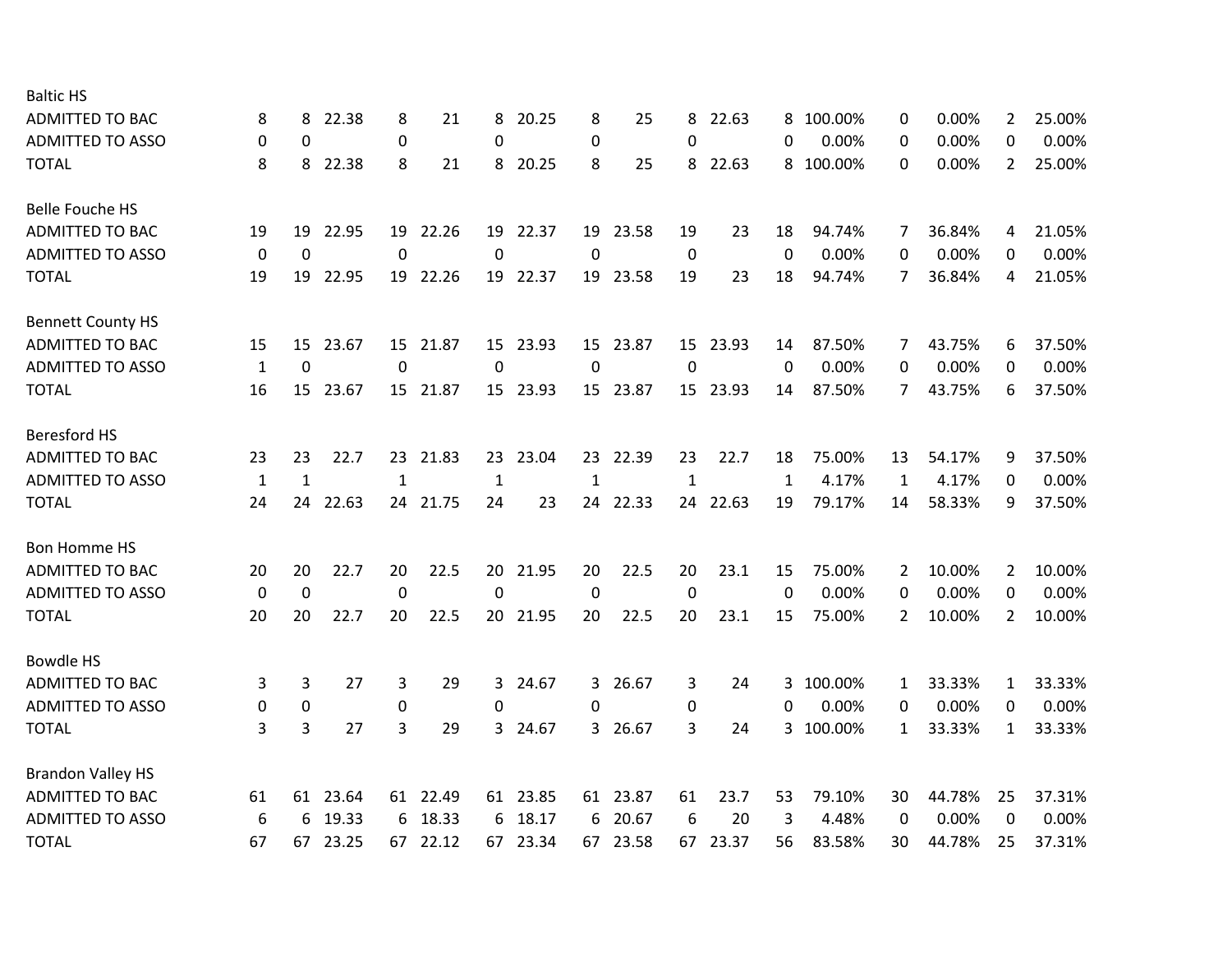| <b>Bridgewater HS</b>   |                |                |       |                |          |                |       |                |          |                |          |              |            |             |        |                |        |
|-------------------------|----------------|----------------|-------|----------------|----------|----------------|-------|----------------|----------|----------------|----------|--------------|------------|-------------|--------|----------------|--------|
| <b>ADMITTED TO BAC</b>  | 4              | 4              | 25.25 | 4              | 24       | 4              | 25.25 | 4              | 27.5     | 4              | 23       | 4            | 80.00%     | 1           | 20.00% | $\mathbf{1}$   | 20.00% |
| <b>ADMITTED TO ASSO</b> | $\mathbf{1}$   | 1              |       | $\mathbf{1}$   |          | 1              |       | $\mathbf{1}$   |          | $\mathbf{1}$   |          | $\mathbf{0}$ | 0.00%      | 0           | 0.00%  | $\Omega$       | 0.00%  |
| <b>TOTAL</b>            | 5              | 5              | 24.8  | 5              | 23.2     | 5              | 25.2  | 5              | 26.4     | 5              | 23       | 4            | 80.00%     | 1           | 20.00% | 1              | 20.00% |
| <b>Britton HS</b>       |                |                |       |                |          |                |       |                |          |                |          |              |            |             |        |                |        |
| <b>ADMITTED TO BAC</b>  | 11             | 11             | 25.27 |                | 11 25.45 | 11             | 25    |                | 11 26.45 |                | 11 23.73 | 10           | 76.92%     | 3           | 23.08% | 5              | 38.46% |
| <b>ADMITTED TO ASSO</b> | $\overline{2}$ | $\overline{2}$ | 22    | $\overline{2}$ | 19       | $\overline{2}$ | 19    | $\overline{2}$ | 26.5     | $\overline{2}$ | 22       | 1            | 7.69%      | 0           | 0.00%  | 0              | 0.00%  |
| <b>TOTAL</b>            | 13             | 13             | 24.77 | 13             | 24.46    | 13             | 24.08 | 13             | 26.46    | 13             | 23.46    | 11           | 84.62%     | 3           | 23.08% | 5              | 38.46% |
| <b>Brookings HS</b>     |                |                |       |                |          |                |       |                |          |                |          |              |            |             |        |                |        |
| <b>ADMITTED TO BAC</b>  | 63             | 63             | 22.59 | 63             | 21.56    | 63             | 22.65 | 63             | 22.73    | 63             | 22.79    | 63           | 96.92%     | 20          | 30.77% | 18             | 27.69% |
| <b>ADMITTED TO ASSO</b> | 2              | $\overline{2}$ | 22    | 2              | 21.5     | 2              | 22    | 2              | 21       | 2              | 22       | 2            | 3.08%      | 1           | 1.54%  | 0              | 0.00%  |
| <b>TOTAL</b>            | 65             | 65             | 22.57 |                | 65 21.55 | 65             | 22.63 | 65             | 22.68    |                | 65 22.77 |              | 65 100.00% | 21          | 32.31% | 18             | 27.69% |
| <b>Burke HS</b>         |                |                |       |                |          |                |       |                |          |                |          |              |            |             |        |                |        |
| <b>ADMITTED TO BAC</b>  | 5              | 5              | 22.4  | 5              | 22.4     | 5              | 22.4  | 5              | 21.8     | 5              | 22.8     | 5.           | 100.00%    | 0           | 0.00%  | $\mathbf{1}$   | 20.00% |
| <b>ADMITTED TO ASSO</b> | 0              | 0              |       | $\mathbf 0$    |          | 0              |       | 0              |          | $\mathbf 0$    |          | 0            | 0.00%      | 0           | 0.00%  | 0              | 0.00%  |
| <b>TOTAL</b>            | 5              | 5              | 22.4  | 5              | 22.4     | 5              | 22.4  | 5              | 21.8     | 5              | 22.8     | 5.           | 100.00%    | $\Omega$    | 0.00%  | $\mathbf{1}$   | 20.00% |
| Canistota HS            |                |                |       |                |          |                |       |                |          |                |          |              |            |             |        |                |        |
| <b>ADMITTED TO BAC</b>  | 2              | 2              | 28.5  | 2              | 25       | 2              | 28.5  | 2              | 31       | $\overline{2}$ | 28.5     | 2            | 66.67%     | 1           | 33.33% | 2              | 66.67% |
| <b>ADMITTED TO ASSO</b> | $\mathbf{1}$   | $\mathbf{1}$   |       | $\mathbf{1}$   |          | $\mathbf{1}$   |       | $\mathbf{1}$   |          | $\mathbf{1}$   |          | 0            | 0.00%      | 1           | 33.33% | 0              | 0.00%  |
| <b>TOTAL</b>            | 3              | 3              | 26.33 |                | 3 24.33  | 3              | 26.33 | $\overline{3}$ | 28.33    |                | 3 25.67  | 2            | 66.67%     | 2           | 66.67% | $\overline{2}$ | 66.67% |
| Canton HS               |                |                |       |                |          |                |       |                |          |                |          |              |            |             |        |                |        |
| <b>ADMITTED TO BAC</b>  | 18             | 18             | 23.06 | 18             | 21.89    | 18             | 23.72 | 18             | 23.28    | 18             | 22.72    | 17           | 94.44%     | 11          | 61.11% | 9              | 50.00% |
| <b>ADMITTED TO ASSO</b> | 0              | $\mathbf 0$    |       | 0              |          | 0              |       | $\mathbf 0$    |          | 0              |          | 0            | 0.00%      | $\mathbf 0$ | 0.00%  | 0              | 0.00%  |
| <b>TOTAL</b>            | 18             | 18             | 23.06 | 18             | 21.89    | 18             | 23.72 | 18             | 23.28    | 18             | 22.72    | 17           | 94.44%     | 11          | 61.11% | 9              | 50.00% |
| Castelwood HS           |                |                |       |                |          |                |       |                |          |                |          |              |            |             |        |                |        |
| <b>ADMITTED TO BAC</b>  | 5              | 5              | 22.8  | 5              | 23       | 5              | 23.4  | 5              | 22.8     | 5              | 21.6     | 3            | 60.00%     | 2           | 40.00% | 3              | 60.00% |
| <b>ADMITTED TO ASSO</b> | 0              | 0              |       | 0              |          | 0              |       | 0              |          | 0              |          | 0            | 0.00%      | 0           | 0.00%  | 0              | 0.00%  |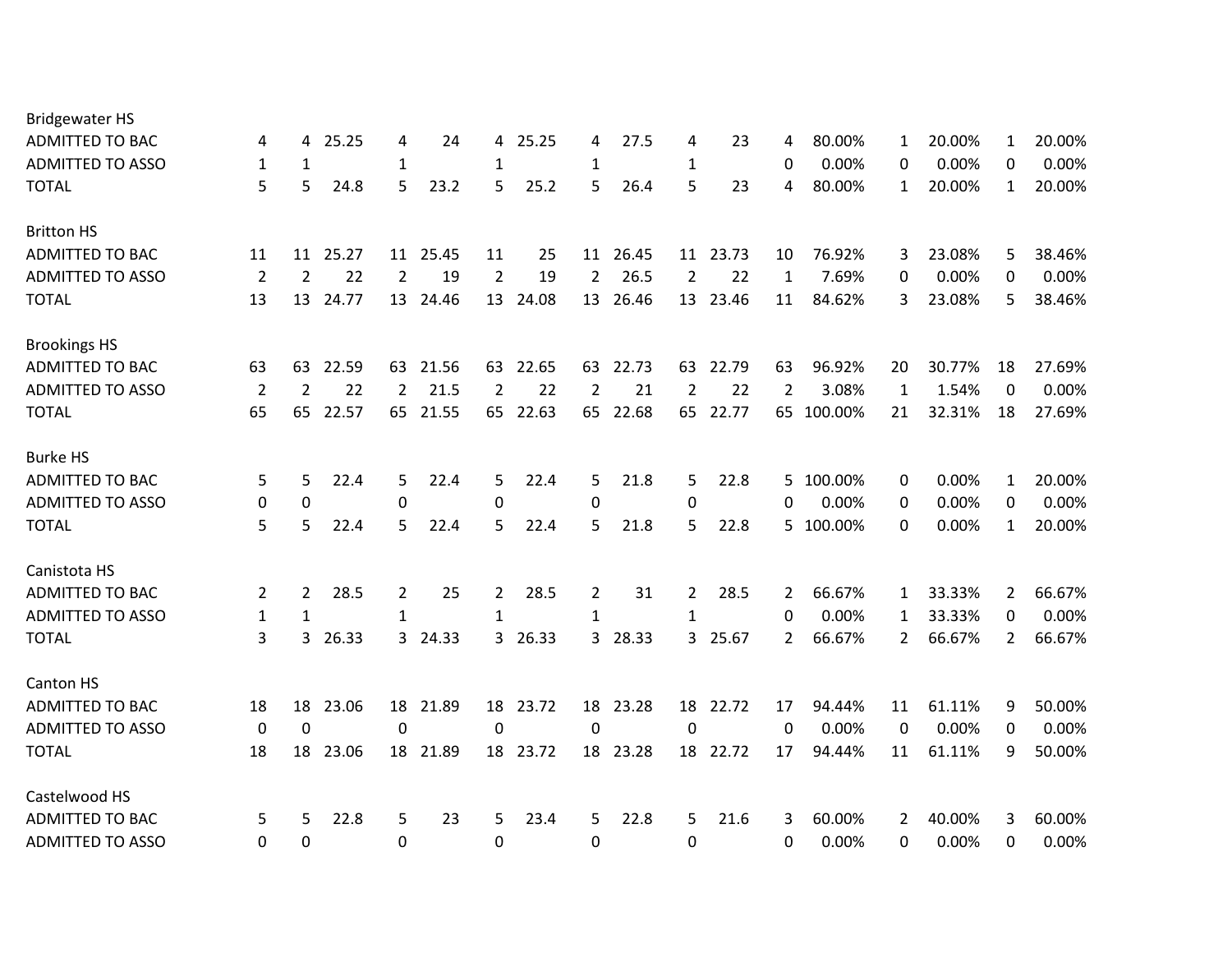| <b>TOTAL</b>            | 5              | 5              | 22.8    | 5              | 23       | 5              | 23.4     | 5              | 22.8     | 5              | 21.6     | 3            | 60.00% | 2            | 40.00% | 3              | 60.00% |
|-------------------------|----------------|----------------|---------|----------------|----------|----------------|----------|----------------|----------|----------------|----------|--------------|--------|--------------|--------|----------------|--------|
| Centerville HS          |                |                |         |                |          |                |          |                |          |                |          |              |        |              |        |                |        |
| ADMITTED TO BAC         | 5              | 5              | 25.2    | 5              | 23.4     | 5              | 25.4     | 5              | 26       | 5              | 26.4     | 4            | 50.00% | 2            | 25.00% | $\overline{2}$ | 25.00% |
| <b>ADMITTED TO ASSO</b> | 3              | 3              | 21.67   | 3              | 20       | 3              | 21       | 3              | 21       | 3              | 23       | 1            | 12.50% | $\mathbf{1}$ | 12.50% | $\mathbf{1}$   | 12.50% |
| <b>TOTAL</b>            | 8              | 8              | 23.88   | 8              | 22.13    | 8              | 23.75    | 8              | 24.13    | 8              | 25.13    | 5            | 62.50% | 3            | 37.50% | 3              | 37.50% |
| Chamberlain HS          |                |                |         |                |          |                |          |                |          |                |          |              |        |              |        |                |        |
| <b>ADMITTED TO BAC</b>  | 22             | 22             | 21.41   | 22             | 19.73    | 22             | 21.09    |                | 22 22.36 | 22             | 21.68    | 17           | 70.83% | 13           | 54.17% | 3              | 12.50% |
| <b>ADMITTED TO ASSO</b> | $\overline{2}$ | $\overline{2}$ | 18      | $\overline{2}$ | 16.5     | $\overline{2}$ | 16       | $\overline{2}$ | 22       | $\overline{2}$ | 17       | 0            | 0.00%  | 0            | 0.00%  | 0              | 0.00%  |
| <b>TOTAL</b>            | 24             | 24             | 21.13   | 24             | 19.46    | 24             | 20.67    | 24             | 22.33    | 24             | 21.29    | 17           | 70.83% | 13           | 54.17% | 3              | 12.50% |
| Chester Area HS         |                |                |         |                |          |                |          |                |          |                |          |              |        |              |        |                |        |
| <b>ADMITTED TO BAC</b>  | 11             | 11             | 22      |                | 11 22.18 |                | 11 20.91 |                | 11 21.27 |                | 11 22.73 | 10           | 83.33% | 8            | 66.67% | 4              | 33.33% |
| <b>ADMITTED TO ASSO</b> | $\mathbf 1$    | $\mathbf{1}$   |         | $\mathbf{1}$   |          | $\mathbf{1}$   |          | $\mathbf{1}$   |          | $\mathbf{1}$   |          | $\mathbf{1}$ | 8.33%  | 0            | 0.00%  | 0              | 0.00%  |
| <b>TOTAL</b>            | 12             | 12             | 21.58   |                | 12 21.33 |                | 12 20.67 | 12             | 21       |                | 12 22.42 | 11           | 91.67% | 8            | 66.67% | 4              | 33.33% |
| Cheyenne E B HS         |                |                |         |                |          |                |          |                |          |                |          |              |        |              |        |                |        |
| ADMITTED TO BAC         | 4              | 4              | 22.25   |                | 4 21.75  | 4              | 20.25    | 4              | 25       |                | 4 22.25  | 3            | 75.00% | 0            | 0.00%  | 0              | 0.00%  |
| <b>ADMITTED TO ASSO</b> | 0              | $\mathbf 0$    |         | $\Omega$       |          | $\mathbf{0}$   |          | 0              |          | $\Omega$       |          | $\Omega$     | 0.00%  | 0            | 0.00%  | 0              | 0.00%  |
| <b>TOTAL</b>            | 4              | 4              | 22.25   |                | 4 21.75  | 4              | 20.25    | 4              | 25       |                | 4 22.25  | 3            | 75.00% | 0            | 0.00%  | 0              | 0.00%  |
| Clark HS                |                |                |         |                |          |                |          |                |          |                |          |              |        |              |        |                |        |
| <b>ADMITTED TO BAC</b>  | 8              | 8              | 23.38   | 8              | 24.13    | 8              | 22.63    |                | 8 23.38  | 8              | 22.63    | 5            | 50.00% | 5            | 50.00% | 5              | 50.00% |
| <b>ADMITTED TO ASSO</b> | $\overline{2}$ | $\overline{2}$ | 19.5    | $\overline{2}$ | 20       | $\overline{2}$ | 18       | $\overline{2}$ | 18       | $\overline{2}$ | 21.5     | 1            | 10.00% | 0            | 0.00%  | 0              | 0.00%  |
| <b>TOTAL</b>            | 10             | 10             | 22.6    | 10             | 23.3     | 10             | 21.7     | 10             | 22.3     | 10             | 22.4     | 6            | 60.00% | 5            | 50.00% | 5              | 50.00% |
| Colman HS               |                |                |         |                |          |                |          |                |          |                |          |              |        |              |        |                |        |
| <b>ADMITTED TO BAC</b>  | 7              | $\overline{7}$ | 22.14   |                | 7 20.43  | 7 <sup>1</sup> | 22.86    |                | 7 21.71  | $\overline{7}$ | 22       | 4            | 50.00% | 1            | 12.50% | 0              | 0.00%  |
| <b>ADMITTED TO ASSO</b> | $\mathbf{1}$   | $\mathbf{1}$   |         | 1              |          | $\mathbf{1}$   |          | $\mathbf{1}$   |          | $\mathbf{1}$   |          | 0            | 0.00%  | 0            | 0.00%  | 0              | 0.00%  |
| <b>TOTAL</b>            | 8              | 8              | 21.88   | 8              | 20.25    | 8              | 21.75    |                | 8 22.13  | 8              | 21.75    | 4            | 50.00% | $\mathbf{1}$ | 12.50% | 0              | 0.00%  |
| Colome HS               |                |                |         |                |          |                |          |                |          |                |          |              |        |              |        |                |        |
| <b>ADMITTED TO BAC</b>  | 6              |                | 6 21.67 | 6              | 20.5     |                | 6 24.67  |                | 6 21.33  | 6              | 20.5     | 5            | 71.43% | 0            | 0.00%  | $\mathbf{1}$   | 14.29% |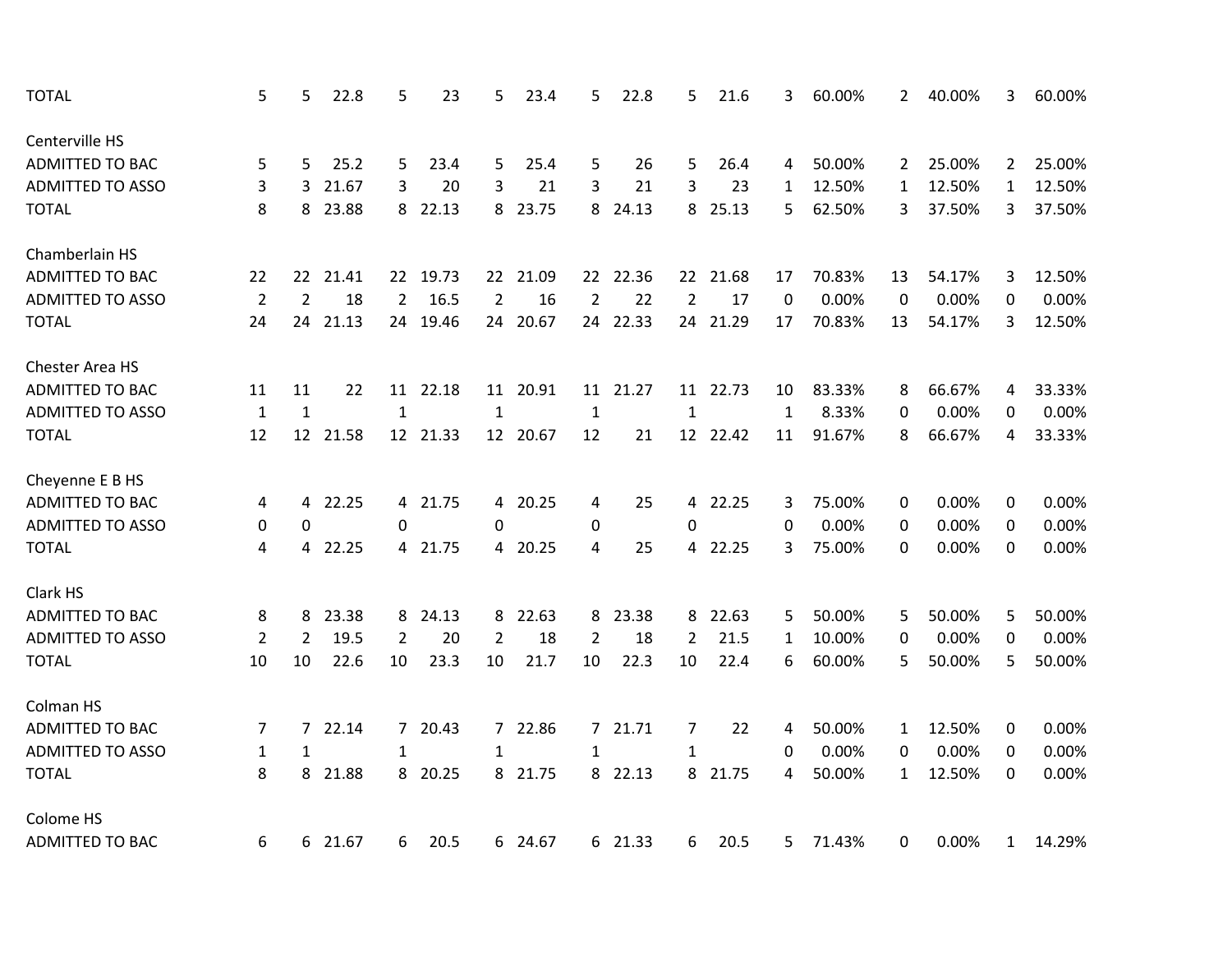| <b>ADMITTED TO ASSO</b> | $\mathbf{1}$   | $\mathbf{1}$     |          | 1              |          | 1              |          | 1            |          | 1              |          | 1  | 14.29%    | 0  | 0.00%  | 0              | 0.00%  |
|-------------------------|----------------|------------------|----------|----------------|----------|----------------|----------|--------------|----------|----------------|----------|----|-----------|----|--------|----------------|--------|
| <b>TOTAL</b>            | $\overline{7}$ |                  | 7 21.29  |                | 7 20.29  |                | 7 23.57  |              | 7 21.29  |                | 7 20.29  | 6  | 85.71%    | 0  | 0.00%  | $\mathbf{1}$   | 14.29% |
| Conde HS                |                |                  |          |                |          |                |          |              |          |                |          |    |           |    |        |                |        |
| <b>ADMITTED TO BAC</b>  | 3              | 3                | 19       | 3              | 17       | 3              | 21       |              | 3 18.67  |                | 3 18.33  |    | 3 100.00% | 0  | 0.00%  | 0              | 0.00%  |
| <b>ADMITTED TO ASSO</b> | 0              | 0                |          | $\pmb{0}$      |          | 0              |          | 0            |          | 0              |          | 0  | 0.00%     | 0  | 0.00%  | 0              | 0.00%  |
| <b>TOTAL</b>            | 3              | 3                | 19       | 3              | 17       | 3              | 21       |              | 3 18.67  |                | 3 18.33  |    | 3 100.00% | 0  | 0.00%  | 0              | 0.00%  |
| Corsica HS              |                |                  |          |                |          |                |          |              |          |                |          |    |           |    |        |                |        |
| <b>ADMITTED TO BAC</b>  | $\overline{2}$ | $\overline{2}$   | 24       | $\overline{2}$ | 26       | $\overline{2}$ | 20.5     | 2            | 24       | $\overline{2}$ | 25.5     | 2  | 66.67%    | 1  | 33.33% | $\mathbf{1}$   | 33.33% |
| <b>ADMITTED TO ASSO</b> | 1              | $\mathbf{1}$     |          | $\mathbf{1}$   |          | $\mathbf{1}$   |          | $\mathbf{1}$ |          | 1              |          | 0  | 0.00%     | 0  | 0.00%  | 0              | 0.00%  |
| <b>TOTAL</b>            | 3              | 3                | 23       |                | 3 25.67  | 3              | 20       |              | 3 22.67  |                | 3 23.67  | 2  | 66.67%    | 1  | 33.33% | $\mathbf{1}$   | 33.33% |
| <b>Custer HS</b>        |                |                  |          |                |          |                |          |              |          |                |          |    |           |    |        |                |        |
| <b>ADMITTED TO BAC</b>  | 14             | 13               | 23.92    |                | 13 22.23 |                | 13 23.31 |              | 13 26.23 |                | 13 23.15 | 13 | 92.86%    | 4  | 28.57% | 4              | 28.57% |
| <b>ADMITTED TO ASSO</b> | $\mathbf 0$    | $\boldsymbol{0}$ |          | $\pmb{0}$      |          | 0              |          | 0            |          | 0              |          | 0  | 0.00%     | 0  | 0.00%  | 0              | 0.00%  |
| <b>TOTAL</b>            | 14             | 13               | 23.92    |                | 13 22.23 |                | 13 23.31 |              | 13 26.23 | 13             | 23.15    | 13 | 92.86%    | 4  | 28.57% | 4              | 28.57% |
| Dakota Valley HS        |                |                  |          |                |          |                |          |              |          |                |          |    |           |    |        |                |        |
| <b>ADMITTED TO BAC</b>  | 6              | 6                | 24.83    |                | 6 24.17  | 6              | 24.83    |              | 6 24.67  |                | 6 25.67  | 6  | 75.00%    | 1  | 12.50% | 3              | 37.50% |
| <b>ADMITTED TO ASSO</b> | $\overline{2}$ | 2                | 27       | $\overline{2}$ | 26.5     | 2              | 26.5     | 2            | 28       | 2              | 28       | 2  | 25.00%    | 2  | 25.00% | $\overline{2}$ | 25.00% |
| <b>TOTAL</b>            | 8              | 8                | 25.38    |                | 8 24.75  |                | 8 25.25  | 8            | 25.5     |                | 8 26.25  |    | 8 100.00% | 3  | 37.50% | 5              | 62.50% |
| De Smet HS              |                |                  |          |                |          |                |          |              |          |                |          |    |           |    |        |                |        |
| ADMITTED TO BAC         | 12             |                  | 12 23.92 |                | 12 22.83 |                | 12 23.17 |              | 12 24.92 | 12             | 24       | 12 | 92.31%    | 11 | 84.62% | 6              | 46.15% |
| <b>ADMITTED TO ASSO</b> | $\mathbf{1}$   | $\mathbf{1}$     |          | 1              |          | 1              |          | $\mathbf 1$  |          | $\mathbf{1}$   |          | 0  | 0.00%     | 1  | 7.69%  | 0              | 0.00%  |
| <b>TOTAL</b>            | 13             | 13               | 23.77    |                | 13 22.54 |                | 13 23.15 |              | 13 24.62 | 13             | 24.08    | 12 | 92.31%    | 12 | 92.31% | 6              | 46.15% |
| Dell Rapids HS          |                |                  |          |                |          |                |          |              |          |                |          |    |           |    |        |                |        |
| <b>ADMITTED TO BAC</b>  | 37             | 37               | 22.57    | 37             | 22.14    | 37             | 21.92    | 37           | 23.27    | 37             | 22.24    | 36 | 94.74%    | 13 | 34.21% | 8              | 21.05% |
| <b>ADMITTED TO ASSO</b> | 1              | $\mathbf{1}$     |          | $\mathbf{1}$   |          | 1              |          | $\mathbf{1}$ |          | 1              |          | 0  | 0.00%     | 0  | 0.00%  | $\Omega$       | 0.00%  |
| <b>TOTAL</b>            | 38             | 38               | 22.42    |                | 38 21.87 | 38             | 21.76    |              | 38 23.18 |                | 38 22.16 | 36 | 94.74%    | 13 | 34.21% | 8              | 21.05% |

Deubrook HS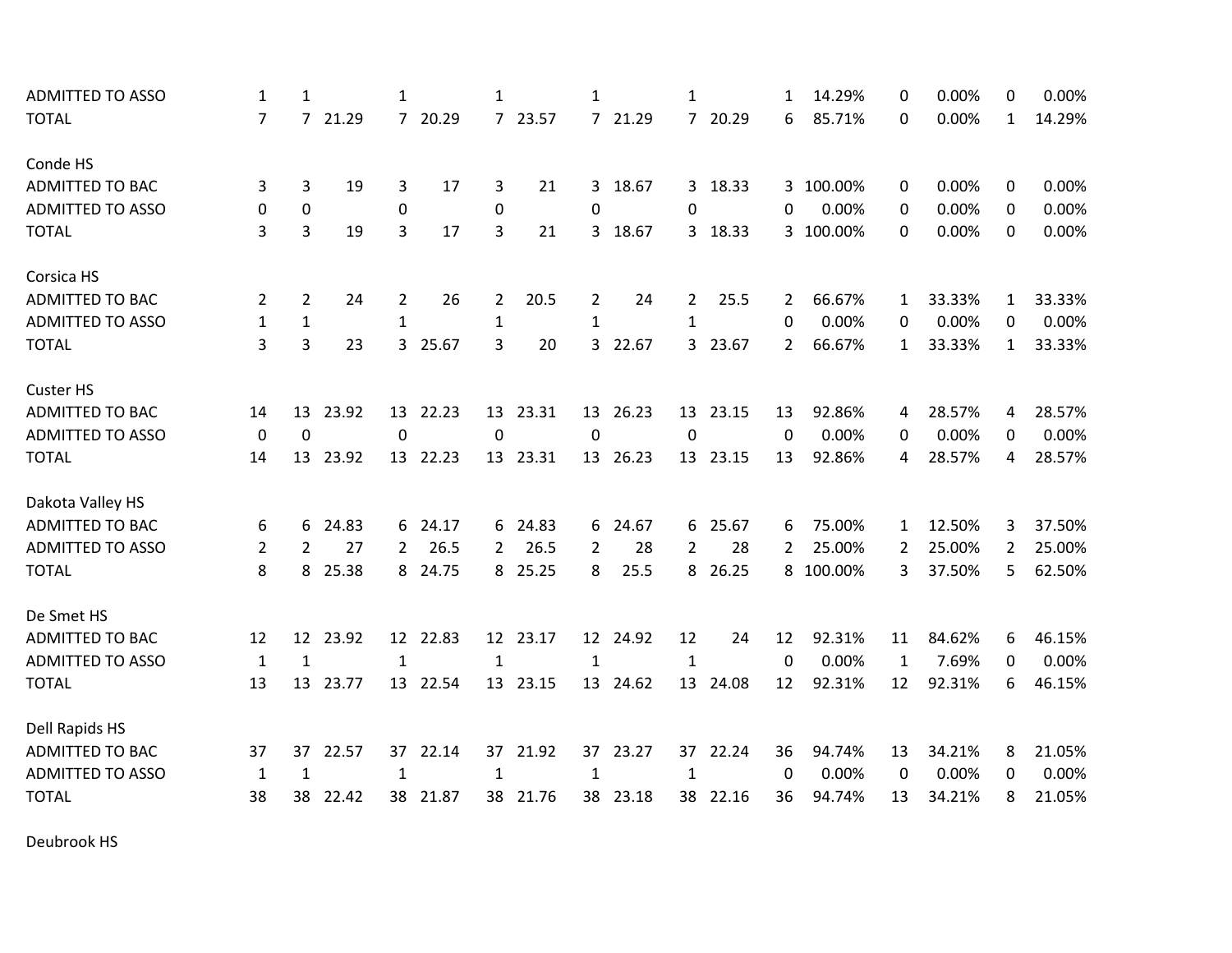| <b>ADMITTED TO BAC</b>  | 11             | 11             | 23.82 | 11           | 24.18    | 11           | 24      | 11           | 23.73    | 11             | 22.64   | 10           | 76.92%     | 4            | 30.77% | 2                     | 15.38% |
|-------------------------|----------------|----------------|-------|--------------|----------|--------------|---------|--------------|----------|----------------|---------|--------------|------------|--------------|--------|-----------------------|--------|
| <b>ADMITTED TO ASSO</b> | $\overline{2}$ | $\overline{2}$ | 17    | 2            | 19       | 2            | 16      | 2            | 17.5     | 2              | 16      | 1            | 7.69%      | 0            | 0.00%  | 0                     | 0.00%  |
| <b>TOTAL</b>            | 13             | 13             | 22.77 | 13           | 23.38    | 13           | 22.77   | 13           | 22.77    | 13             | 21.62   | 11           | 84.62%     | 4            | 30.77% | $\overline{2}$        | 15.38% |
| Deuel HS                |                |                |       |              |          |              |         |              |          |                |         |              |            |              |        |                       |        |
| ADMITTED TO BAC         | 10             | 10             | 25.9  | 10           | 25.8     | 10           | 24      | 10           | 26.6     | 10             | 26.7    |              | 10 100.00% | 6            | 60.00% | 6                     | 60.00% |
| <b>ADMITTED TO ASSO</b> | 0              | 0              |       | 0            |          | 0            |         | 0            |          | 0              |         | 0            | 0.00%      | 0            | 0.00%  | 0                     | 0.00%  |
| <b>TOTAL</b>            | 10             | 10             | 25.9  | 10           | 25.8     | 10           | 24      | 10           | 26.6     | 10             | 26.7    |              | 10 100.00% | 6            | 60.00% | 6                     | 60.00% |
| Douglas HS              |                |                |       |              |          |              |         |              |          |                |         |              |            |              |        |                       |        |
| <b>ADMITTED TO BAC</b>  | 35             | 34             | 23.38 | 34           | 21.56    | 34           | 22.85   |              | 34 24.62 | 34             | 23.62   | 29           | 76.32%     | 10           | 26.32% | 7                     | 18.42% |
| <b>ADMITTED TO ASSO</b> | 3              | 3              | 18.67 | 3            | 18       | 3            | 18.67   | 3            | 19       | 3              | 18      | 0            | 0.00%      | 0            | 0.00%  | 0                     | 0.00%  |
| <b>TOTAL</b>            | 38             | 37             | 23    |              | 37 21.27 | 37           | 22.51   |              | 37 24.16 | 37             | 23.16   | 29           | 76.32%     | 10           | 26.32% | 7                     | 18.42% |
| Dupree HS               |                |                |       |              |          |              |         |              |          |                |         |              |            |              |        |                       |        |
| ADMITTED TO BAC         | 4              | 4              | 23.75 |              | 4 22.25  | 4            | 24.5    | 4            | 21       | $\overline{4}$ | 26.25   |              | 4 100.00%  | 2            | 50.00% | 1                     | 25.00% |
| <b>ADMITTED TO ASSO</b> | 0              | 0              |       | $\Omega$     |          | 0            |         | 0            |          | $\Omega$       |         | 0            | 0.00%      | 0            | 0.00%  | $\Omega$              | 0.00%  |
| <b>TOTAL</b>            | 4              | 4              | 23.75 |              | 4 22.25  | 4            | 24.5    | 4            | 21       | 4              | 26.25   |              | 4 100.00%  | 2            | 50.00% | $\mathbf{1}$          | 25.00% |
| <b>Elk Point HS</b>     |                |                |       |              |          |              |         |              |          |                |         |              |            |              |        |                       |        |
| <b>ADMITTED TO BAC</b>  | 28             | 28             | 24.36 |              | 28 23.25 | 28           | 25.18   |              | 28 24.57 | 28             | 24      | 26           | 89.66%     | 19           | 65.52% | 9                     | 31.03% |
| <b>ADMITTED TO ASSO</b> | $\mathbf{1}$   | $\mathbf{1}$   |       | $\mathbf{1}$ |          | $\mathbf{1}$ |         | $\mathbf{1}$ |          | $\mathbf{1}$   |         | $\mathbf{1}$ | 3.45%      | $\mathbf{1}$ | 3.45%  | 0                     | 0.00%  |
| <b>TOTAL</b>            | 29             | 29             | 24.31 | 29           | 23.07    | 29           | 25.1    | 29           | 24.48    | 29             | 24.1    | 27           | 93.10%     | 20           | 68.97% | 9                     | 31.03% |
| <b>Elkton HS</b>        |                |                |       |              |          |              |         |              |          |                |         |              |            |              |        |                       |        |
| <b>ADMITTED TO BAC</b>  | 6              | 6              | 23.17 |              | 6 21.83  | 6            | 22.83   | 6            | 23.5     | 6              | 23.33   | 5            | 83.33%     | 5            | 83.33% | 3                     | 50.00% |
| <b>ADMITTED TO ASSO</b> | 0              | 0              |       | 0            |          | 0            |         | 0            |          | 0              |         | 0            | 0.00%      | 0            | 0.00%  | $\Omega$              | 0.00%  |
| <b>TOTAL</b>            | 6              | 6              | 23.17 |              | 6 21.83  |              | 6 22.83 | 6            | 23.5     |                | 6 23.33 | 5            | 83.33%     | 5.           | 83.33% | 3.                    | 50.00% |
| <b>Emery HS</b>         |                |                |       |              |          |              |         |              |          |                |         |              |            |              |        |                       |        |
| <b>ADMITTED TO BAC</b>  | 3              | 3              | 24.67 |              | 3 23.67  | 3            | 23.67   |              | 3 25.67  |                | 3 24.67 |              | 3 100.00%  | 2            | 66.67% | 2                     | 66.67% |
| <b>ADMITTED TO ASSO</b> | 0              | 0              |       | $\Omega$     |          | 0            |         | 0            |          | 0              |         | 0            | 0.00%      | 0            | 0.00%  | 0                     | 0.00%  |
| <b>TOTAL</b>            | 3              | 3              | 24.67 |              | 3 23.67  | 3.           | 23.67   | 3            | 25.67    | 3              | 24.67   |              | 3 100.00%  | 2            | 66.67% | $\mathbf{2}^{\prime}$ | 66.67% |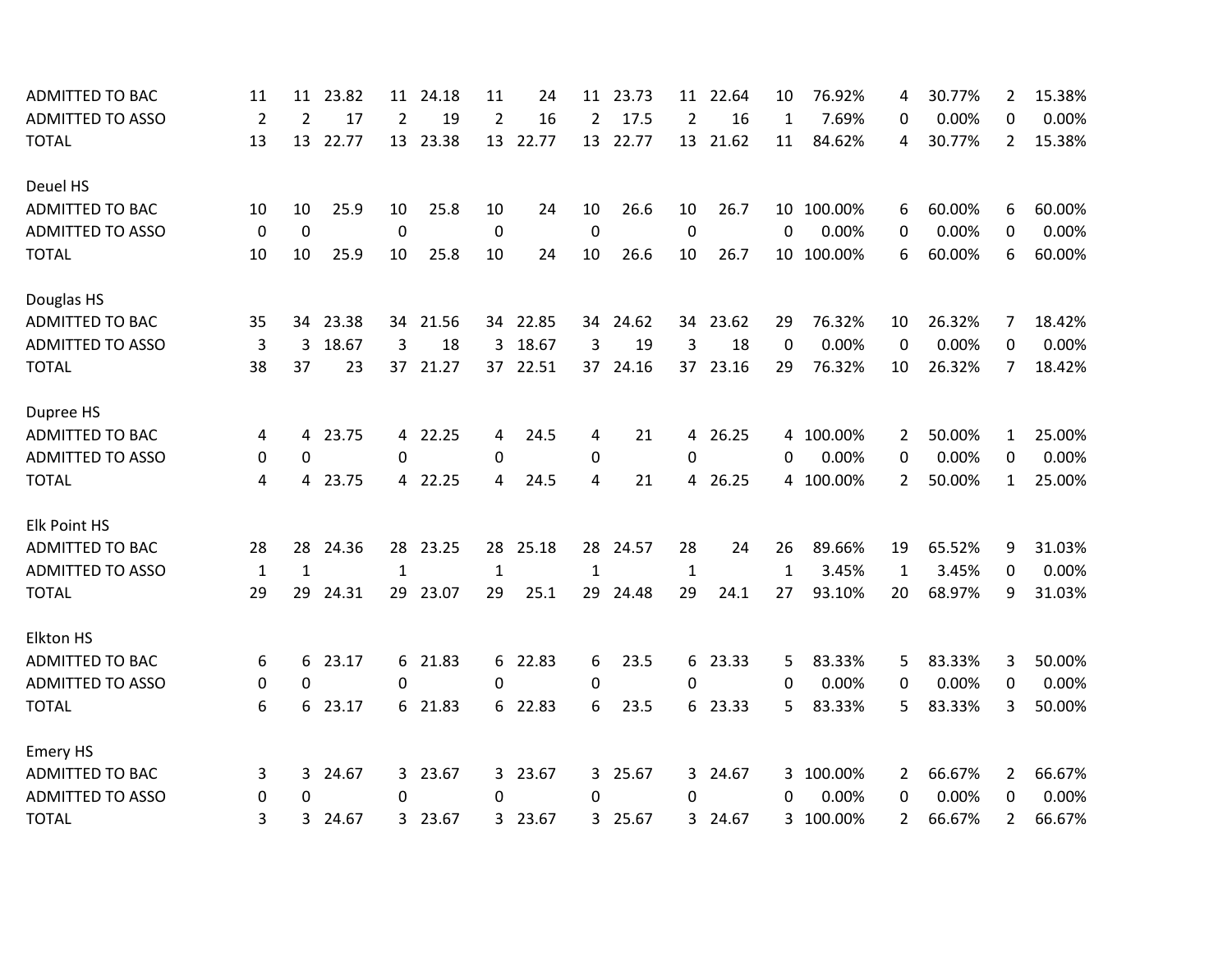| 10           | 10             | 23.7  | 10                              | 22.4  | 10                                                                                                 | 24.4  | 10                                       | 23.5  | 10                                                   | 24    | 7                                                                                                                          | 63.64% | 6                      | 54.55% | 4            | 36.36% |
|--------------|----------------|-------|---------------------------------|-------|----------------------------------------------------------------------------------------------------|-------|------------------------------------------|-------|------------------------------------------------------|-------|----------------------------------------------------------------------------------------------------------------------------|--------|------------------------|--------|--------------|--------|
| $\mathbf{1}$ | $\mathbf{1}$   |       | $\mathbf 1$                     |       | $\mathbf{1}$                                                                                       |       | $\mathbf{1}$                             |       | $\mathbf{1}$                                         |       | 1                                                                                                                          | 9.09%  | 1                      | 9.09%  | 0            | 0.00%  |
| 11           |                |       |                                 |       | 11                                                                                                 | 24    |                                          |       |                                                      |       | 8                                                                                                                          | 72.73% | 7                      | 63.64% | 4            | 36.36% |
|              |                |       |                                 |       |                                                                                                    |       |                                          |       |                                                      |       |                                                                                                                            |        |                        |        |              |        |
| 7            | $\overline{7}$ | 24    |                                 |       |                                                                                                    | 23.71 |                                          |       |                                                      |       |                                                                                                                            |        | 3                      | 42.86% | 4            | 57.14% |
| 0            | $\mathbf 0$    |       | 0                               |       | 0                                                                                                  |       | 0                                        |       | 0                                                    |       | 0                                                                                                                          | 0.00%  | 0                      | 0.00%  | 0            | 0.00%  |
| 7            | 7              | 24    |                                 |       |                                                                                                    |       |                                          |       |                                                      |       |                                                                                                                            |        | 3                      | 42.86% | 4            | 57.14% |
|              |                |       |                                 |       |                                                                                                    |       |                                          |       |                                                      |       |                                                                                                                            |        |                        |        |              |        |
| 7            | 7              | 24.14 | 7                               | 22    | 7                                                                                                  | 24    | 7                                        | 26    |                                                      | 23.57 | 6                                                                                                                          | 85.71% | 3                      | 42.86% | 4            | 57.14% |
| 0            | 0              |       | 0                               |       | 0                                                                                                  |       | 0                                        |       | 0                                                    |       | 0                                                                                                                          | 0.00%  | 0                      | 0.00%  | 0            | 0.00%  |
| 7            |                |       | 7                               | 22    | $\overline{7}$                                                                                     | 24    | 7                                        | 26    |                                                      |       | 6                                                                                                                          | 85.71% | 3                      | 42.86% | 4            | 57.14% |
|              |                |       |                                 |       |                                                                                                    |       |                                          |       |                                                      |       |                                                                                                                            |        |                        |        |              |        |
| 6            | 6              | 22.83 |                                 |       | 6                                                                                                  | 22    |                                          |       |                                                      |       | 3                                                                                                                          | 30.00% | 3                      | 30.00% | 3            | 30.00% |
| 4            | 4              | 18.75 | 4                               | 18    | 4                                                                                                  | 16.25 | 4                                        | 19.25 | 4                                                    | 20.25 | 2                                                                                                                          | 20.00% | 0                      | 0.00%  | 0            | 0.00%  |
| 10           | 10             | 21.2  | 10                              | 20.6  | 10                                                                                                 | 19.7  | 10                                       | 21.9  | 10                                                   | 21.8  | 5                                                                                                                          | 50.00% | 3                      | 30.00% | 3            | 30.00% |
|              |                |       |                                 |       |                                                                                                    |       |                                          |       |                                                      |       |                                                                                                                            |        |                        |        |              |        |
| 11           | 11             | 21.73 |                                 |       |                                                                                                    | 20.82 | 11                                       | 22    | 11                                                   | 21.55 | 9                                                                                                                          | 81.82% | 1                      | 9.09%  | $\mathbf{1}$ | 9.09%  |
| $\mathbf 0$  | $\mathbf 0$    |       | 0                               |       | $\mathbf 0$                                                                                        |       | $\mathbf 0$                              |       | $\mathbf 0$                                          |       | 0                                                                                                                          | 0.00%  | 0                      | 0.00%  | 0            | 0.00%  |
| 11           |                |       |                                 |       |                                                                                                    |       | 11                                       | 22    |                                                      |       | 9                                                                                                                          | 81.82% | 1                      | 9.09%  | $\mathbf{1}$ | 9.09%  |
|              |                |       |                                 |       |                                                                                                    |       |                                          |       |                                                      |       |                                                                                                                            |        |                        |        |              |        |
| 3            | 3              | 20    | 3                               | 16.33 | 3                                                                                                  | 19    | 3                                        | 24.33 |                                                      | 20.33 | 2                                                                                                                          | 66.67% | 0                      | 0.00%  | 0            | 0.00%  |
| 0            | $\pmb{0}$      |       | 0                               |       | 0                                                                                                  |       | 0                                        |       | 0                                                    |       | $\Omega$                                                                                                                   | 0.00%  | 0                      | 0.00%  | 0            | 0.00%  |
| 3            | 3              | 20    |                                 |       | 3                                                                                                  | 19    |                                          |       |                                                      |       | 2                                                                                                                          | 66.67% | 0                      | 0.00%  | 0            | 0.00%  |
|              |                |       |                                 |       |                                                                                                    |       |                                          |       |                                                      |       |                                                                                                                            |        |                        |        |              |        |
| 6            | 6              | 22.67 |                                 |       | 6                                                                                                  | 20.67 | 6                                        | 25.5  |                                                      |       | 5                                                                                                                          | 83.33% | 4                      | 66.67% | $\mathbf{1}$ | 16.67% |
| 0            | 0              |       | 0                               |       | 0                                                                                                  |       | 0                                        |       | 0                                                    |       | $\Omega$                                                                                                                   | 0.00%  | 0                      | 0.00%  | 0            | 0.00%  |
| 6            | 6              | 22.67 |                                 |       | 6                                                                                                  | 20.67 | 6                                        | 25.5  |                                                      | 21.83 | 5                                                                                                                          | 83.33% | 4                      | 66.67% | $\mathbf{1}$ | 16.67% |
|              |                |       | 11 23.36<br>7 24.14<br>11 21.73 |       | 11 22.27<br>7 22.57<br>7 22.57<br>6 22.33<br>11 22.45<br>11 22.45<br>3 16.33<br>6 22.17<br>6 22.17 |       | $7^{\circ}$<br>7 23.71<br>11<br>11 20.82 |       | 11 23.18<br>7 25.86<br>7 25.86<br>6 23.67<br>3 24.33 |       | 11 23.55<br>7 23.43<br>7 23.43<br>$7^{\circ}$<br>7 23.57<br>6 22.83<br>11 21.55<br>$\mathbf{3}$<br>3 20.33<br>6 21.83<br>6 |        | 7 100.00%<br>7 100.00% |        |              |        |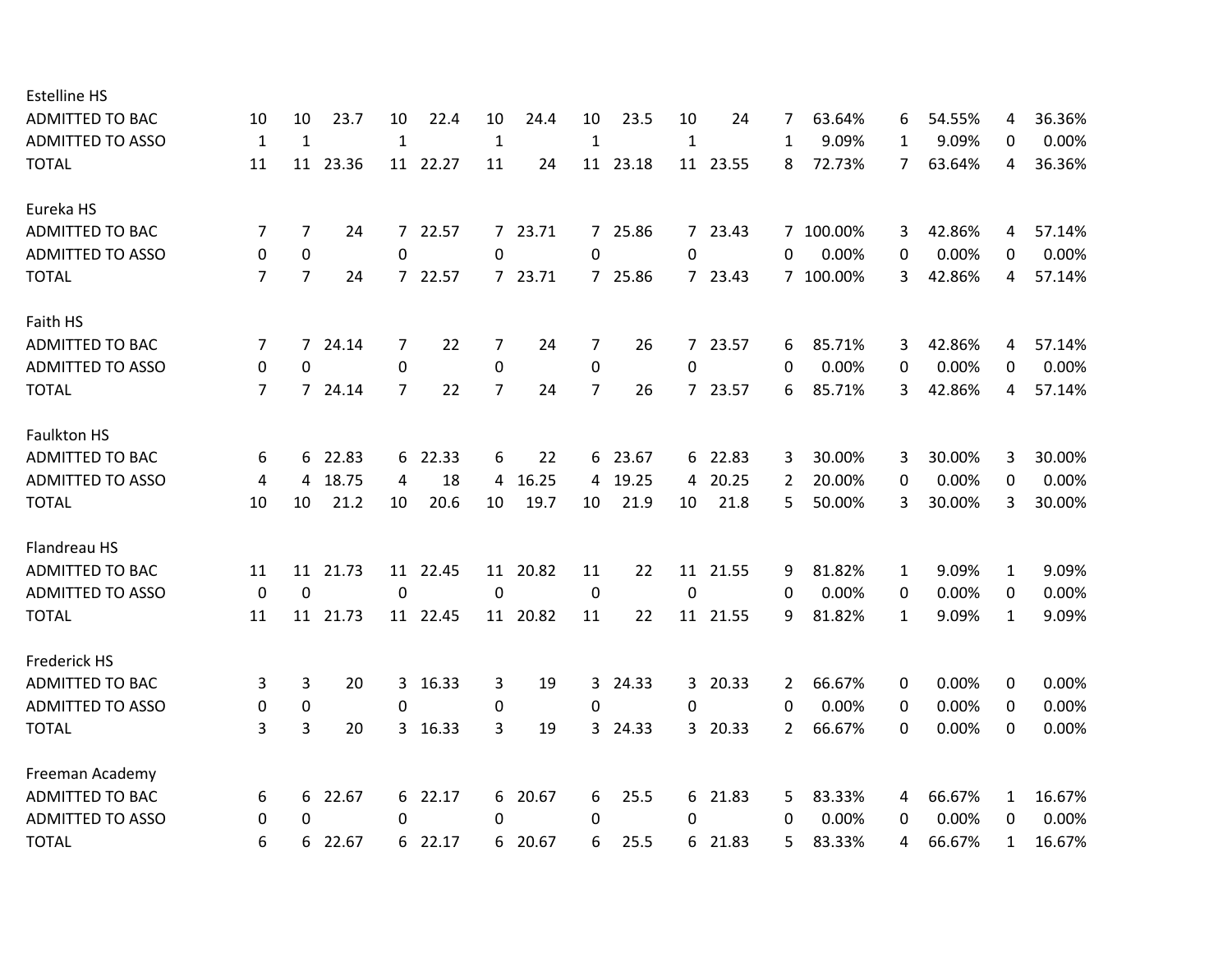| Freeman HS               |              |              |       |                  |          |                |       |              |          |              |         |          |           |                |        |                |        |
|--------------------------|--------------|--------------|-------|------------------|----------|----------------|-------|--------------|----------|--------------|---------|----------|-----------|----------------|--------|----------------|--------|
| <b>ADMITTED TO BAC</b>   | 8            | 8            | 23.75 | 8                | 23.5     | 8              | 23    | 8            | 25.88    | 8            | 22.75   | 8        | 100.00%   | 6              | 75.00% | 5.             | 62.50% |
| <b>ADMITTED TO ASSO</b>  | 0            | 0            |       | $\pmb{0}$        |          | 0              |       | 0            |          | $\Omega$     |         | 0        | 0.00%     | 0              | 0.00%  | 0              | 0.00%  |
| <b>TOTAL</b>             | 8            | 8            | 23.75 | 8                | 23.5     | 8              | 23    | 8            | 25.88    | 8            | 22.75   | 8        | 100.00%   | 6              | 75.00% | 5.             | 62.50% |
| Garretson HS             |              |              |       |                  |          |                |       |              |          |              |         |          |           |                |        |                |        |
| <b>ADMITTED TO BAC</b>   | 10           | 10           | 24.1  | 10               | 22.5     | 10             | 24.3  | 10           | 24.3     | 10           | 24.3    | 10       | 90.91%    | 6              | 54.55% | 5              | 45.45% |
| <b>ADMITTED TO ASSO</b>  | $\mathbf{1}$ | $\mathbf{1}$ |       | $\mathbf{1}$     |          | $\mathbf{1}$   |       | $\mathbf{1}$ |          | $\mathbf{1}$ |         | $\Omega$ | 0.00%     | 0              | 0.00%  | 0              | 0.00%  |
| <b>TOTAL</b>             | 11           | 11           | 23.73 | 11               | 22.18    | 11             | 23.82 | 11           | 24.18    | 11           | 23.91   | 10       | 90.91%    | 6              | 54.55% | 5              | 45.45% |
| Gayville- Volin HS       |              |              |       |                  |          |                |       |              |          |              |         |          |           |                |        |                |        |
| <b>ADMITTED TO BAC</b>   | 4            | 4            | 18.75 | 4                | 18       | 4              | 17.75 | 4            | 19       | 4            | 19.75   | 3        | 75.00%    | 1              | 25.00% | 1              | 25.00% |
| <b>ADMITTED TO ASSO</b>  | 0            | 0            |       | 0                |          | 0              |       | 0            |          | 0            |         | 0        | 0.00%     | 0              | 0.00%  | $\Omega$       | 0.00%  |
| <b>TOTAL</b>             | 4            | 4            | 18.75 | 4                | 18       | 4              | 17.75 | 4            | 19       | 4            | 19.75   | 3        | 75.00%    | $\mathbf{1}$   | 25.00% | $\mathbf{1}$   | 25.00% |
| Gettysburg HS            |              |              |       |                  |          |                |       |              |          |              |         |          |           |                |        |                |        |
| <b>ADMITTED TO BAC</b>   | 10           | 10           | 23.6  | 10               | 23.5     | 10             | 21.3  | 10           | 23.7     | 10           | 22.5    | 9        | 81.82%    | 4              | 36.36% | 2              | 18.18% |
| <b>ADMITTED TO ASSO</b>  | $\mathbf{1}$ | $\mathbf{1}$ |       | $\mathbf{1}$     |          | $\mathbf{1}$   |       | $\mathbf{1}$ |          | $\mathbf{1}$ |         | 0        | 0.00%     | 0              | 0.00%  | 0              | 0.00%  |
| <b>TOTAL</b>             | 11           | 11           | 22.91 |                  | 11 22.73 | 11             | 20.64 |              | 11 22.73 | 11           | 22.36   | 9        | 81.82%    | 4              | 36.36% | $\overline{2}$ | 18.18% |
| <b>Grant-Deuel HS</b>    |              |              |       |                  |          |                |       |              |          |              |         |          |           |                |        |                |        |
| <b>ADMITTED TO BAC</b>   | 3            | 3            | 22.33 | 3                | 21.67    | 3              | 19.67 | 3            | 24       | 3            | 23.33   | 2        | 50.00%    | 2              | 50.00% | $\mathbf{1}$   | 25.00% |
| <b>ADMITTED TO ASSO</b>  | $\mathbf{1}$ | 1            |       | 1                |          | $\mathbf{1}$   |       | $\mathbf{1}$ |          | 1            |         | 0        | 0.00%     | 0              | 0.00%  | 0              | 0.00%  |
| <b>TOTAL</b>             | 4            | 4            | 20.75 | 4                | 20       | $\overline{a}$ | 19    | 4            | 21.25    |              | 4 22.25 | 2        | 50.00%    | $\overline{2}$ | 50.00% | $\mathbf{1}$   | 25.00% |
| <b>Great Plains Luth</b> |              |              |       |                  |          |                |       |              |          |              |         |          |           |                |        |                |        |
| <b>ADMITTED TO BAC</b>   | 7            | 7            | 24.29 |                  | 7 24.29  | $\overline{7}$ | 24.86 |              | 7 24.14  |              | 7 23.29 |          | 7 100.00% | 0              | 0.00%  | 3              | 42.86% |
| <b>ADMITTED TO ASSO</b>  | 0            | 0            |       | 0                |          | 0              |       | 0            |          | 0            |         | 0        | 0.00%     | 0              | 0.00%  | 0              | 0.00%  |
| <b>TOTAL</b>             | 7            | $7^{\circ}$  | 24.29 |                  | 7 24.29  | $7^{\circ}$    | 24.86 |              | 7 24.14  |              | 7 23.29 |          | 7 100.00% | 0              | 0.00%  | 3              | 42.86% |
| <b>Gregory HS</b>        |              |              |       |                  |          |                |       |              |          |              |         |          |           |                |        |                |        |
| <b>ADMITTED TO BAC</b>   | 3            | 3            | 20.67 |                  | 3 20.67  | 3              | 18.67 |              | 3 21.67  | $\mathbf{3}$ | 20.33   | 3        | 100.00%   | 2              | 66.67% | 0              | 0.00%  |
| <b>ADMITTED TO ASSO</b>  | 0            | 0            |       | $\boldsymbol{0}$ |          | 0              |       | 0            |          | 0            |         | 0        | 0.00%     | 0              | 0.00%  | 0              | 0.00%  |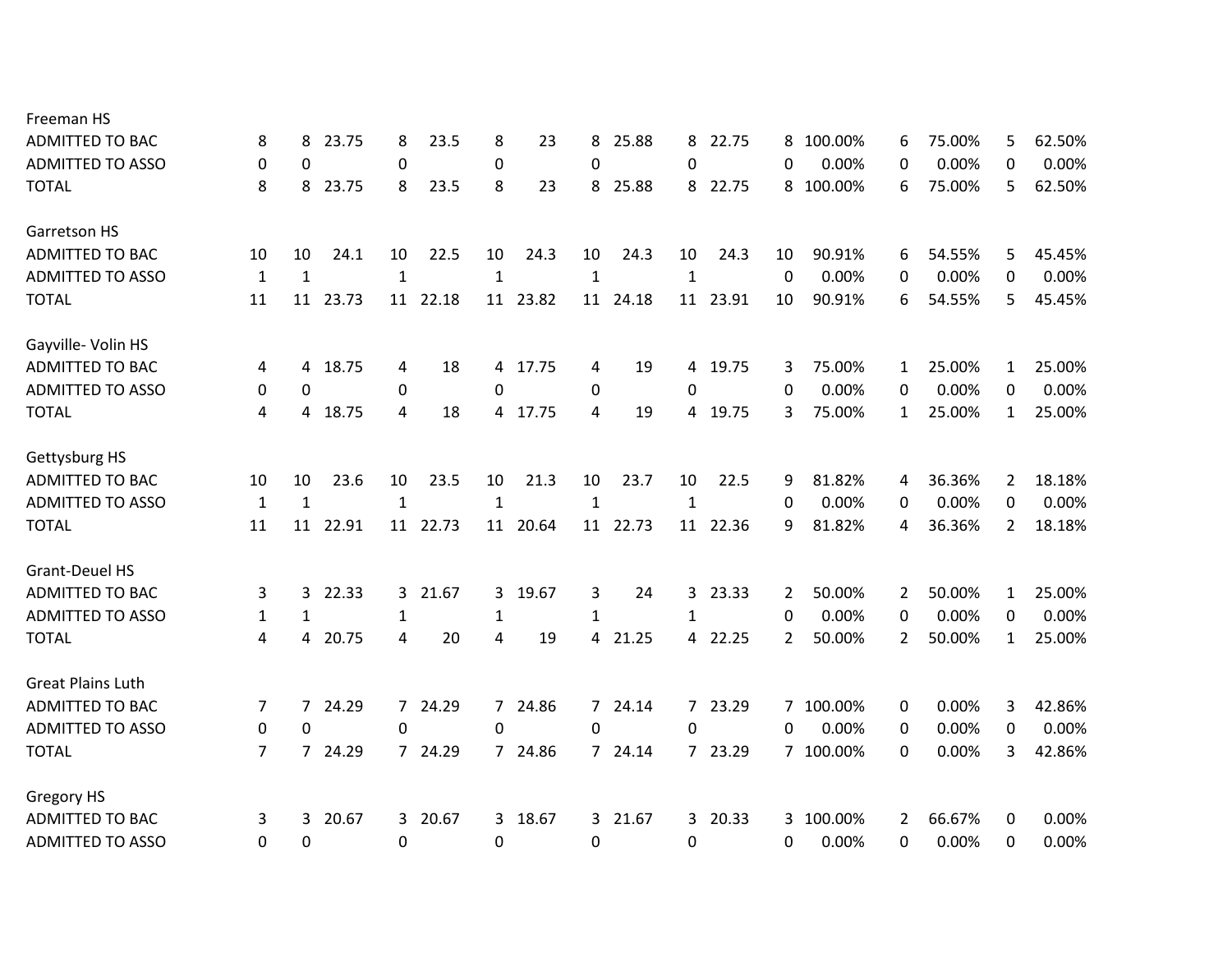| <b>TOTAL</b>             | 3                | 3              | 20.67   |                | 3 20.67  |                | 3 18.67  |                  | 3 21.67  |                  | 3 20.33 |              | 3 100.00%  | 2            | 66.67% | 0            | 0.00%  |
|--------------------------|------------------|----------------|---------|----------------|----------|----------------|----------|------------------|----------|------------------|---------|--------------|------------|--------------|--------|--------------|--------|
| Groton HS                |                  |                |         |                |          |                |          |                  |          |                  |         |              |            |              |        |              |        |
| <b>ADMITTED TO BAC</b>   | 17               | 17             | 25.35   |                | 17 24.47 | 17             | 25.47    |                  | 17 25.35 | 17               | 24.71   | 17           | 94.44%     | 11           | 61.11% | 10           | 55.56% |
| <b>ADMITTED TO ASSO</b>  | $\mathbf{1}$     | $\mathbf{1}$   |         | $\mathbf{1}$   |          | $\mathbf{1}$   |          | $\mathbf{1}$     |          | $\mathbf{1}$     |         | $\mathbf{1}$ | 5.56%      | 0            | 0.00%  | $\mathbf{1}$ | 5.56%  |
| <b>TOTAL</b>             | 18               | 18             | 25.39   |                | 18 24.33 | 18             | 25.22    |                  | 18 25.61 | 18               | 25      |              | 18 100.00% | 11           | 61.11% | 11           | 61.11% |
| Hamlin HS                |                  |                |         |                |          |                |          |                  |          |                  |         |              |            |              |        |              |        |
| <b>ADMITTED TO BAC</b>   | 6                | 6              | 21.17   | 6              | 18.83    | 6              | 25.5     | 6.               | 18.33    | 6                | 20.83   | 6            | 85.71%     | 5            | 71.43% | 0            | 0.00%  |
| <b>ADMITTED TO ASSO</b>  | $\mathbf{1}$     | $\mathbf{1}$   |         | $\mathbf{1}$   |          | $\mathbf{1}$   |          | 1                |          | $\mathbf{1}$     |         | 1            | 14.29%     | 0            | 0.00%  | 0            | 0.00%  |
| <b>TOTAL</b>             | $\overline{7}$   | $7^{\circ}$    | 20.14   |                | 7 17.57  | 7              | 24       |                  | 7 17.86  |                  | 7 20.29 |              | 7 100.00%  | 5            | 71.43% | 0            | 0.00%  |
| <b>Harding County HS</b> |                  |                |         |                |          |                |          |                  |          |                  |         |              |            |              |        |              |        |
| <b>ADMITTED TO BAC</b>   | 7                | $\overline{7}$ | 23.29   |                | 7 20.86  | $\overline{7}$ | 24.86    |                  | 7 21.43  |                  | 7 24.71 | 6            | 85.71%     | 4            | 57.14% | 4            | 57.14% |
| <b>ADMITTED TO ASSO</b>  | $\pmb{0}$        | $\mathbf 0$    |         | $\mathbf 0$    |          | $\mathbf 0$    |          | 0                |          | $\mathbf 0$      |         | $\mathbf{0}$ | 0.00%      | 0            | 0.00%  | 0            | 0.00%  |
| <b>TOTAL</b>             | 7                | $\overline{7}$ | 23.29   |                | 7 20.86  | $7^{\circ}$    | 24.86    |                  | 7 21.43  |                  | 7 24.71 | 6            | 85.71%     | 4            | 57.14% | 4            | 57.14% |
| Harrisburg HS            |                  |                |         |                |          |                |          |                  |          |                  |         |              |            |              |        |              |        |
| <b>ADMITTED TO BAC</b>   | 26               | 26             | 22.31   | 26             | 20.88    | 26             | 22.04    | 26               | 23.15    | 26               | 22.35   | 22           | 84.62%     | 13           | 50.00% | 5            | 19.23% |
| <b>ADMITTED TO ASSO</b>  | $\boldsymbol{0}$ | $\mathbf{0}$   |         | $\pmb{0}$      |          | $\mathbf{0}$   |          | $\boldsymbol{0}$ |          | $\boldsymbol{0}$ |         | $\mathbf{0}$ | 0.00%      | 0            | 0.00%  | 0            | 0.00%  |
| <b>TOTAL</b>             | 26               | 26             | 22.31   | 26             | 20.88    |                | 26 22.04 |                  | 26 23.15 | 26               | 22.35   | 22           | 84.62%     | 13           | 50.00% | 5            | 19.23% |
| Henry HS                 |                  |                |         |                |          |                |          |                  |          |                  |         |              |            |              |        |              |        |
| <b>ADMITTED TO BAC</b>   | 4                | 4              | 20      | 4              | 17.75    | 4              | 18.5     | 4                | 23       |                  | 4 19.75 | 4            | 80.00%     | 0            | 0.00%  | 0            | 0.00%  |
| <b>ADMITTED TO ASSO</b>  | $\mathbf{1}$     | $\mathbf{1}$   |         | $\mathbf{1}$   |          | $\mathbf{1}$   |          | $\mathbf{1}$     |          | $\mathbf{1}$     |         | 1            | 20.00%     | 0            | 0.00%  | 0            | 0.00%  |
| <b>TOTAL</b>             | 5                | 5              | 19      | 5              | 16.8     | 5              | 18       | 5                | 21       | 5                | 19.6    |              | 5 100.00%  | 0            | 0.00%  | 0            | 0.00%  |
| Herreid HS               |                  |                |         |                |          |                |          |                  |          |                  |         |              |            |              |        |              |        |
| <b>ADMITTED TO BAC</b>   | 2                | $\overline{2}$ | 20.5    | $\overline{2}$ | 21.5     | $\overline{2}$ | 21       | $\overline{2}$   | 16.5     | $\overline{2}$   | 22      | 2            | 66.67%     | 0            | 0.00%  | 0            | 0.00%  |
| <b>ADMITTED TO ASSO</b>  | $\mathbf{1}$     | $\mathbf 1$    |         | 1              |          | $\mathbf{1}$   |          | $\mathbf{1}$     |          | 1                |         | 1            | 33.33%     | 1            | 33.33% | 1            | 33.33% |
| <b>TOTAL</b>             | 3                | 3              | 22.67   |                | 3 24.33  | 3              | 23       | 3                | 19.33    |                  | 3 23.33 |              | 3 100.00%  | 1            | 33.33% | 1            | 33.33% |
| Highmore HS              |                  |                |         |                |          |                |          |                  |          |                  |         |              |            |              |        |              |        |
| <b>ADMITTED TO BAC</b>   | 4                |                | 4 22.75 |                | 4 21.25  |                | 4 21.75  | 4                | 25       |                  | 4 22.25 | 4            | 80.00%     | $\mathbf{2}$ | 40.00% | $\mathbf{2}$ | 40.00% |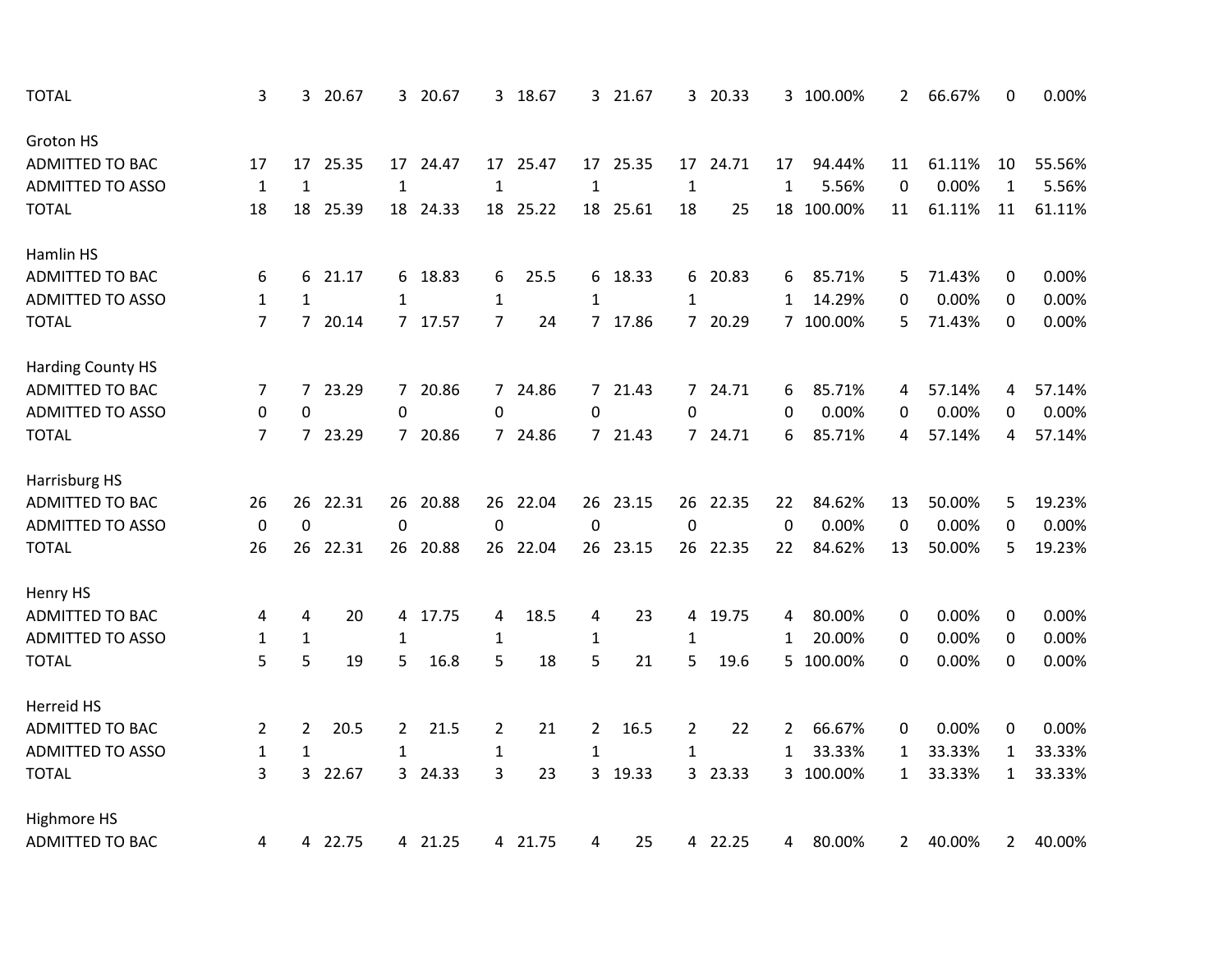| <b>ADMITTED TO ASSO</b>    | 1            | 1            |       | 1            |          | $\mathbf{1}$ |       | 1            |         | $\mathbf{1}$ |         | 1               | 20.00%     | 0            | 0.00%  | 0              | 0.00%  |
|----------------------------|--------------|--------------|-------|--------------|----------|--------------|-------|--------------|---------|--------------|---------|-----------------|------------|--------------|--------|----------------|--------|
| <b>TOTAL</b>               | 5            | 5            | 21.6  | 5            | 20       | 5            | 20.8  | 5            | 23.6    | 5            | 21.6    |                 | 5 100.00%  | 2            | 40.00% | $\overline{2}$ | 40.00% |
| Hill City HS               |              |              |       |              |          |              |       |              |         |              |         |                 |            |              |        |                |        |
| ADMITTED TO BAC            | 10           | 10           | 24.6  | 10           | 26.2     | 10           | 22.6  | 10           | 26.1    | 10           | 23      | 10              | 90.91%     | 7            | 63.64% | 5              | 45.45% |
| <b>ADMITTED TO ASSO</b>    | $\mathbf{1}$ | $\mathbf{1}$ |       | $\mathbf{1}$ |          | $\mathbf{1}$ |       | $\mathbf{1}$ |         | $\mathbf{1}$ |         | $\mathbf{1}$    | 9.09%      | $\mathbf{1}$ | 9.09%  | 0              | 0.00%  |
| <b>TOTAL</b>               | 11           | 11           | 24.27 | 11           | 25.82    | 11           | 22.18 | 11           | 26      | 11           | 22.64   |                 | 11 100.00% | 8            | 72.73% | 5              | 45.45% |
| <b>Hitchcock-Tulare HS</b> |              |              |       |              |          |              |       |              |         |              |         |                 |            |              |        |                |        |
| <b>ADMITTED TO BAC</b>     | 6            | 6            | 22.5  | 6            | 22.5     | 6            | 21.83 |              | 6 22.67 |              | 6 22.33 | 5               | 83.33%     | 1            | 16.67% | 1              | 16.67% |
| <b>ADMITTED TO ASSO</b>    | 0            | $\mathbf 0$  |       | 0            |          | 0            |       | $\Omega$     |         | $\Omega$     |         | 0               | 0.00%      | 0            | 0.00%  | 0              | 0.00%  |
| <b>TOTAL</b>               | 6            | 6            | 22.5  | 6            | 22.5     | 6            | 21.83 |              | 6 22.67 | 6            | 22.33   | 5               | 83.33%     | 1            | 16.67% | $\mathbf{1}$   | 16.67% |
| <b>Hot Springs HS</b>      |              |              |       |              |          |              |       |              |         |              |         |                 |            |              |        |                |        |
| ADMITTED TO BAC            | 16           | 16           | 22.63 |              | 16 21.44 | 16           | 23    | 16           | 23.13   | 16           | 22.31   | 13              | 81.25%     | 3            | 18.75% | $2^{\circ}$    | 12.50% |
| <b>ADMITTED TO ASSO</b>    | $\mathbf 0$  | $\mathbf 0$  |       | $\mathbf 0$  |          | 0            |       | $\mathbf 0$  |         | $\mathbf 0$  |         | 0               | 0.00%      | 0            | 0.00%  | 0              | 0.00%  |
| <b>TOTAL</b>               | 16           | 16           | 22.63 | 16           | 21.44    | 16           | 23    | 16           | 23.13   | 16           | 22.31   | 13              | 81.25%     | 3            | 18.75% | $\overline{2}$ | 12.50% |
| Hoven HS                   |              |              |       |              |          |              |       |              |         |              |         |                 |            |              |        |                |        |
| <b>ADMITTED TO BAC</b>     | 10           | 10           | 23.2  | 10           | 22       | 10           | 24.7  | 10           | 22.9    | 10           | 22.9    |                 | 10 100.00% | 7            | 70.00% | 7              | 70.00% |
| <b>ADMITTED TO ASSO</b>    | $\mathbf 0$  | $\mathbf 0$  |       | $\mathbf 0$  |          | 0            |       | 0            |         | 0            |         | 0               | 0.00%      | 0            | 0.00%  | 0              | 0.00%  |
| <b>TOTAL</b>               | 10           | 10           | 23.2  | 10           | 22       | 10           | 24.7  | 10           | 22.9    | 10           | 22.9    | 10 <sup>1</sup> | 100.00%    | 7            | 70.00% | 7              | 70.00% |
| Howard HS                  |              |              |       |              |          |              |       |              |         |              |         |                 |            |              |        |                |        |
| <b>ADMITTED TO BAC</b>     | 5            | 5            | 19.6  | 5            | 19.6     | 5            | 20    | 5            | 18.4    | 5            | 20      | 5               | 100.00%    | 3            | 60.00% | 0              | 0.00%  |
| <b>ADMITTED TO ASSO</b>    | 0            | 0            |       | 0            |          | $\Omega$     |       | 0            |         | $\mathbf 0$  |         | 0               | 0.00%      | 0            | 0.00%  | 0              | 0.00%  |
| <b>TOTAL</b>               | 5            | 5            | 19.6  | 5            | 19.6     | 5            | 20    | 5            | 18.4    | 5            | 20      |                 | 5 100.00%  | 3            | 60.00% | 0              | 0.00%  |
| Hurley HS                  |              |              |       |              |          |              |       |              |         |              |         |                 |            |              |        |                |        |
| ADMITTED TO BAC            | 5            | 5            | 23.4  | 5            | 24.6     | 5            | 22.8  | 5            | 24.4    | 5            | 21.4    | 4               | 80.00%     | 4            | 80.00% | 2              | 40.00% |
| <b>ADMITTED TO ASSO</b>    | 0            | 0            |       | 0            |          | $\Omega$     |       | 0            |         | $\Omega$     |         | 0               | 0.00%      | 0            | 0.00%  | $\Omega$       | 0.00%  |
| <b>TOTAL</b>               | 5            | 5            | 23.4  | 5            | 24.6     | 5            | 22.8  | 5            | 24.4    | 5            | 21.4    | 4               | 80.00%     | 4            | 80.00% | $\overline{2}$ | 40.00% |

Huron Senior HS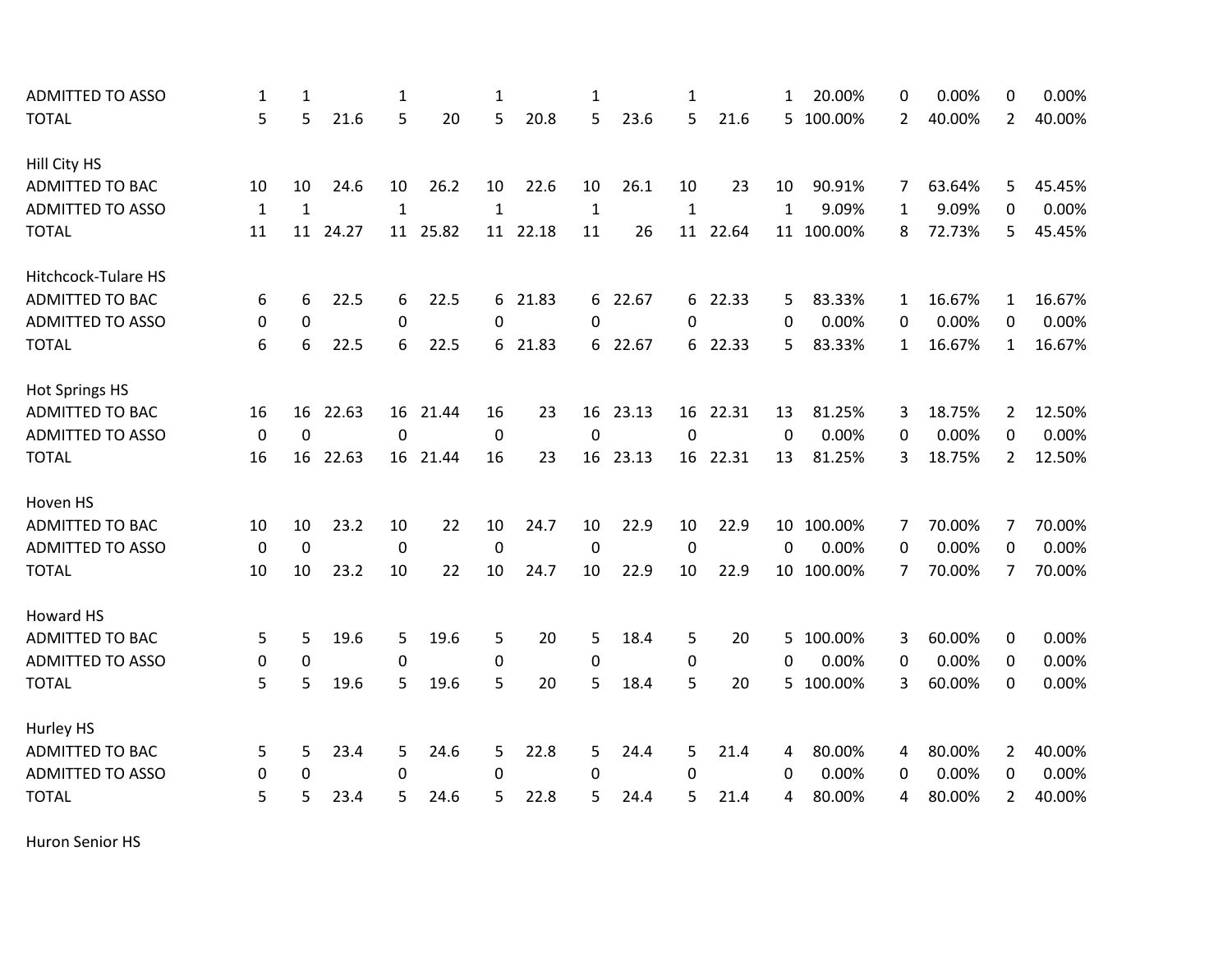| <b>ADMITTED TO BAC</b>  | 51           | 51           | 22.53 | 51             | 21.59    | 51           | 21.94    | 51           | 23.08    | 51           | 22.84    | 48           | 92.31%    | 31             | 59.62% | 16                    | 30.77% |
|-------------------------|--------------|--------------|-------|----------------|----------|--------------|----------|--------------|----------|--------------|----------|--------------|-----------|----------------|--------|-----------------------|--------|
| <b>ADMITTED TO ASSO</b> | $\mathbf{1}$ | $\mathbf{1}$ |       | $1\,$          |          | $\mathbf{1}$ |          | $\mathbf{1}$ |          | $\mathbf{1}$ |          | $\mathbf{1}$ | 1.92%     | 0              | 0.00%  | 0                     | 0.00%  |
| <b>TOTAL</b>            | 52           | 52           | 22.44 |                | 52 21.44 |              | 52 21.85 |              | 52 23.02 |              | 52 22.77 | 49           | 94.23%    | 31             | 59.62% | 16                    | 30.77% |
| Indian Voca HS          |              |              |       |                |          |              |          |              |          |              |          |              |           |                |        |                       |        |
| <b>ADMITTED TO BAC</b>  | 4            | 4            | 18.25 |                | 4 18.25  | 4            | 18       | 4            | 17.5     |              | 4 19.25  |              | 4 100.00% | 0              | 0.00%  | 0                     | 0.00%  |
| <b>ADMITTED TO ASSO</b> | 0            | $\Omega$     |       | $\Omega$       |          | $\Omega$     |          | 0            |          | $\Omega$     |          | $\Omega$     | 0.00%     | $\Omega$       | 0.00%  | $\Omega$              | 0.00%  |
| <b>TOTAL</b>            | 4            | 4            | 18.25 |                | 4 18.25  | 4            | 18       | 4            | 17.5     |              | 4 19.25  |              | 4 100.00% | 0              | 0.00%  | 0                     | 0.00%  |
| Ipswich HS              |              |              |       |                |          |              |          |              |          |              |          |              |           |                |        |                       |        |
| <b>ADMITTED TO BAC</b>  | 9            | 9            | 19.89 | 9              | 20.11    | 9            | 19.67    |              | 9 19.22  | 9            | 20.22    | 8            | 88.89%    | 2              | 22.22% | $\mathbf{1}$          | 11.11% |
| <b>ADMITTED TO ASSO</b> | 0            | 0            |       | 0              |          | 0            |          | 0            |          | 0            |          | $\Omega$     | 0.00%     | 0              | 0.00%  | 0                     | 0.00%  |
| <b>TOTAL</b>            | 9            | 9            | 19.89 |                | 9 20.11  | 9            | 19.67    |              | 9 19.22  | 9            | 20.22    | 8            | 88.89%    | 2              | 22.22% | $\mathbf{1}$          | 11.11% |
| Irene-Wakonda HS        |              |              |       |                |          |              |          |              |          |              |          |              |           |                |        |                       |        |
| <b>ADMITTED TO BAC</b>  | 6            | 6            | 21    | 6              | 18.5     | 6            | 21       |              | 6 21.83  | 6            | 21.5     | 6            | 100.00%   | 2              | 33.33% | $\mathbf{2}^{\prime}$ | 33.33% |
| <b>ADMITTED TO ASSO</b> | 0            | 0            |       | $\mathbf 0$    |          | $\Omega$     |          | 0            |          | $\Omega$     |          | $\Omega$     | 0.00%     | 0              | 0.00%  | 0                     | 0.00%  |
| <b>TOTAL</b>            | 6            | 6            | 21    | 6              | 18.5     | 6            | 21       | 6            | 21.83    | 6            | 21.5     | 6            | 100.00%   | $\overline{2}$ | 33.33% | $\overline{2}$        | 33.33% |
| <b>Iroquois HS</b>      |              |              |       |                |          |              |          |              |          |              |          |              |           |                |        |                       |        |
| <b>ADMITTED TO BAC</b>  | 4            | 4            | 22.25 | $\overline{4}$ | 24       | 4            | 16.5     | 4            | 26       | 4            | 21.5     | 2            | 50.00%    | 2              | 50.00% | 1                     | 25.00% |
| <b>ADMITTED TO ASSO</b> | 0            | 0            |       | $\pmb{0}$      |          | 0            |          | $\mathbf 0$  |          | 0            |          | 0            | 0.00%     | 0              | 0.00%  | 0                     | 0.00%  |
| <b>TOTAL</b>            | 4            | 4            | 22.25 | 4              | 24       | 4            | 16.5     | 4            | 26       | 4            | 21.5     | 2            | 50.00%    | 2              | 50.00% | $\mathbf{1}$          | 25.00% |
| Isabel HS               |              |              |       |                |          |              |          |              |          |              |          |              |           |                |        |                       |        |
| <b>ADMITTED TO BAC</b>  | 3            | 3            | 23    | $\overline{3}$ | 23.33    | 3            | 22.33    |              | 3 23.33  | 3            | 22       | 3            | 100.00%   | 2              | 66.67% | $\overline{2}$        | 66.67% |
| <b>ADMITTED TO ASSO</b> | 0            | 0            |       | 0              |          | 0            |          | 0            |          | 0            |          | 0            | 0.00%     | 0              | 0.00%  | 0                     | 0.00%  |
| <b>TOTAL</b>            | 3            | 3            | 23    |                | 3 23.33  | 3            | 22.33    |              | 3 23.33  | 3            | 22       |              | 3 100.00% | $\overline{2}$ | 66.67% | $\overline{2}$        | 66.67% |
| J Valley Christ HS      |              |              |       |                |          |              |          |              |          |              |          |              |           |                |        |                       |        |
| <b>ADMITTED TO BAC</b>  | 3            | 3            | 30.67 |                | 3 31.33  | 3            | 31.67    | 3            | 30       | $\mathbf{3}$ | 29.67    | 3            | 75.00%    | 3              | 75.00% | 3                     | 75.00% |
| <b>ADMITTED TO ASSO</b> | 1            | 1            |       | 1              |          | 1            |          | 1            |          | 1            |          | $\Omega$     | 0.00%     | 0              | 0.00%  | 0                     | 0.00%  |
| <b>TOTAL</b>            | 4            | 4            | 28.25 | 4              | 28.5     | 4            | 29       | 4            | 27       | 4            | 28       | 3            | 75.00%    | 3              | 75.00% | 3                     | 75.00% |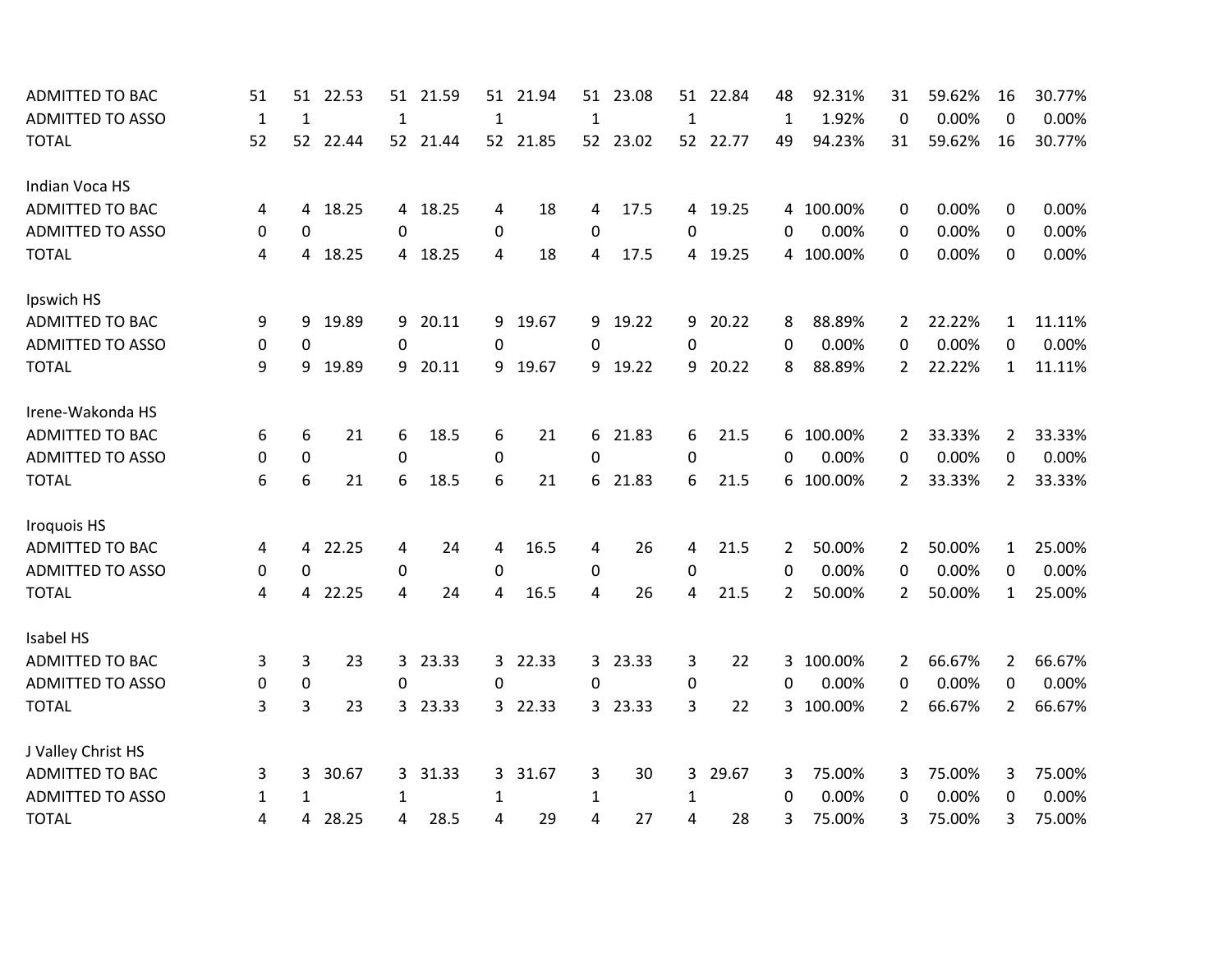| 4            | 4            | 24.5  |              |       | 4                                                                                                  | 23.5  | 4                                                 | 28    | 4                                                            | 21.75 | 3                                                               | 50.00%  | 0                                   | 0.00%  | 1            | 16.67% |
|--------------|--------------|-------|--------------|-------|----------------------------------------------------------------------------------------------------|-------|---------------------------------------------------|-------|--------------------------------------------------------------|-------|-----------------------------------------------------------------|---------|-------------------------------------|--------|--------------|--------|
| 2            | 2            | 22    | 2            | 22    | 2                                                                                                  | 21    | 2                                                 | 22    | 2                                                            | 22.5  | 1                                                               | 16.67%  | 0                                   | 0.00%  | 0            | 0.00%  |
| 6            | 6            | 23.67 |              |       |                                                                                                    | 22.67 | 6                                                 | 26    | 6                                                            | 22    | 4                                                               | 66.67%  | 0                                   | 0.00%  | $\mathbf{1}$ | 16.67% |
|              |              |       |              |       |                                                                                                    |       |                                                   |       |                                                              |       |                                                                 |         |                                     |        |              |        |
| 7            | 7            | 23.57 |              |       |                                                                                                    | 23.57 |                                                   |       |                                                              |       |                                                                 |         | $\overline{2}$                      | 28.57% | $\mathbf{1}$ | 14.29% |
| 0            | 0            |       | 0            |       | 0                                                                                                  |       | 0                                                 |       | 0                                                            |       | 0                                                               | 0.00%   | 0                                   | 0.00%  | 0            | 0.00%  |
| 7            |              |       |              |       |                                                                                                    | 23.57 |                                                   |       |                                                              |       |                                                                 |         | $\overline{2}$                      | 28.57% | $\mathbf{1}$ | 14.29% |
|              |              |       |              |       |                                                                                                    |       |                                                   |       |                                                              |       |                                                                 |         |                                     |        |              |        |
| 10           | 10           | 21    | 10           | 19.2  | 10                                                                                                 | 20.6  | 10                                                | 21.5  | 10                                                           | 21.6  | 9                                                               | 90.00%  | 7                                   | 70.00% | 3            | 30.00% |
| 0            | $\mathbf 0$  |       | 0            |       | $\mathbf 0$                                                                                        |       | $\mathbf 0$                                       |       | 0                                                            |       | 0                                                               | 0.00%   | 0                                   | 0.00%  | 0            | 0.00%  |
| 10           | 10           | 21    | 10           | 19.2  | 10                                                                                                 | 20.6  | 10                                                | 21.5  | 10                                                           | 21.6  | 9                                                               | 90.00%  | 7                                   | 70.00% | 3            | 30.00% |
|              |              |       |              |       |                                                                                                    |       |                                                   |       |                                                              |       |                                                                 |         |                                     |        |              |        |
| 6            | 6            | 23.67 |              |       | 6                                                                                                  | 23    | 6                                                 | 24.5  |                                                              | 23.33 | 6                                                               | 100.00% | 3                                   | 50.00% | 3            | 50.00% |
| 0            | 0            |       | 0            |       | 0                                                                                                  |       | 0                                                 |       | 0                                                            |       | 0                                                               | 0.00%   | 0                                   | 0.00%  | 0            | 0.00%  |
| 6            | 6            | 23.67 |              |       | 6                                                                                                  | 23    | 6                                                 | 24.5  |                                                              |       |                                                                 |         | 3                                   | 50.00% | 3            | 50.00% |
|              |              |       |              |       |                                                                                                    |       |                                                   |       |                                                              |       |                                                                 |         |                                     |        |              |        |
| 9            | 9            | 25    | 9            | 26    | 9                                                                                                  | 25.11 | 9                                                 | 24.11 |                                                              | 23.89 | 9                                                               | 90.00%  | 6                                   | 60.00% | 4            | 40.00% |
| $\mathbf{1}$ | $\mathbf{1}$ |       | $\mathbf{1}$ |       | $\mathbf{1}$                                                                                       |       | $\mathbf{1}$                                      |       | $\mathbf{1}$                                                 |       | 0                                                               | 0.00%   | 0                                   | 0.00%  | 0            | 0.00%  |
| 10           | 10           | 24.1  | 10           | 25    | 10                                                                                                 | 24.2  | 10                                                | 23.3  | 10                                                           | 23    | 9                                                               | 90.00%  | 6                                   | 60.00% | 4            | 40.00% |
|              |              |       |              |       |                                                                                                    |       |                                                   |       |                                                              |       |                                                                 |         |                                     |        |              |        |
| 19           | 19           | 21.58 | 19           | 20.68 | 19                                                                                                 | 22.11 |                                                   | 21.68 | 19                                                           | 21.32 | 17                                                              | 73.91%  | 6                                   | 26.09% | 3            | 13.04% |
| 4            | 4            | 18.25 | 4            | 16    | 4                                                                                                  | 15.5  | 4                                                 | 19    | 4                                                            | 22    | $\Omega$                                                        | 0.00%   | 0                                   | 0.00%  | 0            | 0.00%  |
| 23           | 23           | 21    |              |       |                                                                                                    | 20.96 |                                                   |       |                                                              | 21.43 | 17                                                              | 73.91%  | 6                                   | 26.09% | 3            | 13.04% |
|              |              |       |              |       |                                                                                                    |       |                                                   |       |                                                              |       |                                                                 |         |                                     |        |              |        |
| 27           | 27           | 23.63 |              |       |                                                                                                    | 22.85 |                                                   |       |                                                              |       | 21                                                              | 75.00%  | 15                                  | 53.57% | 12           | 42.86% |
| $\mathbf{1}$ | 1            |       | 1            |       | $\mathbf{1}$                                                                                       |       | 1                                                 |       | $\mathbf{1}$                                                 |       | $\mathbf{1}$                                                    | 3.57%   | 0                                   | 0.00%  | 0            | 0.00%  |
| 28           | 28           | 23.39 |              |       |                                                                                                    | 22.71 |                                                   |       |                                                              | 22.71 | 22                                                              | 78.57%  | 15                                  | 53.57% | 12           | 42.86% |
|              |              |       | 7 23.57      |       | 4 24.75<br>6 23.83<br>7 23.43<br>7 23.43<br>6 23.17<br>6 23.17<br>23 19.87<br>27 23.74<br>28 23.46 |       | 6<br>$7^{\circ}$<br>$7^{\circ}$<br>23<br>27<br>28 |       | 7 22.86<br>7 22.86<br>19<br>23 21.22<br>27 24.15<br>28 23.89 |       | 7 23.57<br>7 23.57<br>6<br>6 23.33<br>9<br>23<br>27 22.96<br>28 |         | 7 100.00%<br>7 100.00%<br>6 100.00% |        |              |        |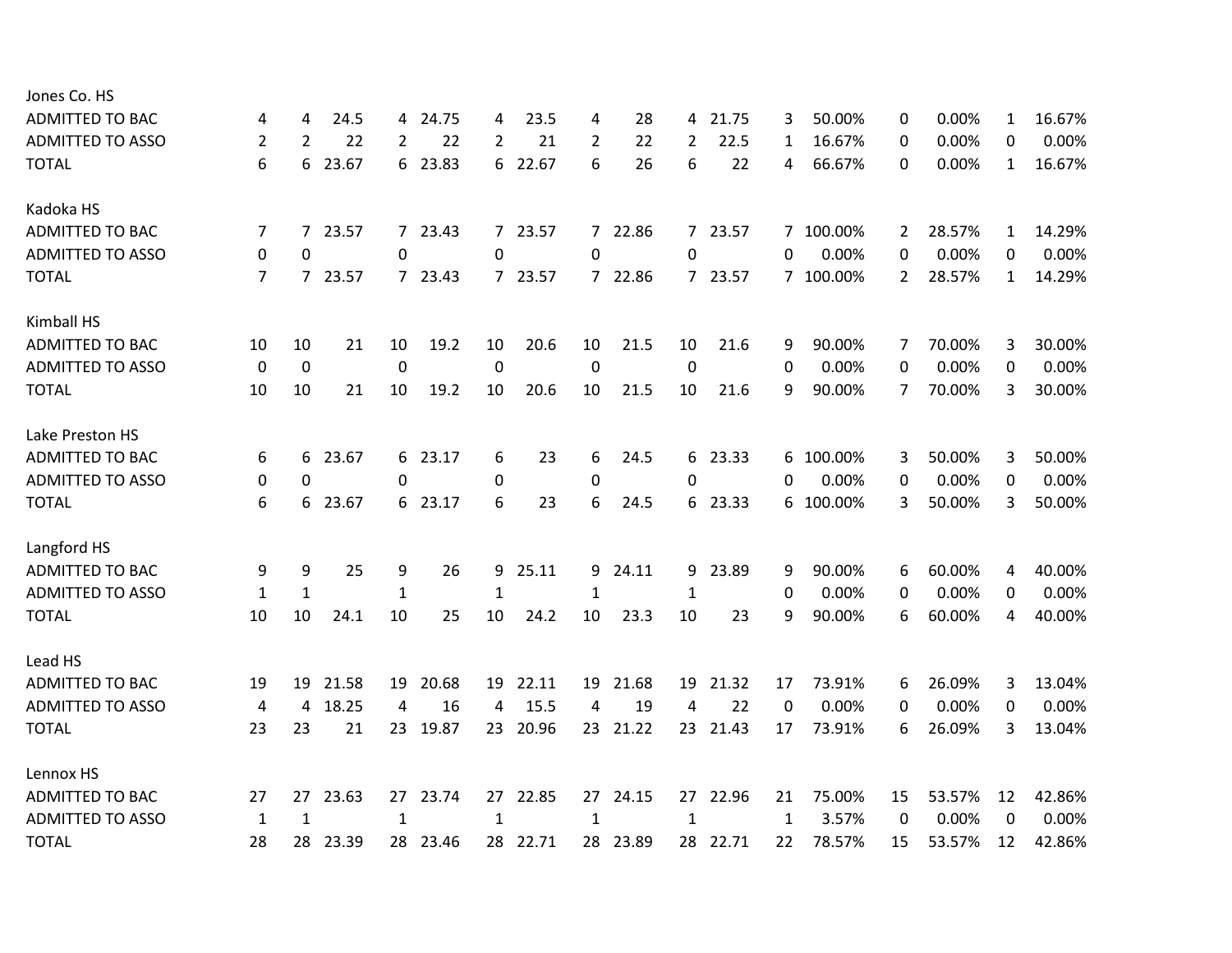| Leola HS                 |                |                |       |                |          |                 |          |              |          |             |          |                |         |                |        |                |        |
|--------------------------|----------------|----------------|-------|----------------|----------|-----------------|----------|--------------|----------|-------------|----------|----------------|---------|----------------|--------|----------------|--------|
| <b>ADMITTED TO BAC</b>   | 3              | 3              | 27    |                | 3 27.67  | 3               | 24.33    | 3            | 27       | 3           | 27.67    | 3.             | 100.00% | 0              | 0.00%  | $\overline{2}$ | 66.67% |
| <b>ADMITTED TO ASSO</b>  | 0              | 0              |       | 0              |          | 0               |          | $\pmb{0}$    |          | $\Omega$    |          | 0              | 0.00%   | 0              | 0.00%  | 0              | 0.00%  |
| <b>TOTAL</b>             | 3              | 3              | 27    | 3              | 27.67    | 3               | 24.33    | 3            | 27       | 3           | 27.67    | 3              | 100.00% | 0              | 0.00%  | $\overline{2}$ | 66.67% |
| Lincoln HS, SF           |                |                |       |                |          |                 |          |              |          |             |          |                |         |                |        |                |        |
| <b>ADMITTED TO BAC</b>   | 97             | 96             | 24.28 |                | 96 23.47 | 96              | 24.08    |              | 96 24.78 |             | 96 24.33 | 87             | 82.08%  | 32             | 30.19% | 31             | 29.25% |
| <b>ADMITTED TO ASSO</b>  | 9              | 9              | 18.56 | 9              | 17.33    | 9               | 17.22    | 9            | 19.33    | 9           | 19.67    | 5              | 4.72%   | 0              | 0.00%  | $\mathbf 0$    | 0.00%  |
| <b>TOTAL</b>             | 106            | 105            | 23.79 | 105            | 22.94    | 105             | 23.5     | 105          | 24.31    | 105         | 23.93    | 92             | 86.79%  | 32             | 30.19% | 31             | 29.25% |
| Little Wound Day S       |                |                |       |                |          |                 |          |              |          |             |          |                |         |                |        |                |        |
| <b>ADMITTED TO BAC</b>   | 3              | 3              | 17.33 | 3              | 13       | $\mathbf{3}$    | 17.33    | $\mathbf{3}$ | 19.33    | 3           | 19       | 1              | 33.33%  | 0              | 0.00%  | 0              | 0.00%  |
| <b>ADMITTED TO ASSO</b>  | 0              | 0              |       | $\pmb{0}$      |          | 0               |          | 0            |          | 0           |          | 0              | 0.00%   | 0              | 0.00%  | 0              | 0.00%  |
| <b>TOTAL</b>             | 3              | 3 <sup>1</sup> | 17.33 | 3              | 13       | $\mathbf{3}$    | 17.33    |              | 3 19.33  | 3           | 19       | $\mathbf{1}$   | 33.33%  | 0              | 0.00%  | 0              | 0.00%  |
| Lyman HS                 |                |                |       |                |          |                 |          |              |          |             |          |                |         |                |        |                |        |
| <b>ADMITTED TO BAC</b>   | 12             | 12             | 22.25 |                | 12 20.17 | 12 <sup>7</sup> | 22.58    |              | 12 22.83 |             | 12 22.92 | 11             | 91.67%  | 5              | 41.67% | 4              | 33.33% |
| <b>ADMITTED TO ASSO</b>  | $\mathbf 0$    | $\mathbf 0$    |       | $\mathbf 0$    |          | $\mathbf 0$     |          | $\mathbf 0$  |          | $\mathbf 0$ |          | $\Omega$       | 0.00%   | 0              | 0.00%  | 0              | 0.00%  |
| <b>TOTAL</b>             | 12             | 12             | 22.25 |                | 12 20.17 |                 | 12 22.58 |              | 12 22.83 |             | 12 22.92 | 11             | 91.67%  | 5              | 41.67% | 4              | 33.33% |
| <b>Madison HS</b>        |                |                |       |                |          |                 |          |              |          |             |          |                |         |                |        |                |        |
| <b>ADMITTED TO BAC</b>   | 45             | 45             | 23.11 | 45             | 21.8     | 45              | 22.91    | 45           | 23.33    | 45          | 23.53    | 31             | 65.96%  | 28             | 59.57% | 18             | 38.30% |
| <b>ADMITTED TO ASSO</b>  | $\overline{2}$ | 2              | 17    | $\overline{2}$ | 18       | $\overline{2}$  | 17       | 2            | 13.5     | 2           | 19       | $\overline{2}$ | 4.26%   | $\Omega$       | 0.00%  | $\mathbf{0}$   | 0.00%  |
| <b>TOTAL</b>             | 47             | 47             | 22.85 | 47             | 21.64    | 47              | 22.66    | 47           | 22.91    | 47          | 23.34    | 33             | 70.21%  | 28             | 59.57% | 18             | 38.30% |
| <b>Marion HS</b>         |                |                |       |                |          |                 |          |              |          |             |          |                |         |                |        |                |        |
| <b>ADMITTED TO BAC</b>   | 8              | 8              | 23.38 | 8              | 22.63    | 8               | 22.5     | 8            | 22.63    | 8           | 22.25    | 7              | 87.50%  | 2              | 25.00% | 2              | 25.00% |
| <b>ADMITTED TO ASSO</b>  | 0              | 0              |       | 0              |          | 0               |          | 0            |          | 0           |          | 0              | 0.00%   | 0              | 0.00%  | 0              | 0.00%  |
| <b>TOTAL</b>             | 8              | 8              | 23.38 |                | 8 22.63  | 8               | 22.5     |              | 8 22.63  |             | 8 22.25  | 7              | 87.50%  | $\overline{2}$ | 25.00% | $\overline{2}$ | 25.00% |
| <b>McCook Central HS</b> |                |                |       |                |          |                 |          |              |          |             |          |                |         |                |        |                |        |
| <b>ADMITTED TO BAC</b>   | 14             | 14             | 21.86 |                | 14 21.64 | 14              | 20.29    | 14           | 23.43    | 14          | 21.57    | 12             | 75.00%  | 3              | 18.75% | 3              | 18.75% |
| <b>ADMITTED TO ASSO</b>  | $\overline{2}$ | 2              | 20.5  | 2              | 21       | $\overline{2}$  | 20.5     | 2            | 19.5     | 2           | 21       | 1              | 6.25%   | 0              | 0.00%  | 0              | 0.00%  |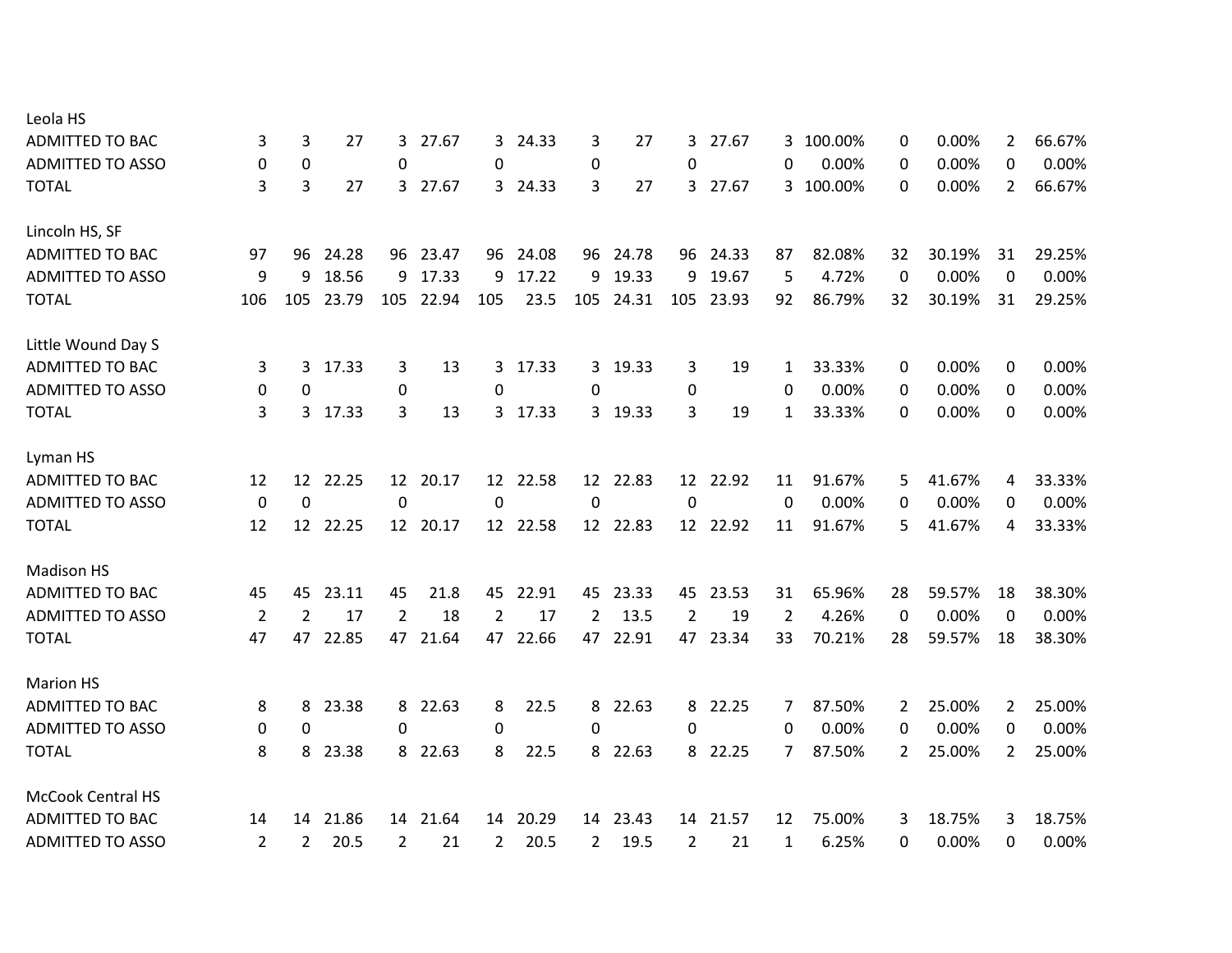| <b>TOTAL</b>            | 16               | 16             | 21.69 |                | 16 21.56 |                | 16 20.31 |                | 16 22.94 | 16               | 21.5     | 13          | 81.25%     | 3            | 18.75% | 3              | 18.75% |
|-------------------------|------------------|----------------|-------|----------------|----------|----------------|----------|----------------|----------|------------------|----------|-------------|------------|--------------|--------|----------------|--------|
| McIntosh HS             |                  |                |       |                |          |                |          |                |          |                  |          |             |            |              |        |                |        |
| <b>ADMITTED TO BAC</b>  | 3                | 3              | 24    | 3              | 24.33    | 3              | 23.67    |                | 3 24.33  | 3                | 22       |             | 3 100.00%  | 2            | 66.67% | $\mathbf{2}$   | 66.67% |
| <b>ADMITTED TO ASSO</b> | 0                | $\pmb{0}$      |       | 0              |          | 0              |          | 0              |          | $\mathbf 0$      |          | 0           | 0.00%      | 0            | 0.00%  | 0              | 0.00%  |
| <b>TOTAL</b>            | 3                | 3              | 24    |                | 3 24.33  |                | 3 23.67  |                | 3 24.33  | 3                | 22       |             | 3 100.00%  | 2            | 66.67% | $\overline{2}$ | 66.67% |
| McLaughlin HS           |                  |                |       |                |          |                |          |                |          |                  |          |             |            |              |        |                |        |
| ADMITTED TO BAC         | 2                | $\overline{2}$ | 20.5  | 2              | 21       | 2              | 19.5     | 2              | 23       | $\overline{2}$   | 19       | 2           | 50.00%     | 1            | 25.00% | 0              | 0.00%  |
| <b>ADMITTED TO ASSO</b> | $\overline{2}$   | $\overline{2}$ | 15.5  | $\overline{2}$ | 15       | $\overline{2}$ | 16       | $\overline{2}$ | 13.5     | 2                | 18       | 0           | 0.00%      | 0            | 0.00%  | 0              | 0.00%  |
| <b>TOTAL</b>            | 4                | 4              | 18    | 4              | 18       | 4              | 17.75    |                | 4 18.25  | 4                | 18.5     | 2           | 50.00%     | 1            | 25.00% | $\Omega$       | 0.00%  |
| Menno HS                |                  |                |       |                |          |                |          |                |          |                  |          |             |            |              |        |                |        |
| <b>ADMITTED TO BAC</b>  | 10               | 10             | 24.9  | 10             | 24.4     | 10             | 23.5     | 10             | 25.8     | 10               | 25.2     |             | 10 100.00% | 9            | 90.00% | 8              | 80.00% |
| <b>ADMITTED TO ASSO</b> | $\boldsymbol{0}$ | $\mathbf 0$    |       | $\pmb{0}$      |          | $\pmb{0}$      |          | $\pmb{0}$      |          | $\pmb{0}$        |          | $\mathbf 0$ | 0.00%      | 0            | 0.00%  | 0              | 0.00%  |
| <b>TOTAL</b>            | 10               | 10             | 24.9  | 10             | 24.4     | 10             | 23.5     | 10             | 25.8     | 10               | 25.2     |             | 10 100.00% | 9            | 90.00% | 8              | 80.00% |
| Milbank HS              |                  |                |       |                |          |                |          |                |          |                  |          |             |            |              |        |                |        |
| <b>ADMITTED TO BAC</b>  | 30               | 30             | 24.37 | 30             | 22.67    | 30             | 24.23    | 30             | 24.93    | 30               | 24.67    | 29          | 93.55%     | 19           | 61.29% | 17             | 54.84% |
| <b>ADMITTED TO ASSO</b> | $\mathbf{1}$     | $\mathbf{1}$   |       | $\mathbf{1}$   |          | $\mathbf{1}$   |          | $\mathbf{1}$   |          | $\mathbf{1}$     |          | 0           | 0.00%      | $\mathbf{1}$ | 3.23%  | 0              | 0.00%  |
| <b>TOTAL</b>            | 31               | 31             | 24.23 |                | 31 22.55 | 31             | 24.1     |                | 31 24.74 |                  | 31 24.52 | 29          | 93.55%     | 20           | 64.52% | 17             | 54.84% |
| Miller HS               |                  |                |       |                |          |                |          |                |          |                  |          |             |            |              |        |                |        |
| <b>ADMITTED TO BAC</b>  | 19               | 19             | 24.63 | 19             | 24.58    | 19             | 25.05    | 19             | 24.21    | 19               | 24.11    | 16          | 84.21%     | 10           | 52.63% | 9              | 47.37% |
| <b>ADMITTED TO ASSO</b> | $\pmb{0}$        | $\mathbf 0$    |       | $\mathbf 0$    |          | 0              |          | $\mathbf 0$    |          | $\boldsymbol{0}$ |          | 0           | 0.00%      | $\mathbf 0$  | 0.00%  | 0              | 0.00%  |
| <b>TOTAL</b>            | 19               | 19             | 24.63 | 19             | 24.58    | 19             | 25.05    |                | 19 24.21 | 19               | 24.11    | 16          | 84.21%     | 10           | 52.63% | 9              | 47.37% |
| Mitchell Christian      |                  |                |       |                |          |                |          |                |          |                  |          |             |            |              |        |                |        |
| <b>ADMITTED TO BAC</b>  | 7                | 7              | 23.14 |                | 7 24.29  | $7^{\circ}$    | 21.57    |                | 7 24.57  |                  | 7 21.57  | 6           | 85.71%     | 0            | 0.00%  | 1              | 14.29% |
| <b>ADMITTED TO ASSO</b> | $\pmb{0}$        | 0              |       | 0              |          | 0              |          | $\Omega$       |          | $\Omega$         |          | 0           | 0.00%      | 0            | 0.00%  | 0              | 0.00%  |
| <b>TOTAL</b>            | $\overline{7}$   | $\overline{7}$ | 23.14 |                | 7 24.29  | 7 <sup>7</sup> | 21.57    |                | 7 24.57  |                  | 7 21.57  | 6           | 85.71%     | 0            | 0.00%  | $\mathbf{1}$   | 14.29% |
| Mitchell HS             |                  |                |       |                |          |                |          |                |          |                  |          |             |            |              |        |                |        |
| <b>ADMITTED TO BAC</b>  | 47               | 47             | 23.72 |                | 47 22.91 |                | 47 23.72 |                | 47 24.09 | 47               | 23.7     | 42          | 85.71%     | 22           | 44.90% | 19             | 38.78% |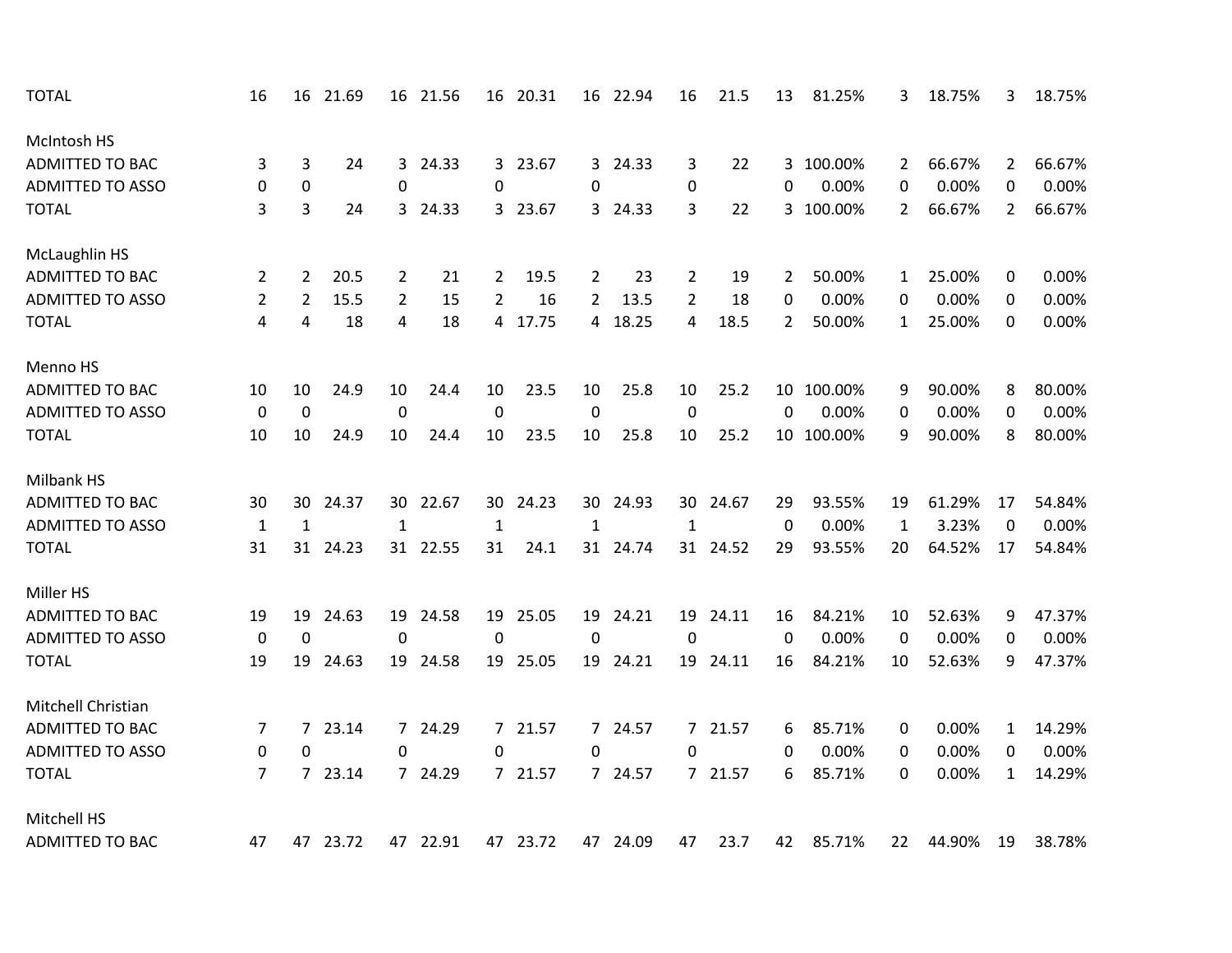| <b>ADMITTED TO ASSO</b> | 2              | 2              | 19    | $\overline{2}$ | 19.5     | $\overline{2}$ | 20       | 2              | 17.5     | 2              | 20       | 1           | 2.04%      | 1  | 2.04%  | 0                     | 0.00%  |
|-------------------------|----------------|----------------|-------|----------------|----------|----------------|----------|----------------|----------|----------------|----------|-------------|------------|----|--------|-----------------------|--------|
| <b>TOTAL</b>            | 49             | 49             | 23.53 | 49             | 22.78    | 49             | 23.57    | 49             | 23.82    | 49             | 23.55    | 43          | 87.76%     | 23 | 46.94% | 19                    | 38.78% |
| Mobridge HS             |                |                |       |                |          |                |          |                |          |                |          |             |            |    |        |                       |        |
| ADMITTED TO BAC         | 14             | 14             | 21.21 |                | 14 19.64 |                | 14 21.64 | 14             | 21.5     | 14             | 21.5     | 13          | 81.25%     | 9  | 56.25% | 3                     | 18.75% |
| <b>ADMITTED TO ASSO</b> | $\overline{2}$ | $\overline{2}$ | 18.5  | $\overline{2}$ | 15.5     | $\overline{2}$ | 19       | $\overline{2}$ | 20       | $\overline{2}$ | 19.5     | 1           | 6.25%      | 0  | 0.00%  | $\Omega$              | 0.00%  |
| <b>TOTAL</b>            | 16             | 16             | 20.88 |                | 16 19.13 | 16             | 21.31    | 16             | 21.31    | 16             | 21.25    | 14          | 87.50%     | 9  | 56.25% | 3                     | 18.75% |
| Montrose HS             |                |                |       |                |          |                |          |                |          |                |          |             |            |    |        |                       |        |
| <b>ADMITTED TO BAC</b>  | 10             | 10             | 22.6  | 10             | 21.4     | 10             | 22.8     | 10             | 22.5     | 10             | 22.9     | 10          | 90.91%     | 4  | 36.36% | 3                     | 27.27% |
| <b>ADMITTED TO ASSO</b> | $\mathbf{1}$   | $\mathbf{1}$   |       | $\mathbf{1}$   |          | $\mathbf{1}$   |          | $\mathbf{1}$   |          | $\mathbf{1}$   |          | 0           | 0.00%      | 0  | 0.00%  | 0                     | 0.00%  |
| <b>TOTAL</b>            | 11             | 11             | 22.36 | 11             | 21.18    | 11             | 22.36    | 11             | 22.27    | 11             | 22.91    | 10          | 90.91%     | 4  | 36.36% | 3                     | 27.27% |
| Mt. Vernon HS           |                |                |       |                |          |                |          |                |          |                |          |             |            |    |        |                       |        |
| <b>ADMITTED TO BAC</b>  | 5              | 5              | 22.2  | 5              | 21.2     | 5              | 21.6     | 5              | 21.4     | 5              | 24.4     | 3           | 60.00%     | 3  | 60.00% | $\overline{2}$        | 40.00% |
| <b>ADMITTED TO ASSO</b> | 0              | $\mathbf 0$    |       | 0              |          | 0              |          | 0              |          | 0              |          | 0           | 0.00%      | 0  | 0.00%  | 0                     | 0.00%  |
| <b>TOTAL</b>            | 5              | 5              | 22.2  | 5              | 21.2     | 5              | 21.6     | 5              | 21.4     | 5              | 24.4     | 3           | 60.00%     | 3  | 60.00% | $\overline{2}$        | 40.00% |
| New Underwood Sch       |                |                |       |                |          |                |          |                |          |                |          |             |            |    |        |                       |        |
| <b>ADMITTED TO BAC</b>  | 12             | 12             | 21.58 |                | 12 20.33 |                | 12 21.33 |                | 12 22.67 |                | 12 21.42 |             | 12 100.00% | 6  | 50.00% | 4                     | 33.33% |
| <b>ADMITTED TO ASSO</b> | $\mathbf 0$    | $\mathbf 0$    |       | $\mathbf 0$    |          | $\overline{0}$ |          | $\overline{0}$ |          | $\mathbf 0$    |          | $\mathbf 0$ | 0.00%      | 0  | 0.00%  | 0                     | 0.00%  |
| <b>TOTAL</b>            | 12             | 12             | 21.58 |                | 12 20.33 |                | 12 21.33 |                | 12 22.67 |                | 12 21.42 |             | 12 100.00% | 6  | 50.00% | 4                     | 33.33% |
| <b>Newell HS</b>        |                |                |       |                |          |                |          |                |          |                |          |             |            |    |        |                       |        |
| <b>ADMITTED TO BAC</b>  | 9              | 9              | 21.89 | 9              | 20.11    | 9              | 22.33    |                | 9 23.11  | 9              | 21.67    | 9           | 100.00%    | 3  | 33.33% | 0                     | 0.00%  |
| <b>ADMITTED TO ASSO</b> | 0              | 0              |       | 0              |          | 0              |          | 0              |          | $\mathbf 0$    |          | $\Omega$    | 0.00%      | 0  | 0.00%  | 0                     | 0.00%  |
| <b>TOTAL</b>            | 9              | 9              | 21.89 |                | 9 20.11  | 9              | 22.33    | 9              | 23.11    |                | 9 21.67  |             | 9 100.00%  | 3  | 33.33% | 0                     | 0.00%  |
| Northwestern HS         |                |                |       |                |          |                |          |                |          |                |          |             |            |    |        |                       |        |
| <b>ADMITTED TO BAC</b>  | 6              | 6              | 24.5  | 6              | 24.5     | 6              | 22.83    | 6              | 25.5     | 6              | 24       | 6           | 100.00%    | 0  | 0.00%  | $\mathbf{2}^{\prime}$ | 33.33% |
| <b>ADMITTED TO ASSO</b> | 0              | 0              |       | 0              |          | $\Omega$       |          | 0              |          | $\mathbf 0$    |          | 0           | 0.00%      | 0  | 0.00%  | 0                     | 0.00%  |
| <b>TOTAL</b>            | 6              | 6              | 24.5  | 6              | 24.5     | 6              | 22.83    | 6              | 25.5     | 6              | 24       | 6           | 100.00%    | 0  | 0.00%  | $\mathbf{2}^{\prime}$ | 33.33% |

OGorman HS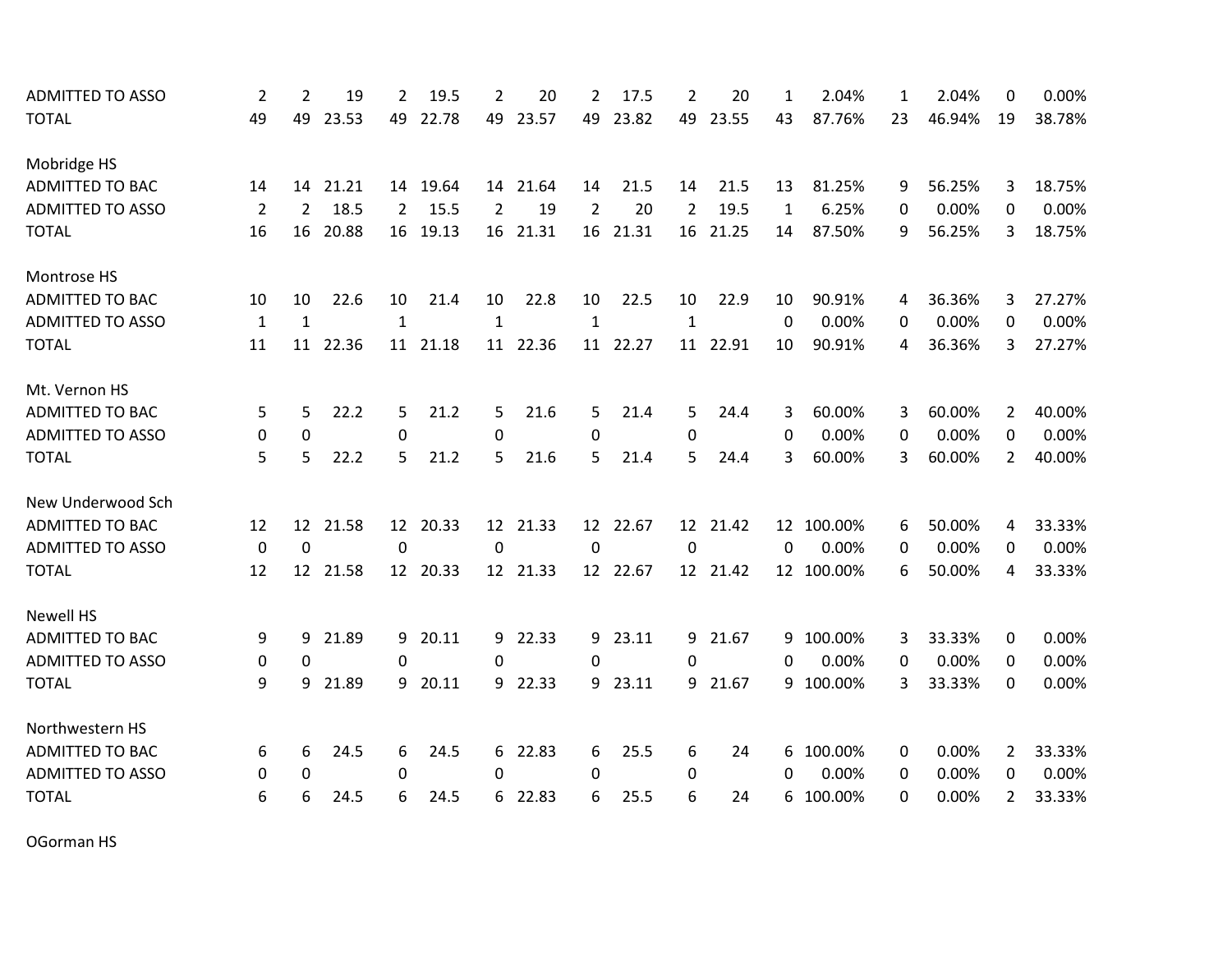| <b>ADMITTED TO BAC</b>  | 59           | 59             | 23.98    | 59           | 23.78    | 59           | 23.42    | 59           | 24.88    | 59           | 23.29    | 51             | 85.00%    | 28       | 46.67% | 28             | 46.67% |
|-------------------------|--------------|----------------|----------|--------------|----------|--------------|----------|--------------|----------|--------------|----------|----------------|-----------|----------|--------|----------------|--------|
| <b>ADMITTED TO ASSO</b> | 1            | 1              |          | 1            |          | 1            |          | 1            |          | 1            |          | $\mathbf{1}$   | 1.67%     | $\theta$ | 0.00%  | $\Omega$       | 0.00%  |
| <b>TOTAL</b>            | 60           | 60             | 23.85    | 60           | 23.6     | 60           | 23.28    |              | 60 24.75 | 60           | 23.23    | 52             | 86.67%    | 28       | 46.67% | 28             | 46.67% |
| Parker HS               |              |                |          |              |          |              |          |              |          |              |          |                |           |          |        |                |        |
| ADMITTED TO BAC         | 6            | 6              | 23       | 6            | 22.5     | 6            | 24       |              | 6 20.83  |              | 6 23.67  | 6              | 100.00%   | 2        | 33.33% | $\mathbf{2}$   | 33.33% |
| <b>ADMITTED TO ASSO</b> | 0            | 0              |          | 0            |          | 0            |          | 0            |          | 0            |          | 0              | 0.00%     | 0        | 0.00%  | 0              | 0.00%  |
| <b>TOTAL</b>            | 6            | 6              | 23       | 6            | 22.5     | 6            | 24       | 6.           | 20.83    |              | 6 23.67  | 6              | 100.00%   | 2        | 33.33% | $\overline{2}$ | 33.33% |
| Parkston HS             |              |                |          |              |          |              |          |              |          |              |          |                |           |          |        |                |        |
| <b>ADMITTED TO BAC</b>  | 20           | 20             | 23.8     | 20           | 22.55    | 20           | 25.4     | 20           | 24.15    | 20           | 22.65    | 16             | 69.57%    | 10       | 43.48% | 10             | 43.48% |
| <b>ADMITTED TO ASSO</b> | 3            | 3              | 20.67    | 3            | 23       | 3            | 21       | 3            | 18       | 3            | 20.33    | $\overline{2}$ | 8.70%     | 1        | 4.35%  | $\mathbf{1}$   | 4.35%  |
| <b>TOTAL</b>            | 23           | 23             | 23.39    |              | 23 22.61 | 23           | 24.83    |              | 23 23.35 |              | 23 22.35 | 18             | 78.26%    | 11       | 47.83% | 11             | 47.83% |
| Philip HS               |              |                |          |              |          |              |          |              |          |              |          |                |           |          |        |                |        |
| ADMITTED TO BAC         | 6            | 6              | 23.17    | 6            | 21.5     | 6            | 24       | 6            | 23       | 6            | 23.83    | 4              | 66.67%    | 2        | 33.33% | 2              | 33.33% |
| <b>ADMITTED TO ASSO</b> | 0            | $\Omega$       |          | 0            |          | 0            |          | 0            |          | $\Omega$     |          | 0              | 0.00%     | 0        | 0.00%  | 0              | 0.00%  |
| <b>TOTAL</b>            | 6            | 6              | 23.17    | 6            | 21.5     | 6            | 24       | 6            | 23       | 6            | 23.83    | 4              | 66.67%    | 2        | 33.33% | $\overline{2}$ | 33.33% |
| Pine Ridge HS           |              |                |          |              |          |              |          |              |          |              |          |                |           |          |        |                |        |
| <b>ADMITTED TO BAC</b>  | 2            | $\overline{2}$ | 16       | 2            | 12.5     | 2            | 15.5     | 2            | 18       | 2            | 18.5     | 2              | 66.67%    | 0        | 0.00%  | 0              | 0.00%  |
| <b>ADMITTED TO ASSO</b> | $\mathbf{1}$ | $\mathbf{1}$   |          | $\mathbf{1}$ |          | $\mathbf{1}$ |          | $\mathbf{1}$ |          | $\mathbf{1}$ |          | 1              | 33.33%    | 0        | 0.00%  | $\Omega$       | 0.00%  |
| <b>TOTAL</b>            | 3            | 3              | 16.33    |              | 3 13.33  | 3            | 16       | 3            | 17.67    |              | 3 18.33  |                | 3 100.00% | 0        | 0.00%  | 0              | 0.00%  |
| Plankinton HS           |              |                |          |              |          |              |          |              |          |              |          |                |           |          |        |                |        |
| <b>ADMITTED TO BAC</b>  | 11           | 11             | 24.55    |              | 11 25.18 |              | 11 25.09 |              | 11 24.36 |              | 11 23.45 | 8              | 72.73%    | 6        | 54.55% | 5              | 45.45% |
| <b>ADMITTED TO ASSO</b> | 0            | $\mathbf 0$    |          | $\mathbf 0$  |          | 0            |          | 0            |          | 0            |          | 0              | 0.00%     | 0        | 0.00%  | 0              | 0.00%  |
| <b>TOTAL</b>            | 11           |                | 11 24.55 |              | 11 25.18 |              | 11 25.09 |              | 11 24.36 |              | 11 23.45 | 8              | 72.73%    | 6        | 54.55% | 5.             | 45.45% |
| Platte-Geddes HS        |              |                |          |              |          |              |          |              |          |              |          |                |           |          |        |                |        |
| <b>ADMITTED TO BAC</b>  | 10           | 10             | 25.4     | 10           | 24.2     | 10           | 24.2     | 10           | 26.3     | 10           | 26.2     | 7              | 70.00%    | 4        | 40.00% | 4              | 40.00% |
| <b>ADMITTED TO ASSO</b> | $\mathbf 0$  | 0              |          | 0            |          | $\Omega$     |          | 0            |          | 0            |          | $\Omega$       | 0.00%     | 0        | 0.00%  | 0              | 0.00%  |
| <b>TOTAL</b>            | 10           | 10             | 25.4     | 10           | 24.2     | 10           | 24.2     | 10           | 26.3     | 10           | 26.2     | 7              | 70.00%    | 4        | 40.00% | 4              | 40.00% |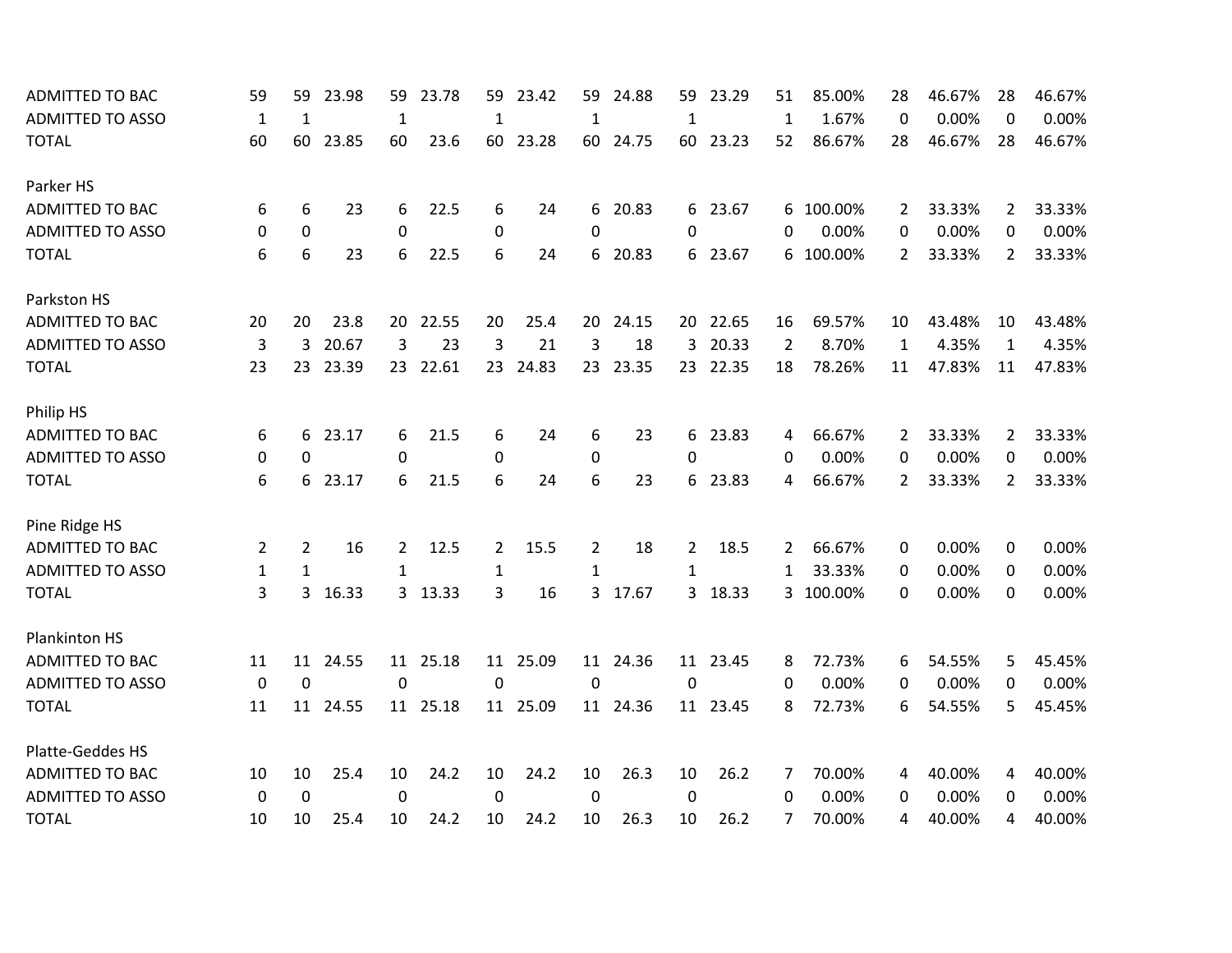| <b>RC Christian HS</b>  |             |     |           |                |           |                |           |     |           |             |           |          |           |    |           |                |        |
|-------------------------|-------------|-----|-----------|----------------|-----------|----------------|-----------|-----|-----------|-------------|-----------|----------|-----------|----|-----------|----------------|--------|
| <b>ADMITTED TO BAC</b>  | 2           | 2   | 22        | 2              | 23        | $\overline{2}$ | 21        | 2   | 20.5      | 2           | 22.5      | 2        | 66.67%    | 1  | 33.33%    | 0              | 0.00%  |
| <b>ADMITTED TO ASSO</b> | 1           | 1   |           | $\mathbf{1}$   |           | $\mathbf{1}$   |           | 1   |           | 1           |           | 0        | 0.00%     | 0  | 0.00%     | 0              | 0.00%  |
| <b>TOTAL</b>            | 3           | 3   | 20.67     |                | 3 20.67   | 3              | 19.67     |     | 3 19.67   |             | 3 21.67   | 2        | 66.67%    | 1  | 33.33%    | 0              | 0.00%  |
| Rapid City Central      |             |     |           |                |           |                |           |     |           |             |           |          |           |    |           |                |        |
| <b>ADMITTED TO BAC</b>  | 108         | 108 | 22.45     | 108            | 21.81     | 108            | 21.24     | 108 | 23.36     | 108         | 22.81     | 101      | 90.99%    | 49 | 44.14%    | 24             | 21.62% |
| <b>ADMITTED TO ASSO</b> | 3           | 3   | 19        | 3              | 17        | 3              | 17        | 3   | 22        | 3           | 19        | 3        | 2.70%     | 0  | 0.00%     | $\mathbf{1}$   | 0.90%  |
| <b>TOTAL</b>            | 111         |     | 111 22.36 |                | 111 21.68 |                | 111 21.13 |     | 111 23.32 |             | 111 22.71 | 104      | 93.69%    | 49 | 44.14%    | 25             | 22.52% |
| Red Cloud Indian S      |             |     |           |                |           |                |           |     |           |             |           |          |           |    |           |                |        |
| <b>ADMITTED TO BAC</b>  | 7           | 7   | 20.43     | $\overline{7}$ | 19.86     | 7              | 20.14     |     | 7 21.29   | $7^{\circ}$ | 19.71     | 7        | 87.50%    | 0  | 0.00%     | 0              | 0.00%  |
| <b>ADMITTED TO ASSO</b> | 1           | 1   |           | 1              |           | 1              |           | 1   |           | 1           |           | 0        | 0.00%     | 0  | 0.00%     | 0              | 0.00%  |
| <b>TOTAL</b>            | 8           | 8   | 20        | 8              | 19        | 8              | 19.75     |     | 8 20.88   | 8           | 19.5      | 7        | 87.50%    | 0  | 0.00%     | 0              | 0.00%  |
| Redfield HS             |             |     |           |                |           |                |           |     |           |             |           |          |           |    |           |                |        |
| <b>ADMITTED TO BAC</b>  | 21          | 21  | 23.33     |                | 21 22.48  | 21             | 24.05     | 21  | 23.48     |             | 21 23.05  | 19       | 86.36%    | 11 | 50.00%    | 10             | 45.45% |
| <b>ADMITTED TO ASSO</b> | 1           | 1   |           | $\mathbf{1}$   |           | 1              |           | 1   |           | 1           |           | $\Omega$ | 0.00%     | 0  | 0.00%     | $\mathbf 0$    | 0.00%  |
| <b>TOTAL</b>            | 22          |     | 22 23.18  |                | 22 22.18  |                | 22 23.68  | 22  | 23.5      |             | 22 23.05  | 19       | 86.36%    | 11 | 50.00%    | 10             | 45.45% |
| Roncalli HS             |             |     |           |                |           |                |           |     |           |             |           |          |           |    |           |                |        |
| <b>ADMITTED TO BAC</b>  | 20          | 20  | 23.55     |                | 20 23.15  | 20             | 22.15     | 20  | 25.35     | 20          | 23.2      | 18       | 90.00%    | 9  | 45.00%    | 8              | 40.00% |
| <b>ADMITTED TO ASSO</b> | 0           | 0   |           | 0              |           | $\Omega$       |           | 0   |           | 0           |           | 0        | 0.00%     | 0  | 0.00%     | 0              | 0.00%  |
| <b>TOTAL</b>            | 20          | 20  | 23.55     |                | 20 23.15  |                | 20 22.15  |     | 20 25.35  | 20          | 23.2      | 18       | 90.00%    | 9  | 45.00%    | 8              | 40.00% |
| Roosevelt HS            |             |     |           |                |           |                |           |     |           |             |           |          |           |    |           |                |        |
| ADMITTED TO BAC         | 97          | 96  | 23.16     |                | 96 21.81  | 96             | 23.38     |     | 96 23.05  | 96          | 23.6      | 89       | 86.41%    | 41 | 39.81%    | 26             | 25.24% |
| <b>ADMITTED TO ASSO</b> | 6           | 6   | 19.67     | 6              | 18.5      | 6              | 19.33     | 6   | 20.17     | 6           | 21        | 5        | 4.85%     | 2  | 1.94%     | $\mathbf{1}$   | 0.97%  |
| <b>TOTAL</b>            | 103         | 102 | 22.95     |                | 102 21.62 |                | 102 23.14 |     | 102 22.88 | 102         | 23.45     | 94       | 91.26%    | 43 | 41.75%    | 27             | 26.21% |
| Roslyn HS               |             |     |           |                |           |                |           |     |           |             |           |          |           |    |           |                |        |
| ADMITTED TO BAC         | 3           | 3   | 24        | 3              | 24.67     | 3              | 18.67     | 3   | 28        | 3           | 23.67     | 3.       | 100.00%   |    | 3 100.00% | 2              | 66.67% |
| <b>ADMITTED TO ASSO</b> | $\mathbf 0$ | 0   |           | 0              |           | $\Omega$       |           | 0   |           | $\Omega$    |           | 0        | 0.00%     | 0  | 0.00%     | 0              | 0.00%  |
| <b>TOTAL</b>            | 3           | 3   | 24        | 3              | 24.67     | 3              | 18.67     | 3   | 28        | 3           | 23.67     |          | 3 100.00% |    | 3 100.00% | $\overline{2}$ | 66.67% |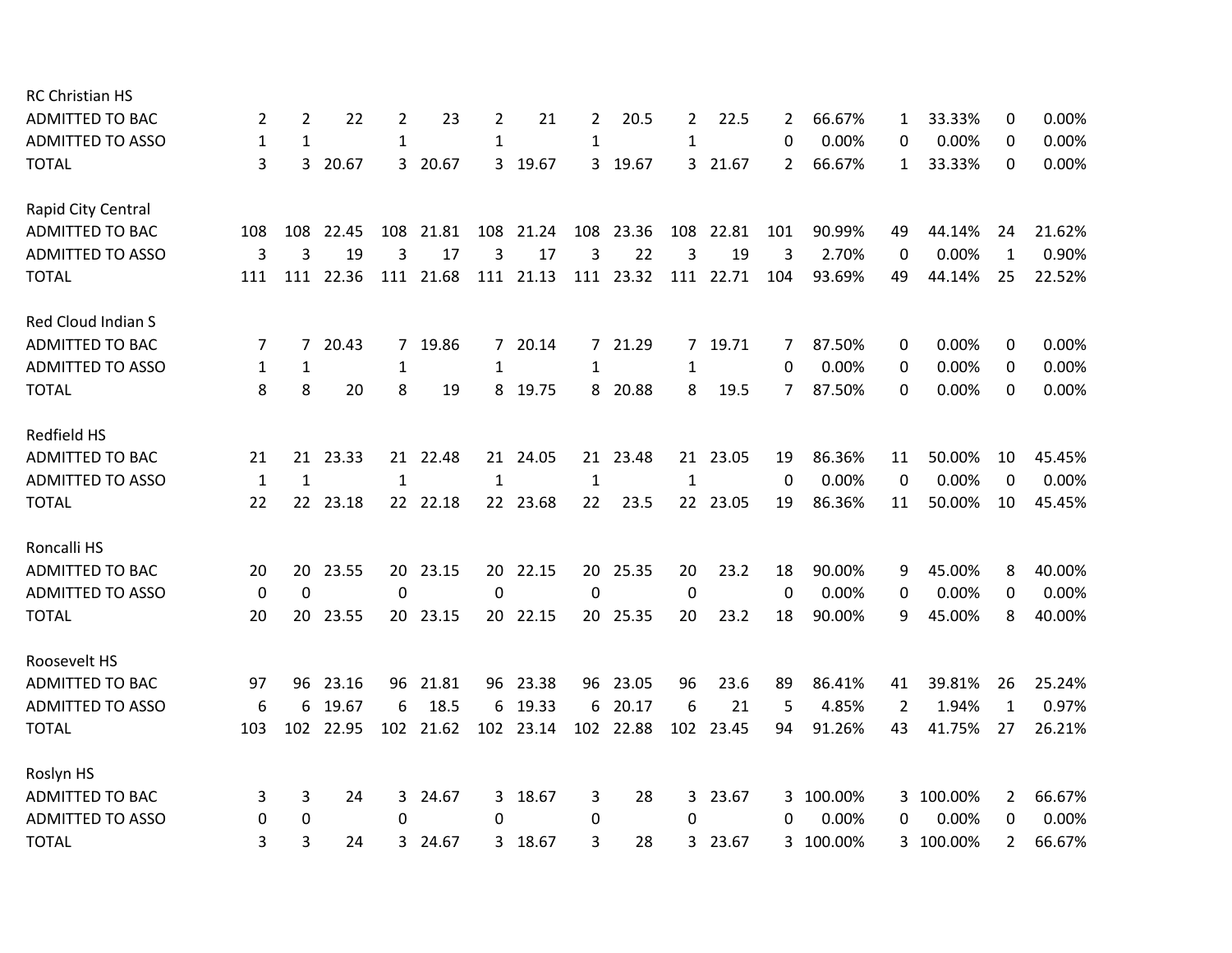| <b>SF Christian</b>     |              |                 |       |              |          |                 |          |                |          |                 |          |    |        |              |        |                |        |
|-------------------------|--------------|-----------------|-------|--------------|----------|-----------------|----------|----------------|----------|-----------------|----------|----|--------|--------------|--------|----------------|--------|
| <b>ADMITTED TO BAC</b>  | 5            | 5               | 22.4  | 5            | 22.2     | 5               | 21.4     | 5              | 22.2     | 5               | 23       | 4  | 66.67% | 1            | 16.67% | $\overline{2}$ | 33.33% |
| <b>ADMITTED TO ASSO</b> | 1            | 1               |       | $\mathbf 1$  |          | $\mathbf{1}$    |          | $\mathbf{1}$   |          | 1               |          | 0  | 0.00%  | 0            | 0.00%  | 0              | 0.00%  |
| <b>TOTAL</b>            | 6            | 6               | 22.17 | 6            | 22       | 6               | 21       | 6              | 22       | 6               | 23       | 4  | 66.67% | 1            | 16.67% | $\overline{2}$ | 33.33% |
| Saint Mary HS           |              |                 |       |              |          |                 |          |                |          |                 |          |    |        |              |        |                |        |
| <b>ADMITTED TO BAC</b>  | 9            | 9               | 23.22 |              | 9 22.33  | 9               | 21.56    |                | 9 24.56  |                 | 9 23.67  | 8  | 88.89% | 4            | 44.44% | 2              | 22.22% |
| <b>ADMITTED TO ASSO</b> | 0            | 0               |       | 0            |          | $\Omega$        |          | 0              |          | 0               |          | 0  | 0.00%  | 0            | 0.00%  | 0              | 0.00%  |
| <b>TOTAL</b>            | 9            | 9               | 23.22 | 9            | 22.33    | 9               | 21.56    | 9              | 24.56    | 9               | 23.67    | 8  | 88.89% | 4            | 44.44% | $\overline{2}$ | 22.22% |
| <b>Scotland HS</b>      |              |                 |       |              |          |                 |          |                |          |                 |          |    |        |              |        |                |        |
| <b>ADMITTED TO BAC</b>  | 6            | 6               | 22.33 |              | 6 21.17  | 6               | 22.17    | 6              | 23       | 6               | 23.17    | 4  | 50.00% | 4            | 50.00% | $\mathbf{1}$   | 12.50% |
| <b>ADMITTED TO ASSO</b> | 2            | 2               | 16.5  | 2            | 15       | 2               | 17.5     | $\overline{2}$ | 16       | $\overline{2}$  | 17       | 1  | 12.50% | 0            | 0.00%  | $\Omega$       | 0.00%  |
| <b>TOTAL</b>            | 8            | 8               | 20.88 |              | 8 19.63  | 8               | 21       | 8              | 21.25    |                 | 8 21.63  | 5  | 62.50% | 4            | 50.00% | $\mathbf{1}$   | 12.50% |
| Selby HS                |              |                 |       |              |          |                 |          |                |          |                 |          |    |        |              |        |                |        |
| <b>ADMITTED TO BAC</b>  | 4            | 4               | 25.75 | 4            | 27.5     | 4               | 25.5     |                | 4 27.75  | 4               | 23       | 4  | 80.00% | 3            | 60.00% | 3              | 60.00% |
| <b>ADMITTED TO ASSO</b> | 1            | 1               |       | 1            |          | 1               |          | 1              |          | 1               |          | 0  | 0.00%  | 0            | 0.00%  | 0              | 0.00%  |
| <b>TOTAL</b>            | 5            | 5               | 24.4  | 5            | 26       | 5               | 24.2     | 5              | 25.8     | 5               | 21.8     | 4  | 80.00% | 3            | 60.00% | 3              | 60.00% |
| Sioux Valley HS         |              |                 |       |              |          |                 |          |                |          |                 |          |    |        |              |        |                |        |
| <b>ADMITTED TO BAC</b>  | 22           | 22              | 22.86 | 22           | 22.45    | 22              | 22.64    | 22             | 23.32    |                 | 22 22.23 | 20 | 90.91% | 12           | 54.55% | 5              | 22.73% |
| <b>ADMITTED TO ASSO</b> | $\mathbf 0$  | $\mathbf 0$     |       | 0            |          | $\Omega$        |          | 0              |          | $\mathbf 0$     |          | 0  | 0.00%  | 0            | 0.00%  | 0              | 0.00%  |
| <b>TOTAL</b>            | 22           | 22 <sub>2</sub> | 22.86 |              | 22 22.45 |                 | 22 22.64 |                | 22 23.32 |                 | 22 22.23 | 20 | 90.91% | 12           | 54.55% | 5              | 22.73% |
| Sisseton HS             |              |                 |       |              |          |                 |          |                |          |                 |          |    |        |              |        |                |        |
| <b>ADMITTED TO BAC</b>  | 12           | 12              | 24.25 | 12           | 22.67    | 12 <sup>2</sup> | 24.67    | 12             | 24.92    | 12 <sup>2</sup> | 24.25    | 10 | 76.92% | 8            | 61.54% | 8              | 61.54% |
| <b>ADMITTED TO ASSO</b> | $\mathbf{1}$ | $\mathbf{1}$    |       | $\mathbf{1}$ |          | $\mathbf{1}$    |          | $\mathbf{1}$   |          | $\mathbf{1}$    |          | 0  | 0.00%  | 0            | 0.00%  | 0              | 0.00%  |
| <b>TOTAL</b>            | 13           | 13              | 23.54 | 13           | 22.08    | 13              | 23.92    | 13             | 24       | 13              | 23.62    | 10 | 76.92% | 8            | 61.54% | 8              | 61.54% |
| Spearfish HS            |              |                 |       |              |          |                 |          |                |          |                 |          |    |        |              |        |                |        |
| <b>ADMITTED TO BAC</b>  | 40           | 40              | 21.78 | 40.          | 20.63    | 40.             | 21.68    |                | 40 21.75 | 40.             | 22.05    | 36 | 83.72% | 10           | 23.26% | 7              | 16.28% |
| <b>ADMITTED TO ASSO</b> | 3            | 3               | 19.67 | 3            | 19       | 3               | 20.67    | 3              | 18.67    | 3               | 21.33    | 3  | 6.98%  | $\mathbf{1}$ | 2.33%  | $\mathbf{1}$   | 2.33%  |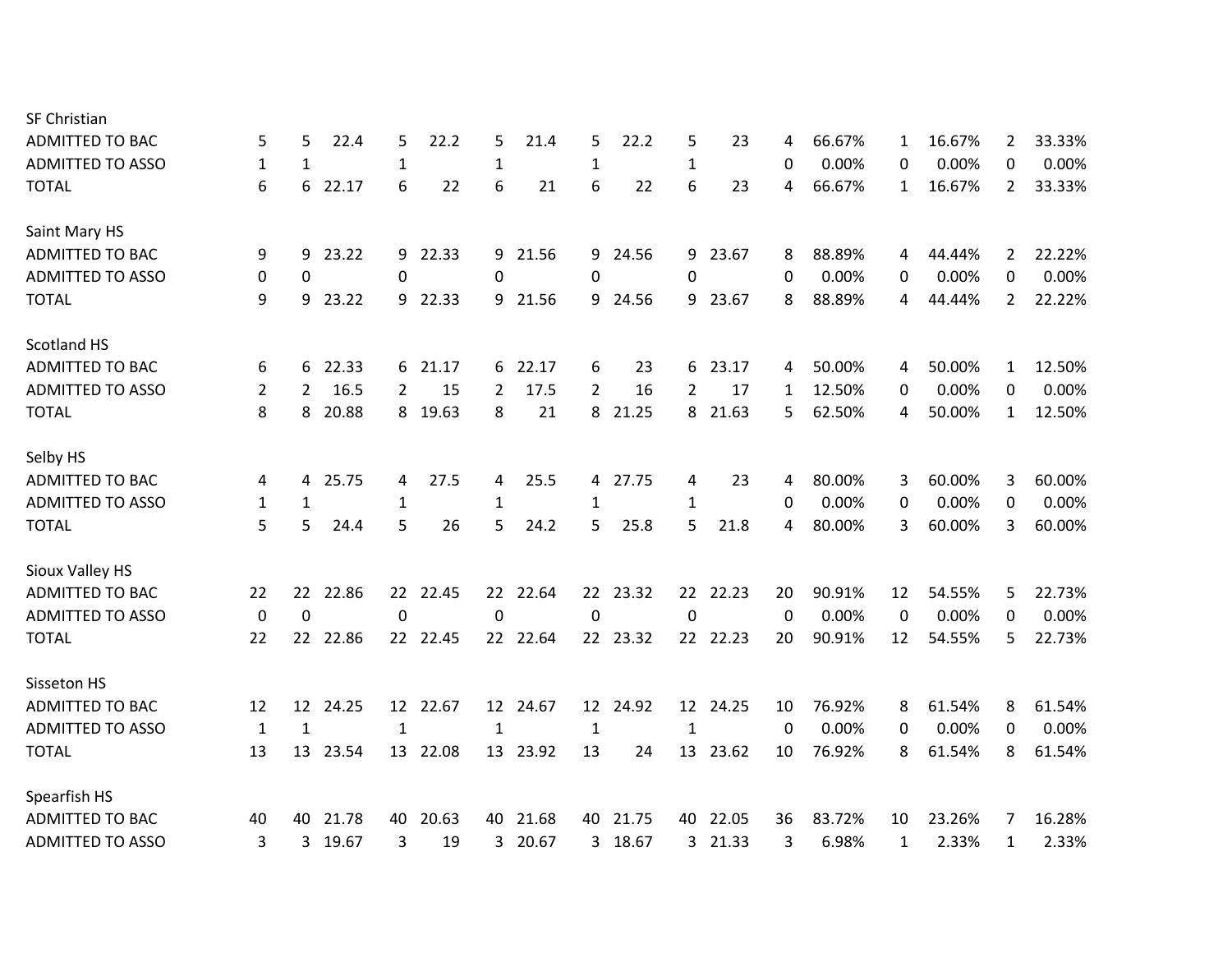| <b>TOTAL</b>             | 43           | 43          | 21.63   |             | 43 20.51  | 43           | 21.6     | 43          | 21.53    | 43          | 22        | 39             | 90.70%    | 11             | 25.58% | 8              | 18.60% |
|--------------------------|--------------|-------------|---------|-------------|-----------|--------------|----------|-------------|----------|-------------|-----------|----------------|-----------|----------------|--------|----------------|--------|
| <b>St Thomas Moore</b>   |              |             |         |             |           |              |          |             |          |             |           |                |           |                |        |                |        |
| <b>ADMITTED TO BAC</b>   | 21           | 21          | 24.95   |             | 21 24.29  |              | 21 24.33 |             | 21 25.67 |             | 21 25.05  | 20             | 95.24%    | 0              | 0.00%  | 7              | 33.33% |
| <b>ADMITTED TO ASSO</b>  | $\mathbf 0$  | $\mathbf 0$ |         | $\mathbf 0$ |           | $\mathbf 0$  |          | $\mathbf 0$ |          | $\mathbf 0$ |           | 0              | 0.00%     | 0              | 0.00%  | 0              | 0.00%  |
| <b>TOTAL</b>             | 21           | 21          | 24.95   |             | 21 24.29  |              | 21 24.33 |             | 21 25.67 |             | 21 25.05  | 20             | 95.24%    | $\Omega$       | 0.00%  | 7              | 33.33% |
| <b>Stanley County HS</b> |              |             |         |             |           |              |          |             |          |             |           |                |           |                |        |                |        |
| <b>ADMITTED TO BAC</b>   | 8            | 8           | 21.13   | 8           | 19.13     | 8            | 21.88    | 8           | 20.5     | 8           | 22        | 7              | 77.78%    | 0              | 0.00%  | 0              | 0.00%  |
| <b>ADMITTED TO ASSO</b>  | $\mathbf{1}$ | 1           |         | 1           |           | $\mathbf{1}$ |          | 1           |          | 1           |           | 1              | 11.11%    | 0              | 0.00%  | 0              | 0.00%  |
| <b>TOTAL</b>             | 9            | 9           | 21.44   |             | 9 19.33   | 9            | 22       | 9           | 21.22    | 9           | 22.11     | 8              | 88.89%    | $\Omega$       | 0.00%  | 0              | 0.00%  |
| <b>Stevens HS</b>        |              |             |         |             |           |              |          |             |          |             |           |                |           |                |        |                |        |
| <b>ADMITTED TO BAC</b>   | 102          | 102         | 23.75   |             | 102 22.68 | 102          | 23.5     | 102         | 24.84    |             | 102 23.43 | 100            | 92.59%    | 41             | 37.96% | 32             | 29.63% |
| <b>ADMITTED TO ASSO</b>  | 6            | 6           | 18.67   | 6           | 16.17     | 6            | 18.17    | 6           | 18.5     | 6           | 20.67     | 4              | 3.70%     | $\mathbf{1}$   | 0.93%  | $\mathbf 0$    | 0.00%  |
| <b>TOTAL</b>             | 108          | 108         | 23.46   |             | 108 22.31 | 108          | 23.2     | 108         | 24.49    | 108         | 23.28     | 104            | 96.30%    | 42             | 38.89% | 32             | 29.63% |
| Stickney HS              |              |             |         |             |           |              |          |             |          |             |           |                |           |                |        |                |        |
| <b>ADMITTED TO BAC</b>   | 5            | 5           | 23.8    | 5           | 21.8      | 5            | 23       | 5           | 24.4     | 5           | 25        | 5              | 100.00%   | 2              | 40.00% | 3              | 60.00% |
| <b>ADMITTED TO ASSO</b>  | 0            | $\mathbf 0$ |         | 0           |           | $\mathbf 0$  |          | $\mathbf 0$ |          | 0           |           | 0              | 0.00%     | 0              | 0.00%  | 0              | 0.00%  |
| <b>TOTAL</b>             | 5            | 5           | 23.8    | 5           | 21.8      | 5            | 23       | 5           | 24.4     | 5           | 25        | 5              | 100.00%   | $\overline{2}$ | 40.00% | 3              | 60.00% |
| <b>Sturgis HS</b>        |              |             |         |             |           |              |          |             |          |             |           |                |           |                |        |                |        |
| <b>ADMITTED TO BAC</b>   | 44           | 43          | 23.37   |             | 43 22.16  | 43           | 23.02    | 43          | 24.16    | 43          | 23.56     | 43             | 89.58%    | 20             | 41.67% | 18             | 37.50% |
| <b>ADMITTED TO ASSO</b>  | 4            | 4           | 21.75   | 4           | 21.25     | 4            | 20.5     | 4           | 23       | 4           | 21.5      | $\overline{2}$ | 4.17%     | $\overline{2}$ | 4.17%  | $\overline{2}$ | 4.17%  |
| <b>TOTAL</b>             | 48           | 47          | 23.23   |             | 47 22.09  | 47           | 22.81    | 47          | 24.06    | 47          | 23.38     | 45             | 93.75%    | 22             | 45.83% | 20             | 41.67% |
| <b>Sully Buttes HS</b>   |              |             |         |             |           |              |          |             |          |             |           |                |           |                |        |                |        |
| <b>ADMITTED TO BAC</b>   | 14           | 14          | 22.14   |             | 14 21.57  | 14           | 22.21    | 14          | 22.43    | 14          | 21.21     | 13             | 92.86%    | 6              | 42.86% | 5              | 35.71% |
| <b>ADMITTED TO ASSO</b>  | 0            | 0           |         | $\mathbf 0$ |           | 0            |          | 0           |          | 0           |           | 0              | 0.00%     | 0              | 0.00%  | 0              | 0.00%  |
| <b>TOTAL</b>             | 14           | 14          | 22.14   |             | 14 21.57  |              | 14 22.21 |             | 14 22.43 |             | 14 21.21  | 13             | 92.86%    | 6              | 42.86% | 5              | 35.71% |
| Summit HS                |              |             |         |             |           |              |          |             |          |             |           |                |           |                |        |                |        |
| <b>ADMITTED TO BAC</b>   | 3            |             | 3 23.33 |             | 3 23.33   |              | 3 25.33  | 3           | 22       | 3           | 23        |                | 3 100.00% | 0              | 0.00%  | $\mathbf{1}$   | 33.33% |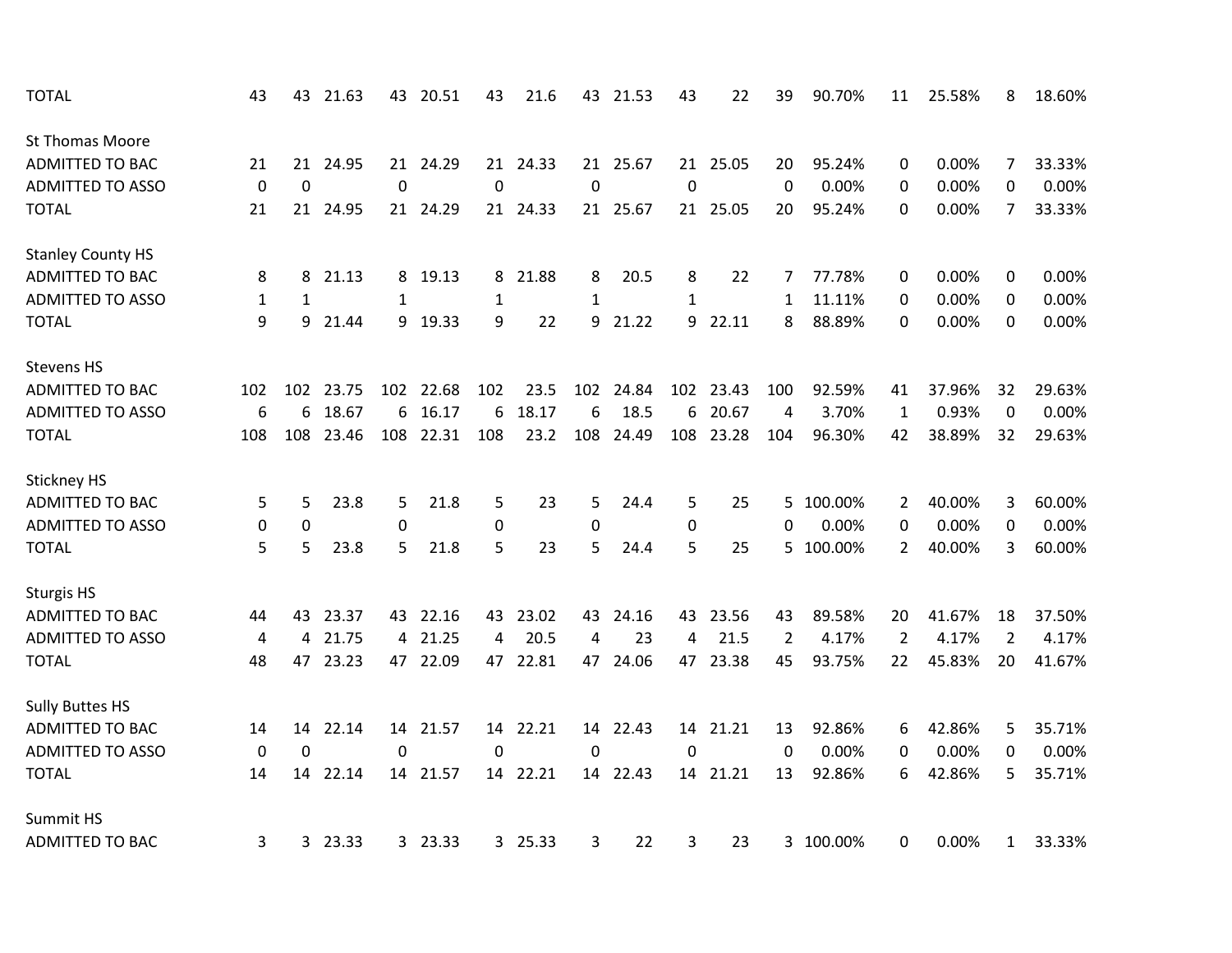| <b>ADMITTED TO ASSO</b>  | 0              | 0              |         | 0              |          | 0              |          | 0              |          | 0              |          | 0           | 0.00%     | 0              | 0.00%  | 0              | 0.00%  |
|--------------------------|----------------|----------------|---------|----------------|----------|----------------|----------|----------------|----------|----------------|----------|-------------|-----------|----------------|--------|----------------|--------|
| <b>TOTAL</b>             | 3              |                | 3 23.33 |                | 3 23.33  |                | 3 25.33  | 3              | 22       | 3              | 23       |             | 3 100.00% | 0              | 0.00%  | $\mathbf{1}$   | 33.33% |
| Sunshine Bible Aca       |                |                |         |                |          |                |          |                |          |                |          |             |           |                |        |                |        |
| <b>ADMITTED TO BAC</b>   | 3              | $\overline{2}$ | 23.5    | 2              | 24       | $\mathbf{2}$   | 23.5     | $\overline{2}$ | 22.5     | $\overline{2}$ | 22.5     | 2           | 66.67%    | 2              | 66.67% | 1              | 33.33% |
| <b>ADMITTED TO ASSO</b>  | 0              | $\mathbf 0$    |         | 0              |          | $\mathbf 0$    |          | $\mathbf 0$    |          | $\mathbf 0$    |          | $\Omega$    | 0.00%     | 0              | 0.00%  | 0              | 0.00%  |
| <b>TOTAL</b>             | 3              | $\overline{2}$ | 23.5    | 2              | 24       | $\overline{2}$ | 23.5     | $\mathbf{2}$   | 22.5     | $\overline{2}$ | 22.5     | 2           | 66.67%    | 2              | 66.67% | $\mathbf{1}$   | 33.33% |
| T F Riggs Senior HS      |                |                |         |                |          |                |          |                |          |                |          |             |           |                |        |                |        |
| <b>ADMITTED TO BAC</b>   | 83             | 83             | 23.53   | 83             | 22.82    | 83             | 23.46    |                | 83 23.34 | 83             | 23.84    | 72          | 83.72%    | 41             | 47.67% | 29             | 33.72% |
| <b>ADMITTED TO ASSO</b>  | 3              | 3              | 19.33   | 3              | 17       | 3              | 18.33    | $\overline{3}$ | 20.33    | 3              | 20.33    | $\mathbf 1$ | 1.16%     | 0              | 0.00%  | 0              | 0.00%  |
| <b>TOTAL</b>             | 86             | 86             | 23.38   | 86             | 22.62    | 86             | 23.28    |                | 86 23.23 | 86             | 23.72    | 73          | 84.88%    | 41             | 47.67% | 29             | 33.72% |
| Tea Area HS              |                |                |         |                |          |                |          |                |          |                |          |             |           |                |        |                |        |
| ADMITTED TO BAC          | 13             | 13             | 21.31   |                | 13 20.23 |                | 13 20.15 |                | 13 21.92 |                | 13 22.23 | 11          | 84.62%    | 6              | 46.15% | 2              | 15.38% |
| <b>ADMITTED TO ASSO</b>  | $\mathbf 0$    | $\mathbf 0$    |         | $\mathbf 0$    |          | $\mathbf 0$    |          | $\mathbf 0$    |          | $\mathbf 0$    |          | $\mathbf 0$ | 0.00%     | 0              | 0.00%  | 0              | 0.00%  |
| <b>TOTAL</b>             | 13             | 13             | 21.31   |                | 13 20.23 | 13             | 20.15    |                | 13 21.92 | 13             | 22.23    | 11          | 84.62%    | 6              | 46.15% | $\overline{2}$ | 15.38% |
| Timber Lake HS           |                |                |         |                |          |                |          |                |          |                |          |             |           |                |        |                |        |
| <b>ADMITTED TO BAC</b>   | 7              | $\overline{7}$ | 21.43   |                | 7 20.43  | 7              | 21       |                | 7 22.86  |                | 7 20.86  |             | 7 100.00% | 2              | 28.57% | $\mathbf{1}$   | 14.29% |
| <b>ADMITTED TO ASSO</b>  | 0              | 0              |         | 0              |          | 0              |          | $\Omega$       |          | $\mathbf{0}$   |          | 0           | 0.00%     | 0              | 0.00%  | 0              | 0.00%  |
| <b>TOTAL</b>             | 7              | 7              | 21.43   |                | 7 20.43  | 7              | 21       |                | 7 22.86  |                | 7 20.86  |             | 7 100.00% | $\overline{2}$ | 28.57% | $\mathbf{1}$   | 14.29% |
| <b>Todd County HS</b>    |                |                |         |                |          |                |          |                |          |                |          |             |           |                |        |                |        |
| <b>ADMITTED TO BAC</b>   | 5              | 4              | 17.5    | 4              | 17.5     | 4              | 17.25    |                | 4 17.75  | $\overline{4}$ | 17.25    | 4           | 57.14%    | 1              | 14.29% | 0              | 0.00%  |
| <b>ADMITTED TO ASSO</b>  | $\overline{2}$ | $\overline{2}$ | 19      | $\overline{2}$ | 20       | $\overline{2}$ | 16       | 2              | 20       | $\overline{2}$ | 18       | 1           | 14.29%    | 0              | 0.00%  | 0              | 0.00%  |
| <b>TOTAL</b>             | $\overline{7}$ | 6              | 18      |                | 6 18.33  |                | 6 16.83  | 6              | 18.5     | 6              | 17.5     | 5           | 71.43%    | $\mathbf{1}$   | 14.29% | 0              | 0.00%  |
| <b>Tri-Valley Senior</b> |                |                |         |                |          |                |          |                |          |                |          |             |           |                |        |                |        |
| ADMITTED TO BAC          | 22             | 22             | 22.14   |                | 22 21.86 | 22             | 21.55    |                | 22 22.59 | 22             | 21.77    | 15          | 62.50%    | 10             | 41.67% | 7              | 29.17% |
| <b>ADMITTED TO ASSO</b>  | $\overline{2}$ | 2              | 19.5    | $\overline{2}$ | 21       | $\overline{2}$ | 17       | $\overline{2}$ | 17.5     | 2              | 22       | 2           | 8.33%     | $\mathbf 0$    | 0.00%  | 0              | 0.00%  |
| <b>TOTAL</b>             | 24             | 24             | 21.92   | 24.            | 21.79    |                | 24 21.17 | 24             | 22.17    | 24             | 21.79    | 17          | 70.83%    | 10             | 41.67% | 7              | 29.17% |

Tripp-Delmont HS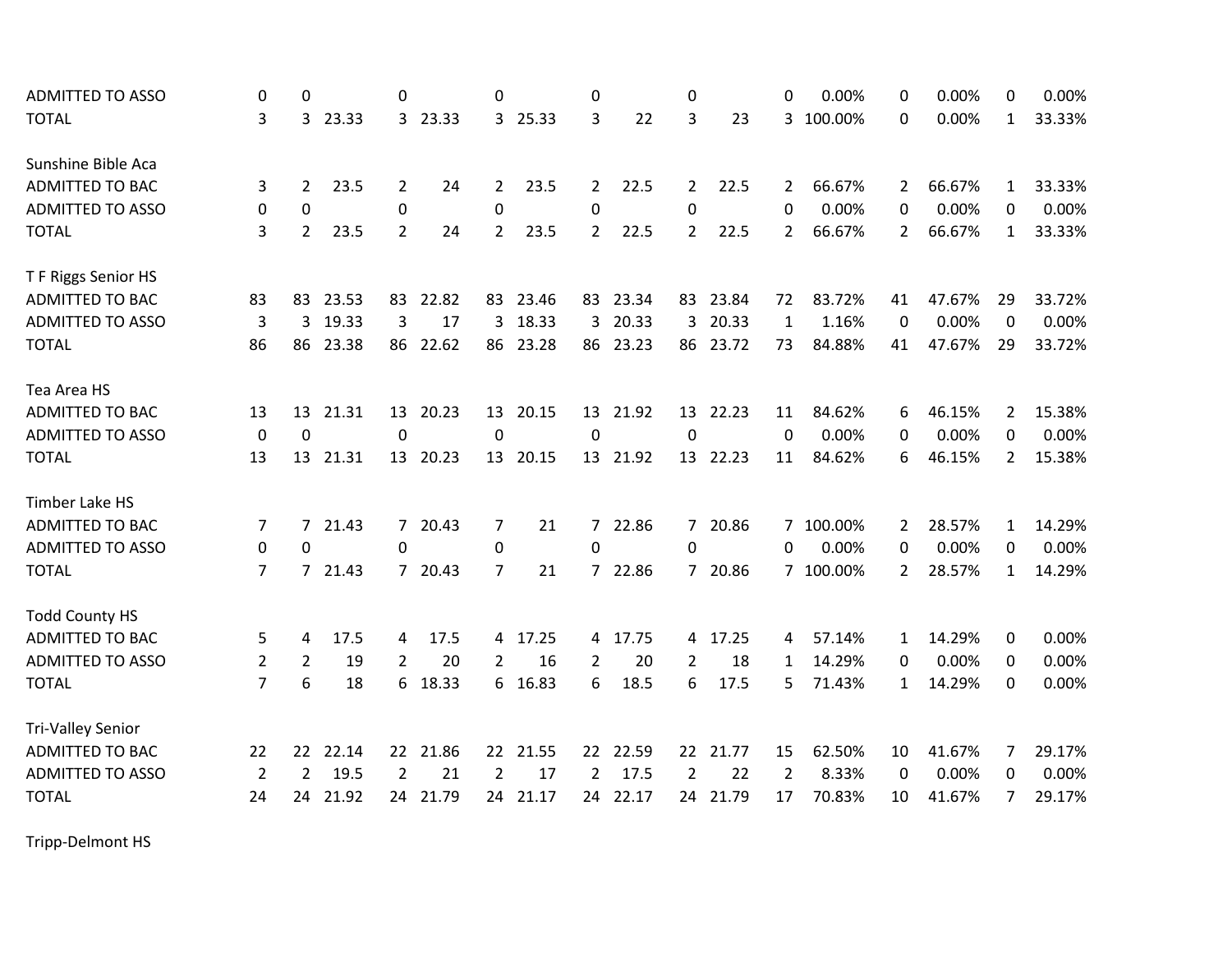| <b>ADMITTED TO BAC</b>     | 8            | 8              | 22.25     | 8           | 20.63     | 8            | 21.88     | 8            | 22.75     | 8              | 22.88     | 3        | 37.50%     | 0  | 0.00%  | $\mathbf{1}$   | 12.50% |
|----------------------------|--------------|----------------|-----------|-------------|-----------|--------------|-----------|--------------|-----------|----------------|-----------|----------|------------|----|--------|----------------|--------|
| <b>ADMITTED TO ASSO</b>    | 0            | 0              |           | 0           |           | $\Omega$     |           | 0            |           | $\Omega$       |           | 0        | 0.00%      | 0  | 0.00%  | 0              | 0.00%  |
| <b>TOTAL</b>               | 8            | 8              | 22.25     |             | 8 20.63   |              | 8 21.88   |              | 8 22.75   |                | 8 22.88   | 3        | 37.50%     | 0  | 0.00%  | $\mathbf{1}$   | 12.50% |
| <b>Vermillion HS</b>       |              |                |           |             |           |              |           |              |           |                |           |          |            |    |        |                |        |
| <b>ADMITTED TO BAC</b>     | 37           | 37             | 24.57     |             | 37 23.19  | 37           | 24        |              | 37 25.76  | 37             | 24.51     | 29       | 69.05%     | 24 | 57.14% | 18             | 42.86% |
| <b>ADMITTED TO ASSO</b>    | 5            | 5              | 20.4      | 5           | 19.8      | 5            | 19.4      | 5            | 19.8      | 5              | 22        | 4        | 9.52%      | 2  | 4.76%  | $\mathbf{1}$   | 2.38%  |
| <b>TOTAL</b>               | 42           | 42             | 24.07     | 42          | 22.79     | 42           | 23.45     | 42           | 25.05     | 42             | 24.21     | 33       | 78.57%     | 26 | 61.90% | 19             | 45.24% |
| Viborg HS                  |              |                |           |             |           |              |           |              |           |                |           |          |            |    |        |                |        |
| <b>ADMITTED TO BAC</b>     | 7            | 7              | 22.29     |             | 7 22.14   | $7^{\circ}$  | 22.43     |              | 7 23.29   | 7              | 21        | 7        | 100.00%    | 5  | 71.43% | 2              | 28.57% |
| <b>ADMITTED TO ASSO</b>    | 0            | 0              |           | 0           |           | $\Omega$     |           | 0            |           | 0              |           | 0        | 0.00%      | 0  | 0.00%  | 0              | 0.00%  |
| <b>TOTAL</b>               | 7            | $\overline{7}$ | 22.29     |             | 7 22.14   | $7^{\circ}$  | 22.43     |              | 7 23.29   | $\overline{7}$ | 21        |          | 7 100.00%  | 5  | 71.43% | $\overline{2}$ | 28.57% |
| <b>Wagner Community HS</b> |              |                |           |             |           |              |           |              |           |                |           |          |            |    |        |                |        |
| <b>ADMITTED TO BAC</b>     | 11           | 11             | 23        |             | 11 22.18  |              | 11 22.36  |              | 11 23.45  |                | 11 23.45  | 9        | 81.82%     | 6  | 54.55% | 3              | 27.27% |
| <b>ADMITTED TO ASSO</b>    | $\Omega$     | $\mathbf 0$    |           | $\Omega$    |           | $\Omega$     |           | $\Omega$     |           | $\Omega$       |           | $\Omega$ | 0.00%      | 0  | 0.00%  | 0              | 0.00%  |
| <b>TOTAL</b>               | 11           | 11             | 23        |             | 11 22.18  |              | 11 22.36  |              | 11 23.45  |                | 11 23.45  | 9        | 81.82%     | 6  | 54.55% | 3              | 27.27% |
| Wall High Schoool          |              |                |           |             |           |              |           |              |           |                |           |          |            |    |        |                |        |
| <b>ADMITTED TO BAC</b>     | 8            | 8              | 24.25     |             | 8 23.25   | 8            | 22        |              | 8 27.38   | 8              | 23.75     | 8        | 100.00%    | 7  | 87.50% | 6              | 75.00% |
| <b>ADMITTED TO ASSO</b>    | 0            | 0              |           | $\Omega$    |           | 0            |           | $\Omega$     |           | $\Omega$       |           | 0        | 0.00%      | 0  | 0.00%  | 0              | 0.00%  |
| <b>TOTAL</b>               | 8            | 8              | 24.25     | 8           | 23.25     | 8            | 22        | 8            | 27.38     | 8              | 23.75     | 8        | 100.00%    | 7  | 87.50% | 6              | 75.00% |
| Warner HS                  |              |                |           |             |           |              |           |              |           |                |           |          |            |    |        |                |        |
| ADMITTED TO BAC            | 10           | 10             | 24.4      | 10          | 22.9      | 10           | 26        | 10           | 23.5      | 10             | 24.4      | 10       | 90.91%     | 4  | 36.36% | 4              | 36.36% |
| <b>ADMITTED TO ASSO</b>    | $\mathbf{1}$ | $\mathbf{1}$   |           | $\mathbf 1$ |           | $\mathbf{1}$ |           | $\mathbf{1}$ |           | $\mathbf{1}$   |           | 1        | 9.09%      | 1  | 9.09%  | $\mathbf{1}$   | 9.09%  |
| <b>TOTAL</b>               | 11           | 11             | 24.55     |             | 11 22.91  | 11           | 26.09     | 11           | 23.82     | 11             | 24.45     |          | 11 100.00% | 5  | 45.45% | 5.             | 45.45% |
| <b>Washington SR HS</b>    |              |                |           |             |           |              |           |              |           |                |           |          |            |    |        |                |        |
| <b>ADMITTED TO BAC</b>     | 109          | 108            | 23.97     | 108         | 22.36     | 108          | 24.37     | 108          | 24.18     | 108            | 24.38     | 107      | 93.86%     | 59 | 51.75% | 37             | 32.46% |
| <b>ADMITTED TO ASSO</b>    | 5            | 5              | 19.4      | 5           | 18.4      | 5            | 20        | 5            | 18.6      | 5              | 19.2      | 4        | 3.51%      | 2  | 1.75%  | 0              | 0.00%  |
| <b>TOTAL</b>               | 114          |                | 113 23.77 |             | 113 22.19 |              | 113 24.18 |              | 113 23.93 |                | 113 24.15 | 111      | 97.37%     | 61 | 53.51% | 37             | 32.46% |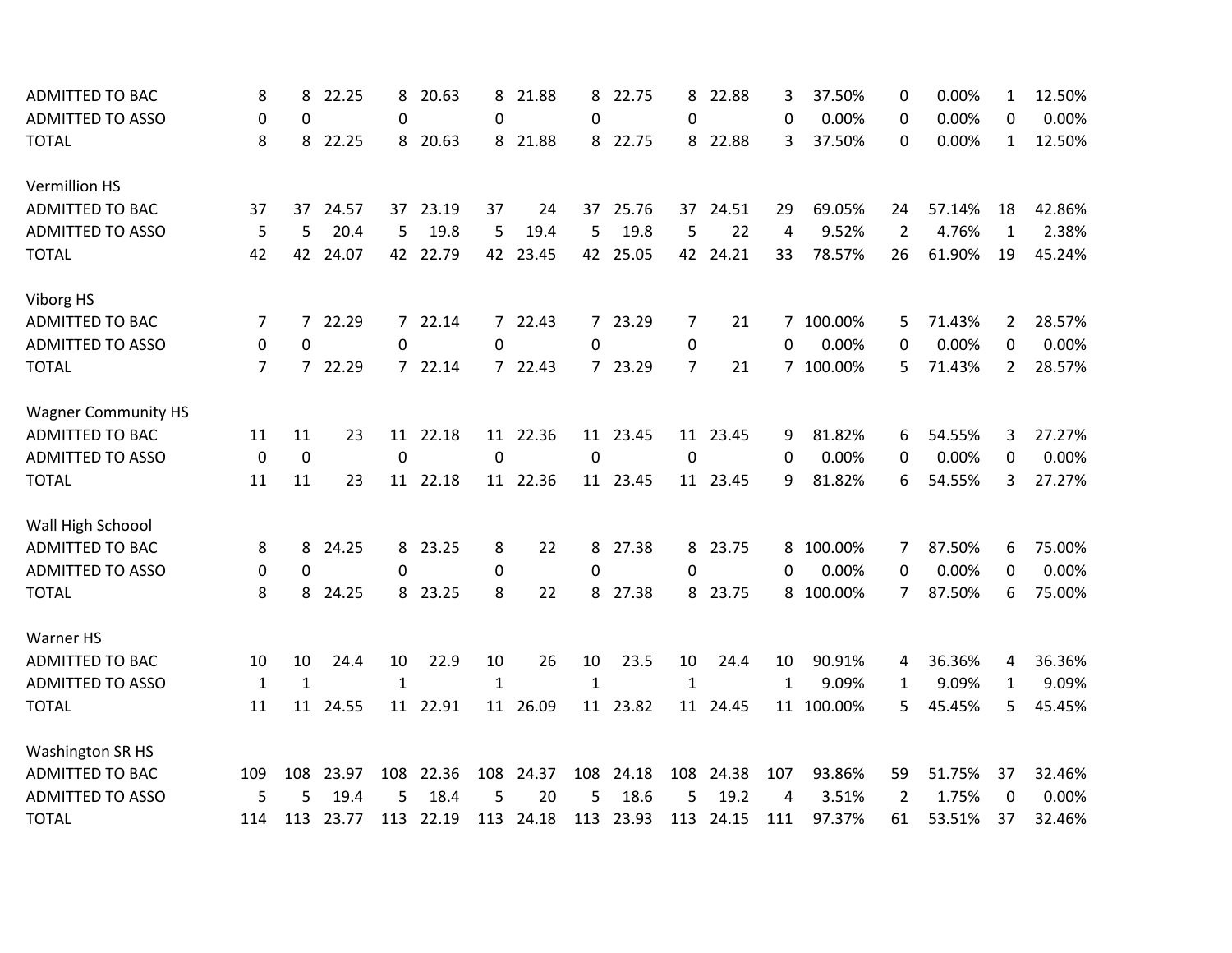| <b>Watertown Senior HS</b> |                |                |       |                |          |                |          |                |          |                |          |    |           |          |        |                |        |
|----------------------------|----------------|----------------|-------|----------------|----------|----------------|----------|----------------|----------|----------------|----------|----|-----------|----------|--------|----------------|--------|
| <b>ADMITTED TO BAC</b>     | 86             | 86             | 22.97 | 86             | 22.35    | 86             | 22.19    | 86             | 23.45    | 86             | 23.33    | 83 | 92.22%    | 52       | 57.78% | 32             | 35.56% |
| <b>ADMITTED TO ASSO</b>    | 4              | 4              | 16    |                | 4 13.75  | 4              | 18       | 4              | 14.25    | 4              | 18       | 2  | 2.22%     | $\Omega$ | 0.00%  | $\Omega$       | 0.00%  |
| <b>TOTAL</b>               | 90             | 90             | 22.66 |                | 90 21.97 | 90             | 22       | 90             | 23.04    | 90             | 23.09    | 85 | 94.44%    | 52       | 57.78% | 32             | 35.56% |
| <b>Waverly HS</b>          |                |                |       |                |          |                |          |                |          |                |          |    |           |          |        |                |        |
| <b>ADMITTED TO BAC</b>     | 8              | 8              | 20.75 |                | 8 18.25  | 8              | 21.88    |                | 8 20.38  | 8              | 21.88    |    | 8 100.00% | 3        | 37.50% | 1              | 12.50% |
| <b>ADMITTED TO ASSO</b>    | 0              | 0              |       | 0              |          | 0              |          | 0              |          | 0              |          | 0  | 0.00%     | 0        | 0.00%  | 0              | 0.00%  |
| <b>TOTAL</b>               | 8              | 8              | 20.75 |                | 8 18.25  | 8              | 21.88    |                | 8 20.38  | 8              | 21.88    |    | 8 100.00% | 3        | 37.50% | $\mathbf{1}$   | 12.50% |
| Webster HS                 |                |                |       |                |          |                |          |                |          |                |          |    |           |          |        |                |        |
| <b>ADMITTED TO BAC</b>     | 12             | 12             | 22.75 | 12             | 22.5     | 12             | 22.92    | 12             | 23.67    | 12             | 21.5     | 11 | 78.57%    | 8        | 57.14% | 4              | 28.57% |
| <b>ADMITTED TO ASSO</b>    | $\overline{2}$ | $\overline{2}$ | 18    | $\overline{2}$ | 15       | $\overline{2}$ | 18       | $\overline{2}$ | 21       | $\overline{2}$ | 18       | 2  | 14.29%    | 0        | 0.00%  | 0              | 0.00%  |
| <b>TOTAL</b>               | 14             | 14             | 22.07 |                | 14 21.43 |                | 14 22.21 |                | 14 23.29 | 14             | 21       | 13 | 92.86%    | 8        | 57.14% | 4              | 28.57% |
| <b>Wessington SPGS HS</b>  |                |                |       |                |          |                |          |                |          |                |          |    |           |          |        |                |        |
| <b>ADMITTED TO BAC</b>     | 8              | 8              | 23.13 | 8              | 21.75    | 8              | 22.88    | 8              | 23.88    | 8              | 23.75    | 4  | 50.00%    | 0        | 0.00%  | 2              | 25.00% |
| <b>ADMITTED TO ASSO</b>    | 0              | 0              |       | 0              |          | 0              |          | $\Omega$       |          | 0              |          | 0  | 0.00%     | 0        | 0.00%  | 0              | 0.00%  |
| <b>TOTAL</b>               | 8              | 8              | 23.13 |                | 8 21.75  | 8              | 22.88    |                | 8 23.88  | 8              | 23.75    | 4  | 50.00%    | 0        | 0.00%  | $\overline{2}$ | 25.00% |
| <b>West Central HS</b>     |                |                |       |                |          |                |          |                |          |                |          |    |           |          |        |                |        |
| <b>ADMITTED TO BAC</b>     | 17             | 17             | 25.53 |                | 17 24.12 | 17             | 25.35    |                | 17 26.24 |                | 17 25.76 | 17 | 94.44%    | 0        | 0.00%  | 10             | 55.56% |
| <b>ADMITTED TO ASSO</b>    | $\mathbf{1}$   | 1              |       | 1              |          | 1              |          | $\mathbf{1}$   |          | $\mathbf{1}$   |          | 1  | 5.56%     | 0        | 0.00%  | 0              | 0.00%  |
| <b>TOTAL</b>               | 18             | 18             | 25.22 |                | 18 23.94 | 18             | 25.06    |                | 18 25.83 | 18             | 25.39    | 18 | 100.00%   | 0        | 0.00%  | 10             | 55.56% |
| White Lake HS              |                |                |       |                |          |                |          |                |          |                |          |    |           |          |        |                |        |
| <b>ADMITTED TO BAC</b>     | 3              | 3              | 23.33 |                | 3 21.33  | 3              | 23       | 3              | 23       | 3              | 24.67    | 3  | 75.00%    | 0        | 0.00%  | $\mathbf{1}$   | 25.00% |
| <b>ADMITTED TO ASSO</b>    | 1              | 1              |       | 1              |          | 1              |          | $\mathbf{1}$   |          | 1              |          | 1  | 25.00%    | 0        | 0.00%  | $\mathbf{1}$   | 25.00% |
| <b>TOTAL</b>               | 4              | 4              | 24.25 |                | 4 23.75  | 4              | 23.5     |                | 4 23.75  | 4              | 24.75    | 4  | 100.00%   | 0        | 0.00%  | $\overline{2}$ | 50.00% |
| Willow Lake HS             |                |                |       |                |          |                |          |                |          |                |          |    |           |          |        |                |        |
| <b>ADMITTED TO BAC</b>     | 5              | 5              | 25.4  | 5              | 26.4     | 5              | 24.6     | 5              | 25       | 5              | 25       | 5  | 83.33%    | 4        | 66.67% | 4              | 66.67% |
| ADMITTED TO ASSO           | 1              | 1              |       | 1              |          | 1              |          | 1              |          | 1              |          | 0  | 0.00%     | 0        | 0.00%  | 0              | 0.00%  |
| <b>TOTAL</b>               | 6              | 6              | 24.5  | 6              | 25.17    | 6              | 23.33    | 6              | 24.17    | 6              | 24.5     | 5  | 83.33%    | 4        | 66.67% | 4              | 66.67% |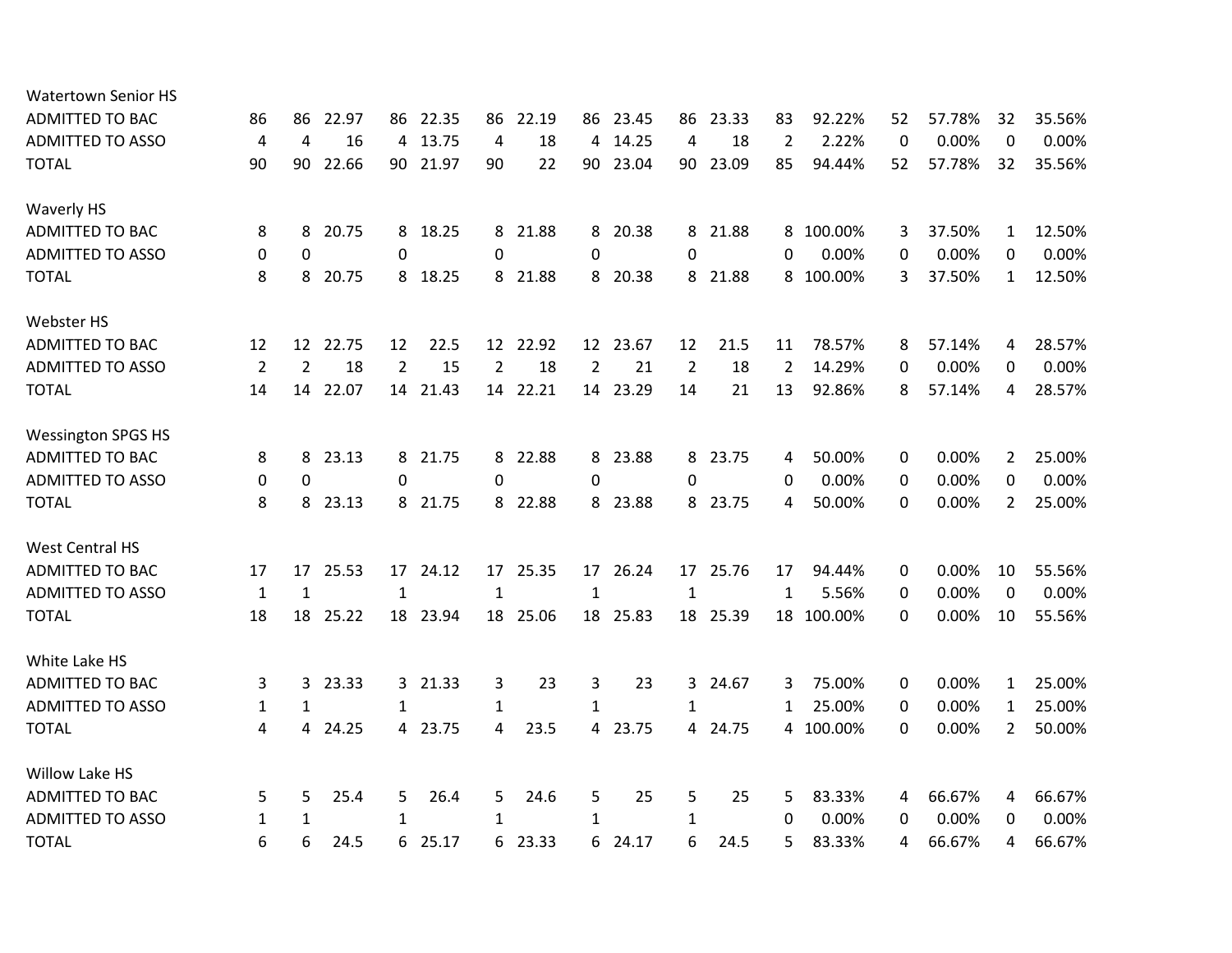| Wilmot HS               |                |           |            |     |            |     |            |            |            |           |            |              |             |    |            |              |        |
|-------------------------|----------------|-----------|------------|-----|------------|-----|------------|------------|------------|-----------|------------|--------------|-------------|----|------------|--------------|--------|
| <b>ADMITTED TO BAC</b>  | 6              | 6         | 22.5       |     | 6 23.33    | 6   | 22.17      |            | 6 21.83    |           | 6 21.83    | 4            | 66.67%      | 0  | 0.00%      | 1            | 16.67% |
| <b>ADMITTED TO ASSO</b> | 0              | 0         |            | 0   |            | 0   |            | 0          |            | 0         |            | 0            | 0.00%       | 0  | 0.00%      | 0            | 0.00%  |
| <b>TOTAL</b>            | 6              | 6         | 22.5       |     | 6 23.33    | 6   | 22.17      |            | 6 21.83    |           | 6 21.83    | 4            | 66.67%      | 0  | 0.00%      | $\mathbf{1}$ | 16.67% |
| Winner HS               |                |           |            |     |            |     |            |            |            |           |            |              |             |    |            |              |        |
| ADMITTED TO BAC         | 25             | 25        | 21.72      | 25  | 20.8       |     | 25 21.76   |            | 25 22.12   |           | 25 21.44   | 24           | 85.71%      | 15 | 53.57%     | 8            | 28.57% |
| <b>ADMITTED TO ASSO</b> | 3              | 3         | 19         | 3   | 17.67      | 3   | 18.67      | 3          | 19.67      | 3         | 19.33      | 3            | 10.71%      | 0  | 0.00%      | 0            | 0.00%  |
| <b>TOTAL</b>            | 28             | 28        | 21.43      |     | 28 20.46   |     | 28 21.43   |            | 28 21.86   |           | 28 21.21   | 27           | 96.43%      | 15 | 53.57%     | 8            | 28.57% |
| Wolsey-Wessington HS    |                |           |            |     |            |     |            |            |            |           |            |              |             |    |            |              |        |
| <b>ADMITTED TO BAC</b>  | 4              | 4         | 20.25      |     | 4 18.25    | 4   | 18.75      |            | 4 21.75    |           | 4 21.25    | 2            | 50.00%      | 2  | 50.00%     | 1            | 25.00% |
| <b>ADMITTED TO ASSO</b> | 0              | 0         |            | 0   |            | 0   |            | 0          |            | 0         |            | 0            | 0.00%       | 0  | 0.00%      | 0            | 0.00%  |
| <b>TOTAL</b>            | 4              | 4         | 20.25      |     | 4 18.25    | 4   | 18.75      |            | 4 21.75    |           | 4 21.25    | 2            | 50.00%      | 2  | 50.00%     | $\mathbf{1}$ | 25.00% |
| Woonsocket HS           |                |           |            |     |            |     |            |            |            |           |            |              |             |    |            |              |        |
| <b>ADMITTED TO BAC</b>  | 3              | 3         | 20.33      | 3   | 18.33      | 3   | 21.67      | 3          | 19.33      | 3         | 21.33      | 2            | 50.00%      | 2  | 50.00%     | 1            | 25.00% |
| <b>ADMITTED TO ASSO</b> | 1              | 1         |            | 1   |            | 1   |            | 1          |            | 1         |            | 1            | 25.00%      | 0  | 0.00%      | 0            | 0.00%  |
| <b>TOTAL</b>            | 4              | 4         | 20.25      | 4   | 18.5       | 4   | 21.75      |            | 4 18.75    | 4         | 21.5       | 3            | 75.00%      |    | 50.00%     | $\mathbf{1}$ | 25.00% |
| <b>Yankton HS</b>       |                |           |            |     |            |     |            |            |            |           |            |              |             |    |            |              |        |
| <b>ADMITTED TO BAC</b>  | 77             | 77        | 23.99      | 77  | 23.91      | 77  | 23.65      | 77         | 23.44      | 77        | 24.26      | 70           | 88.61%      | 45 | 56.96%     | 37           | 46.84% |
| <b>ADMITTED TO ASSO</b> | $\overline{2}$ | 2         | 20         | 2   | 20         | 2   | 22         | 2          | 19         | 2         | 18         | $\mathbf{1}$ | 1.27%       | 1  | 1.27%      | 1            | 1.27%  |
| <b>TOTAL</b>            | 79             | 79        | 23.89      | 79  | 23.81      | 79  | 23.61      | 79         | 23.33      | 79        | 24.1       | 71           | 89.87%      | 46 | 58.23%     | 38           | 48.10% |
| <b>SOUTH DAKOTA HS</b>  |                |           |            |     |            |     |            |            |            |           |            |              |             |    |            |              |        |
| <b>ADMITTED TO BAC</b>  |                | 2578 2570 | 23.23 2570 |     | 22.35 2570 |     | 22.98 2570 |            |            | 23.7 2570 | 23.24 2316 |              | 84.65% 1150 |    | 42.03% 875 |              | 31.98% |
| <b>ADMITTED TO ASSO</b> | 158            | 157       | 19.31      | 157 | 18.35      | 157 | 18.68      | 157        | 19.43      | 157       | 20.18      | 89           | 3.25%       | 26 | 0.95%      | - 15         | 0.55%  |
| <b>TOTAL</b>            |                | 2736 2727 | 23.01 2727 |     | 22.12 2727 |     |            | 22.73 2727 | 23.45 2727 |           | 23.07 2405 |              | 87.90% 1176 |    | 42.98% 890 |              | 32.53% |
|                         |                |           |            |     |            |     |            |            |            |           |            |              |             |    |            |              |        |

NOTE:

AND ENROLLED AT LEAST 12 HOURS. 1. THE REPORT INCLUDES 2009 SOUTH DAKOTA HIGH SCHOOL GRADUATES WHO ENTERED REGENTAL INSTITUTIONS FALL 2009